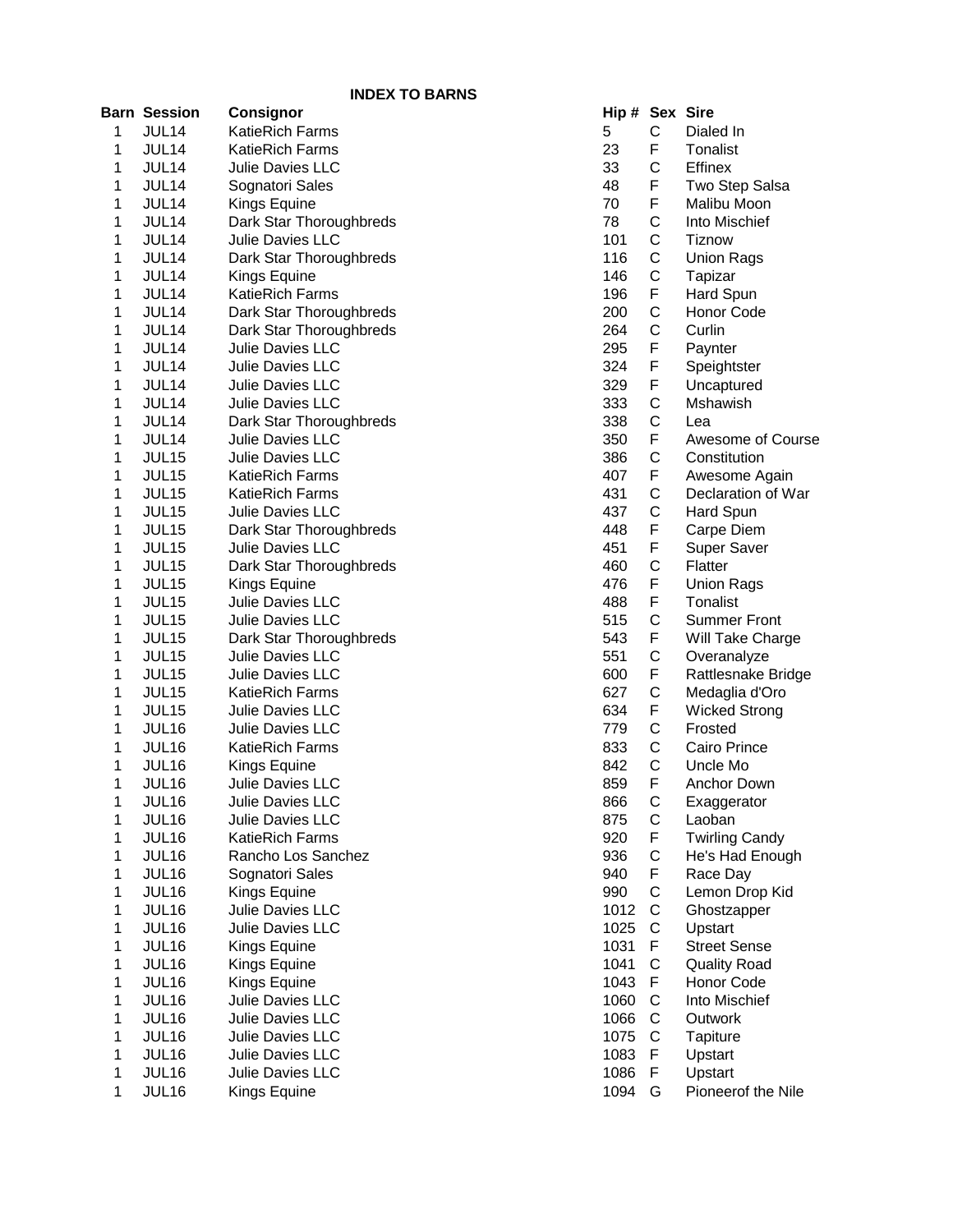|                         | Barn Session      | <b>Consignor</b>                    | Hip # |              | <b>Sex Sire</b>        |
|-------------------------|-------------------|-------------------------------------|-------|--------------|------------------------|
| $\overline{2}$          | JUL14             | <b>Envision Equine</b>              | 17    | F            | Carpe Diem             |
| 2                       | JUL14             | Sugar Hill LLC                      | 46    | F            | Prayer for Relief      |
| $\overline{c}$          | JUL14             | GOP Racing Stable Corp.             | 94    | C            | Aikenite               |
| $\overline{c}$          | JUL14             | Arindel                             | 139   | F            | <b>Brethren</b>        |
| 2                       | JUL14             | Arindel                             | 171   | F            | <b>Brethren</b>        |
| 2                       | JUL14             | <b>Starting Point Thoroughbreds</b> | 194   | C            | Midnight Lute          |
| 2                       | JUL14             | <b>Envision Equine</b>              | 253   | $\mathsf{C}$ | Fast Anna              |
| $\overline{c}$          | JUL14             | Six K's Training & Sales LLC        | 270   | F            | Flashback              |
| $\overline{c}$          | JUL14             | <b>Envision Equine</b>              | 292   | F            | Fast Anna              |
| $\overline{2}$          | JUL14             | Arindel                             | 313   | F            | <b>Brethren</b>        |
| $\overline{c}$          | JUL14             | Sugar Hill LLC                      | 327   | F            | Treasure Beach (GB)    |
| $\overline{2}$          | JUL15             | Arindel                             | 364   | F            | <b>Brethren</b>        |
| $\overline{c}$          | JUL15             | Journeyman Bloodstock Services      | 411   | F            | Fury Kapcori           |
| $\overline{c}$          | JUL15             | Arindel                             | 425   | F            | <b>Brethren</b>        |
| $\overline{\mathbf{c}}$ | JUL15             | <b>Envision Equine</b>              | 434   | $\mathsf C$  | Exaggerator            |
| $\overline{c}$          | JUL15             | <b>Starting Point Thoroughbreds</b> | 454   | G            | Run Away and Hide      |
| $\overline{c}$          | JUL15             | Journeyman Bloodstock Services      | 456   | F            | Khozan                 |
| $\overline{c}$          | JUL15             | Journeyman Bloodstock Services      | 475   | F            | Khozan                 |
| $\overline{c}$          | JUL15             | Arindel                             | 494   | F            | Dialed In              |
| $\overline{c}$          | JUL15             | Six K's Training & Sales LLC        | 522   | F            | California Chrome      |
| $\overline{c}$          | JUL15             | Sugar Hill LLC                      | 558   | F            | Paynter                |
| 2                       | JUL15             | Sugar Hill LLC                      | 591   | C            | Soldat                 |
| 2                       | JUL15             | Arindel                             | 610   | F            | <b>Distorted Humor</b> |
| $\overline{c}$          | JUL <sub>15</sub> | Six K's Training & Sales LLC        | 647   | F            | Candy Ride (ARG)       |
| $\overline{c}$          | JUL <sub>15</sub> | Six K's Training & Sales LLC        | 657   | C            | Mshawish               |
| $\overline{c}$          | JUL15             | Arindel                             | 689   | C            | <b>Majestic City</b>   |
| $\overline{2}$          | JUL15             | Arindel                             | 701   | С            | Ghostzapper            |
| $\overline{2}$          | JUL15             | Arindel                             | 706   | G            | <b>Brethren</b>        |
| $\overline{c}$          | JUL16             | <b>Envision Equine</b>              | 716   | $\mathsf C$  | Laoban                 |
| $\overline{c}$          | JUL16             | Arindel                             | 730   | F            | <b>Brethren</b>        |
| $\overline{c}$          | JUL16             | Arindel                             | 790   | F            | <b>Brethren</b>        |
| $\overline{\mathbf{c}}$ | JUL16             |                                     | 822   | F            | <b>Brethren</b>        |
|                         |                   | Arindel                             |       | $\mathsf C$  |                        |
| $\overline{c}$          | JUL16             | Sugar Hill LLC                      | 824   |              | <b>Effinex</b>         |
| $\overline{c}$          | JUL16             | Arindel                             | 847   | G            | Dialed In              |
| $\overline{c}$          | JUL16             | GOP Racing Stable Corp.             | 879   | C            | Congrats               |
| 2                       | JUL16             | Sugar Hill LLC                      | 886   | C            | Tiznow                 |
| $\overline{2}$          | JUL16             | Arindel                             | 888   | F            | <b>Brethren</b>        |
| 2                       | JUL16             | <b>Envision Equine</b>              | 955   | F            | Distorted Humor        |
| $\overline{2}$          | JUL16             | Arindel                             | 957   | F            | <b>Brethren</b>        |
| 2                       | JUL16             | Six K's Training & Sales LLC        | 960   | F            | Mshawish               |
| 2                       | JUL16             | Arindel                             | 964   | F            | <b>Brethren</b>        |
| 2                       | JUL16             | GOP Racing Stable Corp.             | 969   | F            | Congrats               |
| $\overline{c}$          | JUL16             | GOP Racing Stable Corp.             | 1015  | C            | Mineshaft              |
| $\overline{2}$          | JUL16             | Six K's Training & Sales LLC        | 1034  | C            | Goldencents            |
| $\overline{2}$          | JUL16             | Six K's Training & Sales LLC        | 1046  | F            | California Chrome      |
| $\overline{c}$          | JUL16             | Six K's Training & Sales LLC        | 1063  | F            | Dialed In              |
| $\overline{c}$          | JUL16             | Arindel                             | 1104  | G            | <b>Brethren</b>        |
| 3                       | JUL14             | Pick View LLC                       | 13    | F            | Paynter                |
| 3                       | JUL14             | Best A Luck Farm LLC                | 34    | C            | Two Step Salsa         |
| 3                       | JUL14             | Craig L. Wheeler                    | 62    | F            | The Factor             |
| 3                       | JUL14             | Pick View LLC                       | 177   | $\mathsf C$  | Lookin At Lucky        |
| 3                       | JUL14             | Pick View LLC                       | 218   | G            | Maclean's Music        |

| Hip# | Sex            | Sire                     |
|------|----------------|--------------------------|
| 17   | F              | Carpe Diem               |
| 46   | F              | <b>Prayer for Relief</b> |
| 94   |                | Aikenite                 |
| 139  | C<br>F         | Brethren                 |
| 171  | $\overline{F}$ | Brethren                 |
| 194  |                | Midnight Lute            |
| 253  |                | Fast Anna                |
| 270  | C<br>C<br>F    | Flashback                |
| 292  | F              | Fast Anna                |
| 313  | F              | <b>Brethren</b>          |
| 327  | F              | Treasure Beach (GB)      |
| 364  | F              | <b>Brethren</b>          |
| 411  | F              | Fury Kapcori             |
| 425  | $\mathbf{F}$   | <b>Brethren</b>          |
| 434  | C              | Exaggerator              |
| 454  | G              | Run Away and Hide        |
| 456  | F              | Khozan                   |
| 475  | F              | Khozan                   |
| 494  | F              | Dialed In                |
| 522  | F              | California Chrome        |
| 558  | F              | Paynter                  |
| 591  | $\mathsf{C}$   | Soldat                   |
| 610  | F              | Distorted Humor          |
| 647  |                | Candy Ride (ARG)         |
| 657  | FCCCGCF        | Mshawish                 |
| 689  |                | <b>Majestic City</b>     |
| 701  |                | Ghostzapper              |
| 706  |                | <b>Brethren</b>          |
| 716  |                | Laoban                   |
| 730  |                | <b>Brethren</b>          |
| 790  | .<br>F         | <b>Brethren</b>          |
| 822  |                | <b>Brethren</b>          |
| 824  |                | <b>Effinex</b>           |
| 847  |                | Dialed In                |
| 879  |                | Congrats                 |
| 886  |                | <b>Tiznow</b>            |
| 888  | FCGCCF         | <b>Brethren</b>          |
| 955  | F              | Distorted Humor          |
| 957  | F              | Brethren                 |
| 960  |                | Mshawish                 |
| 964  |                | <b>Brethren</b>          |
| 969  |                | Congrats                 |
| 1015 |                | Mineshaft                |
| 1034 |                | Goldencents              |
| 1046 |                | California Chrome        |
| 1063 |                | Dialed In                |
| 1104 |                | <b>Brethren</b>          |
| 13   |                | Paynter                  |
| 34   |                | Two Step Salsa           |
| 62   |                | The Factor               |
| 177  | FFFCCFFGFCFCG  | Lookin At Lucky          |
| 218  |                | Maclean's Music          |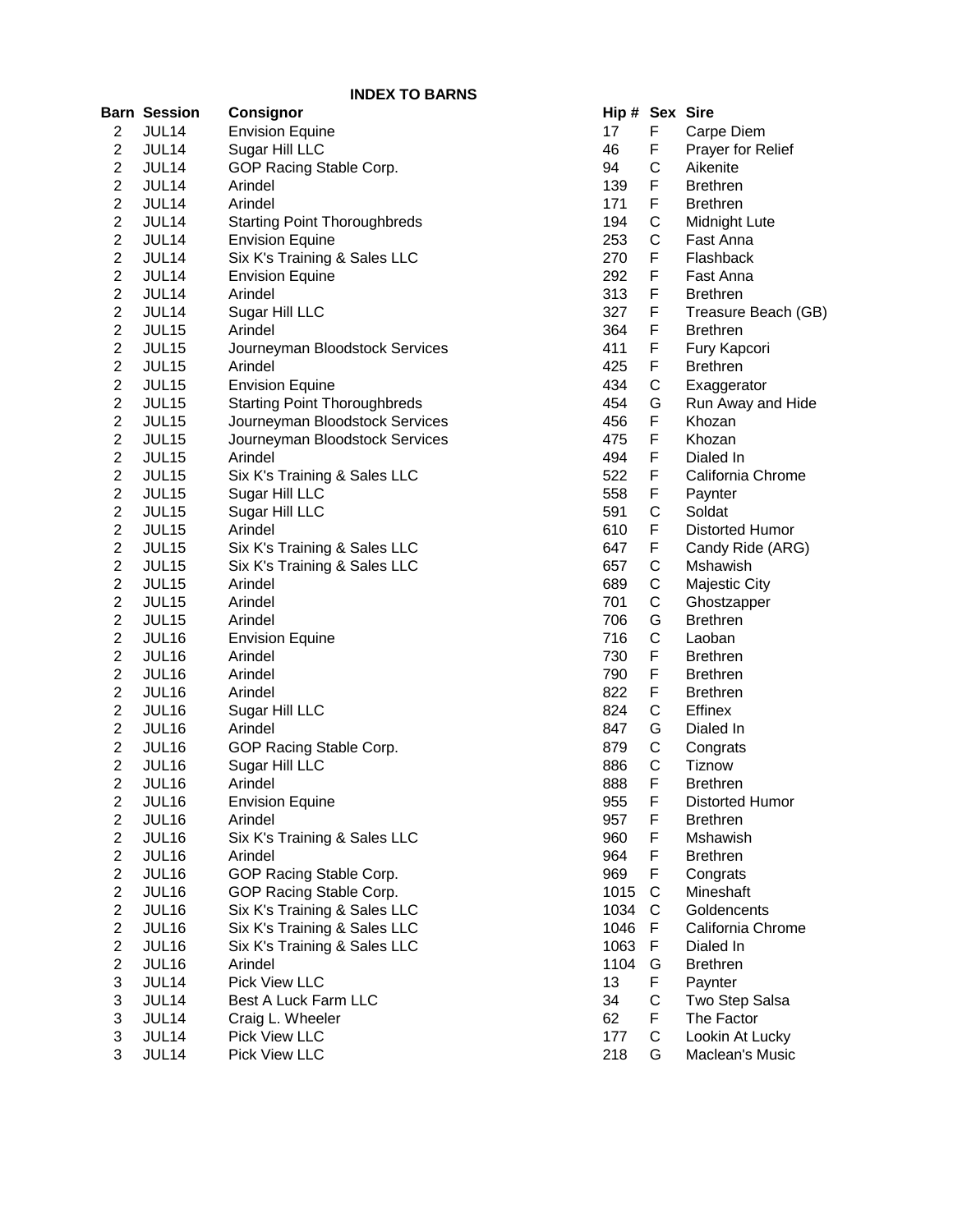|                           |                     | <b>INDEX TO BARNS</b>             |                |              |                        |
|---------------------------|---------------------|-----------------------------------|----------------|--------------|------------------------|
|                           | <b>Barn Session</b> | <b>Consignor</b>                  | Hip # Sex Sire |              |                        |
| 3                         | JUL14               | <b>Victory Stable</b>             | 261            | C            | <b>Morning Line</b>    |
| 3                         | JUL14               | Pick View LLC                     | 265            | C            | Munnings               |
| 3                         | JUL15               | <b>Victory Stable</b>             | 377            | F            | <b>Biondetti</b>       |
| 3                         | JUL15               | Best A Luck Farm LLC              | 382            | F            | <b>Bahamian Squall</b> |
| 3                         | JUL15               | Silvestre Chavez Thoroughbreds    | 416            | G            | Teuflesberg            |
| 3                         | JUL15               | <b>Victory Stable</b>             | 433            | F            | <b>Forty Grams</b>     |
| 3                         | JUL15               | <b>Victory Stable</b>             | 458            | F            | Overanalyze            |
| 3                         | JUL15               | Silvestre Chavez Thoroughbreds    | 483            | F            | The Big Beast          |
| $\ensuremath{\mathsf{3}}$ | JUL15               | <b>Pick View LLC</b>              | 529            | $\mathsf C$  | Cairo Prince           |
| 3                         | JUL15               | Silvestre Chavez Thoroughbreds    | 534            | $\mathsf F$  | Rattlesnake Bridge     |
| $\mathsf 3$               | JUL15               | <b>Pick View LLC</b>              | 555            | $\mathsf{C}$ | Dialed In              |
| 3                         | JUL15               | Silvestre Chavez Thoroughbreds    | 573            | F            | War Dancer             |
| 3                         | JUL15               | <b>Advanced Thoroughbreds LLC</b> | 576            | $\mathsf{C}$ | Thoreau                |
| $\mathsf 3$               | JUL15               | Craig L. Wheeler                  | 662            | F            | Gone Astray            |
| $\ensuremath{\mathsf{3}}$ | JUL15               | Silvestre Chavez Thoroughbreds    | 665            | $\mathsf C$  | Wrote (IRE)            |
| 3                         | JUL15               | Silvestre Chavez Thoroughbreds    | 705            | F            | Jess's Dream           |
| 3                         | JUL16               | Advanced Thoroughbreds LLC        | 728            | F            | Midshipman             |
| 3                         | JUL16               | Silvestre Chavez Thoroughbreds    | 761            | C            | Constitution           |
| 3                         | JUL16               | <b>Victory Stable</b>             | 768            | C            | Magician (IRE)         |
| $\ensuremath{\mathsf{3}}$ | JUL16               | Pick View LLC                     | 788            | C            | <b>Wicked Strong</b>   |
| $\ensuremath{\mathsf{3}}$ | JUL16               | <b>Victory Stable</b>             | 798            | F            | <b>Super Saver</b>     |
| 3                         | JUL16               | Silvestre Chavez Thoroughbreds    | 812            | C            | Social Inclusion       |
| 3                         | JUL16               | H. J. Parra Racing Stables        | 819            | C            | Ride On Curlin         |
| 3                         | JUL16               | Pick View LLC                     | 856            | $\mathsf C$  | Palace Malice          |
| $\ensuremath{\mathsf{3}}$ | JUL16               | <b>Victory Stable</b>             | 873            | F            | Majesticperfection     |
| 3                         | JUL16               | Pick View LLC                     | 883            | $\mathsf C$  | Ghostzapper            |
| $\mathsf 3$               | JUL16               | <b>Victory Stable</b>             | 892            | $\mathsf C$  | Winslow Homer          |
| $\ensuremath{\mathsf{3}}$ | JUL16               | <b>Victory Stable</b>             | 924            | G            | Treasure Beach (GB)    |
| 3                         | JUL16               | Craig L. Wheeler                  | 928            | $\mathsf C$  | Verrazano              |
| 3                         | JUL16               | Pick View LLC                     | 939            | $\mathsf{C}$ | Vancouver (AUS)        |
| $\ensuremath{\mathsf{3}}$ | JUL16               | Silvestre Chavez Thoroughbreds    | 979            | F            | Uncle Vinny            |
| 3                         | JUL16               | Best A Luck Farm LLC              | 1054           | C            | Hard Spun              |
| 3                         | JUL16               | Craig L. Wheeler                  | 1095           | C            | Chitu                  |
| 3                         | <b>JUL16</b>        | Best A Luck Farm LLC              | 1107           | C            | Speightster            |
| 4                         | JUL14               | <b>Randy Miles</b>                | 30             | F            | Bodemeister            |
| $\overline{\mathbf{4}}$   | JUL14               | Ocala Stud                        | 38             | $\mathsf C$  | <b>Adios Charlie</b>   |
| 4                         | JUL <sub>14</sub>   | Ocala Stud                        | 39             | F            | The Big Beast          |
| 4                         | JUL14               | <b>Randy Miles</b>                | 61             | C            | Vancouver (AUS)        |
| 4                         | JUL14               | Crownsway South                   | 68             | R            | Python                 |
| 4                         | JUL14               | Ocala Stud                        | 103            | $\mathbf C$  | Not This Time          |
| 4                         | JUL14               | Randy Bradshaw                    | 118            | $\mathsf C$  | <b>Empire Maker</b>    |
| $\overline{\mathbf{4}}$   | JUL14               | Ocala Stud                        | 127            | C            | Frosted                |
| 4                         | JUL14               | Crownsway South                   | 140            | $\mathsf C$  | Python                 |
| 4                         | JUL14               | Ocala Stud                        | 152            | C            | Uncaptured             |
| 4                         | JUL14               | <b>Randy Miles</b>                | 175            | $\mathsf{C}$ | Wrote (IRE)            |
| 4                         | JUL14               | Ocala Stud                        | 221            | F            | Honor Code             |
| 4                         | JUL14               | Ocala Stud                        | 339            | $\mathsf{C}$ | Gemologist             |
| 4                         | JUL14               | S G V Thoroughbreds LLC           | 343            | C            | Outwork                |
| 4                         | JUL15               | <b>Randy Miles</b>                | 384            | F            | Teuflesberg            |
| 4                         | JUL15               | Crownsway South                   | 387            | F            | Python                 |
| 4                         | JUL15               | Ocala Stud                        | 391            | F            | The Big Beast          |
| 4                         | JUL15               | S G V Thoroughbreds LLC           | 447            | F            | Mark Valeski           |
| 4                         | JUL15               | S G V Thoroughbreds LLC           | 450            | C            | Outwork                |
|                           |                     |                                   |                |              |                        |

| Hip # | Sex               | Sire                   |
|-------|-------------------|------------------------|
| 261   | C                 | Morning Line           |
| 265   | $\mathsf{C}$      | Munnings               |
| 377   | $\sum_{i=1}^{n}$  | <b>Biondetti</b>       |
| 382   | F                 | <b>Bahamian Squall</b> |
| 416   |                   | Teuflesberg            |
| 433   | G<br>F            | <b>Forty Grams</b>     |
| 458   | F                 | Overanalyze            |
| 483   |                   | The Big Beast          |
|       |                   | Cairo Prince           |
| 529   | FCFCFCF           |                        |
| 534   |                   | Rattlesnake Bridge     |
| 555   |                   | Dialed In              |
| 573   |                   | War Dancer             |
| 576   |                   | Thoreau                |
| 662   |                   | Gone Astray            |
| 665   |                   | Wrote (IRE)            |
| 705   |                   | Jess's Dream           |
| 728   |                   | Midshipman             |
| 761   |                   | Constitution           |
| 768   |                   | Magician (IRE)         |
| 788   |                   | <b>Wicked Strong</b>   |
| 798   |                   | <b>Super Saver</b>     |
| 812   |                   | Social Inclusion       |
| 819   |                   | Ride On Curlin         |
| 856   |                   | <b>Palace Malice</b>   |
| 873   |                   | Majesticperfection     |
| 883   |                   | Ghostzapper            |
| 892   |                   | <b>Winslow Homer</b>   |
| 924   | CFFCCCFCCCFCCGCCF | Treasure Beach (GB     |
|       |                   | Verrazano              |
| 928   |                   |                        |
| 939   |                   | Vancouver (AUS)        |
| 979   |                   | <b>Uncle Vinny</b>     |
| 1054  | CCCFCF            | <b>Hard Spun</b>       |
| 1095  |                   | Chitu                  |
| 1107  |                   | Speightster            |
| 30    |                   | <b>Bodemeister</b>     |
| 38    |                   | <b>Adios Charlie</b>   |
| 39    |                   | The Big Beast          |
| 61    | С                 | Vancouver (AUS)        |
| 68    |                   | Python                 |
| 103   |                   | Not This Time          |
| 118   |                   | <b>Empire Maker</b>    |
| 127   |                   | Frosted                |
| 140   |                   | Python                 |
| 152   |                   | Uncaptured             |
| 175   |                   | Wrote (IRE)            |
| 221   | RCCCCCCFCCFFF     | <b>Honor Code</b>      |
| 339   |                   | Gemologist             |
| 343   |                   | Outwork                |
| 384   |                   | Teuflesberg            |
|       |                   | Python                 |
| 387   |                   |                        |
| 391   |                   | The Big Beast          |
| 447   | F<br>C            | Mark Valeski           |
| 45∩   |                   | ∩⊔twork                |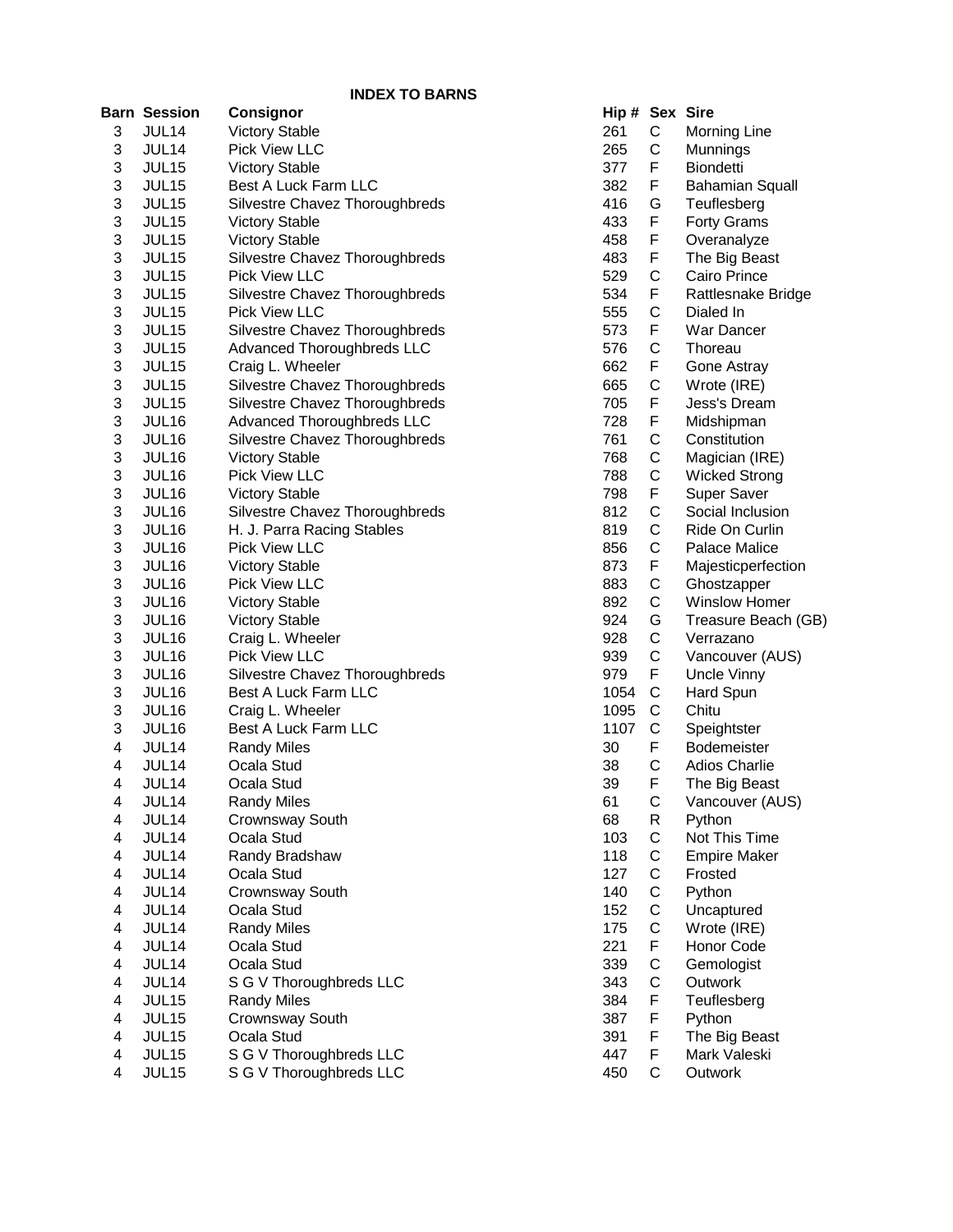|   | Barn Session      | <b>Consignor</b>                    | Hip # Sex Sire |             |                        |
|---|-------------------|-------------------------------------|----------------|-------------|------------------------|
| 4 | JUL15             | Ocala Stud                          | 480            | F           | Jess's Dream           |
| 4 | JUL15             | Ocala Stud                          | 491            | C           | <b>Brody's Cause</b>   |
| 4 | JUL15             | S G V Thoroughbreds LLC             | 533            | C           | Constitution           |
| 4 | JUL <sub>15</sub> | Ocala Stud                          | 548            | F           | Uncaptured             |
| 4 | JUL15             | Ocala Stud                          | 630            | F           | The Big Beast          |
| 4 | JUL <sub>15</sub> | Hidden Brook                        | 635            | F           | First Samurai          |
| 4 | JUL15             | Randy Bradshaw                      | 639            | С           | Ghostzapper            |
| 4 | JUL15             | Ocala Stud                          | 651            | F           | Uncaptured             |
| 4 | JUL15             | Randy Bradshaw                      | 652            | F           | <b>Quality Road</b>    |
| 4 | JUL15             | On The Run Sales                    | 658            | C           | Rattlesnake Bridge     |
| 4 | JUL15             | On The Run Sales                    | 660            | C           | Ride On Curlin         |
| 4 | JUL15             | Randy Bradshaw                      | 676            | F           | <b>Majestic City</b>   |
| 4 | JUL15             | Crownsway South                     | 679            | G           | Fed Biz                |
| 4 | JUL15             | Ocala Stud                          | 707            | F           | <b>Union Rags</b>      |
| 4 | JUL16             | Randy Bradshaw                      | 732            | $\mathbf C$ | Uncaptured             |
| 4 | JUL16             | Ocala Stud                          | 751            | $\mathsf C$ | Not This Time          |
| 4 | JUL16             | On The Run Sales                    | 759            | F           | I Spent It             |
| 4 | JUL16             | On The Run Sales                    | 766            | C           | Graydar                |
| 4 | JUL16             | Ocala Stud                          | 796            | C           | The Big Beast          |
| 4 | JUL <sub>16</sub> | Ocala Stud                          | 835            | F           | <b>Adios Charlie</b>   |
| 4 | JUL16             | On The Run Sales                    | 840            | F           | Protonico              |
| 4 | JUL <sub>16</sub> | S G V Thoroughbreds LLC             | 851            | F           | <b>Twirling Candy</b>  |
| 4 | JUL <sub>16</sub> | Ocala Stud                          | 877            | F           | Prospective            |
| 4 | JUL16             | <b>Randy Miles</b>                  | 947            | F           | Not This Time          |
| 4 | JUL <sub>16</sub> | Randy Bradshaw                      | 962            | C           | <b>English Channel</b> |
| 4 | JUL16             | Crownsway South                     | 1006           | F           | Aikenite               |
| 4 | JUL16             | Crownsway South                     | 1009           | F           | Producer (GB)          |
| 4 | JUL16             | On The Run Sales                    | 1072           | C           | Upstart                |
| 4 | JUL16             | On The Run Sales                    | 1079           | C           | Malibu Moon            |
| 5 | JUL14             | <b>Wavertree Stables</b>            | 3              | F           | Square Eddie           |
| 5 | JUL14             | <b>Wavertree Stables</b>            | 115            | F           | Malibu Moon            |
| 5 | JUL14             | Woodford Thoroughbreds              | 145            | F           | <b>Wicked Strong</b>   |
| 5 | JUL14             | Hartley / DeRenzo Thoroughbreds LLC | 157            | F           | Kantharos              |
| 5 | JUL14             | <b>Wavertree Stables</b>            | 189            | C           | Super Saver            |
| 5 | JUL14             | <b>Woodford Thoroughbreds</b>       | 230            | F           | Kitten's Joy           |
| 5 | JUL14             | <b>Woodford Thoroughbreds</b>       | 246            | C           | Curlin                 |
| 5 | JUL14             | Woodford Thoroughbreds              | 273            | С           | Carpe Diem             |
| 5 | JUL14             | Wavertree Stables                   | 332            | F           | California Chrome      |
| 5 | JUL14             | Scanlon Training & Sales            | 341            | C           | First Samurai          |
| 5 | JUL14             | Hartley / DeRenzo Thoroughbreds LLC | 356            | F           | Liam's Map             |
| 5 | JUL15             | Hartley / DeRenzo Thoroughbreds LLC | 371            | C           | <b>Street Sense</b>    |
| 5 | JUL15             | Hoby & Layna Kight                  | 397            | C           | Flintshire (GB)        |
| 5 | JUL15             | Hartley / DeRenzo Thoroughbreds LLC | 428            | F           | Runhappy               |
| 5 | JUL15             | Hartley / DeRenzo Thoroughbreds LLC | 443            | C           | G. W.'s Skippie        |
| 5 | JUL15             | Hartley / DeRenzo Thoroughbreds LLC | 505            | C           | Kantharos              |
| 5 | JUL15             | <b>Wavertree Stables</b>            | 537            | F           | Liam's Map             |
| 5 | JUL15             | <b>Wavertree Stables</b>            | 539            | F           | Orb                    |
| 5 | JUL15             | Scanlon Training & Sales            | 561            | F           | <b>Wicked Strong</b>   |
| 5 | JUL15             | <b>Wavertree Stables</b>            | 581            | $\mathsf C$ | Upstart                |
| 5 | JUL15             | <b>Woodford Thoroughbreds</b>       | 603            | C           | Ghostzapper            |
| 5 | JUL15             | Hoby & Layna Kight                  | 663            | F           | Curlin                 |
| 5 | JUL15             | Hoby & Layna Kight                  | 708            | F           | Into Mischief          |
|   |                   |                                     |                |             |                        |

| Hip # | Sex              | <b>Sire</b>            |
|-------|------------------|------------------------|
| 180   | F                | Jess's Dream           |
| 191   | C                | <b>Brody's Cause</b>   |
|       |                  |                        |
| 533   | $\mathsf{C}$     | Constitution           |
| 548   | $\sum_{i=1}^{n}$ | Uncaptured             |
| 330   | F                | The Big Beast          |
| 335   |                  | First Samurai          |
| 339   | F<br>C<br>F      | Ghostzapper            |
|       |                  |                        |
| 651   |                  | Uncaptured             |
| 552   | F<br>C<br>C<br>F | <b>Quality Road</b>    |
| 558   |                  | Rattlesnake Bridge     |
| 660   |                  | Ride On Curlin         |
| 676   |                  | <b>Majestic City</b>   |
| 679   |                  | Fed Biz                |
|       | G<br>F           |                        |
| 707   |                  | <b>Union Rags</b>      |
| 732   |                  | Uncaptured             |
| 751   |                  | Not This Time          |
| 759   |                  | I Spent It             |
| 766   | <b>CCFCCF</b>    | Graydar                |
| 796   |                  | The Big Beast          |
|       |                  | <b>Adios Charlie</b>   |
| 335   |                  |                        |
| 340   | F                | Protonico              |
| 351   | F                | <b>Twirling Candy</b>  |
| 377   | F                | Prospective            |
| 947   | F                | Not This Time          |
| 962   | $\mathsf{C}$     | <b>English Channel</b> |
| 1006  | F                | Aikenite               |
|       |                  |                        |
| 1009  | F                | Producer (GB)          |
| 1072  | C<br>C           | Upstart                |
| 1079  |                  | Malibu Moon            |
| 3     | F                | Square Eddie           |
| 115   | F                | Malibu Moon            |
| 145   | F                | <b>Wicked Strong</b>   |
|       |                  | Kantharos              |
| 157   | F<br>C<br>F      |                        |
| 189   |                  | Super Saver            |
| 230   |                  | Kitten's Joy           |
| 246   | C<br>C           | Curlin                 |
| 273   |                  | Carpe Diem             |
| 332   | F                | California Chrome      |
| 341   | C                | First Samurai          |
|       |                  |                        |
| 356   | F                | Liam's Map             |
| 371   |                  | <b>Street Sense</b>    |
| 397   |                  | Flintshire (GB)        |
| 128   |                  | Runhappy               |
| 143   |                  | G. W.'s Skippie        |
| 505   |                  | Kantharos              |
| 537   |                  | Liam's Map             |
|       |                  |                        |
| 539   | F                | Orb                    |
| 561   |                  | <b>Wicked Strong</b>   |
| 581   |                  | Upstart                |
| 603   | F<br>C<br>C      | Ghostzapper            |
| 63    | F                | Curlin                 |
| 708   | F                | Into Mischief          |
|       |                  |                        |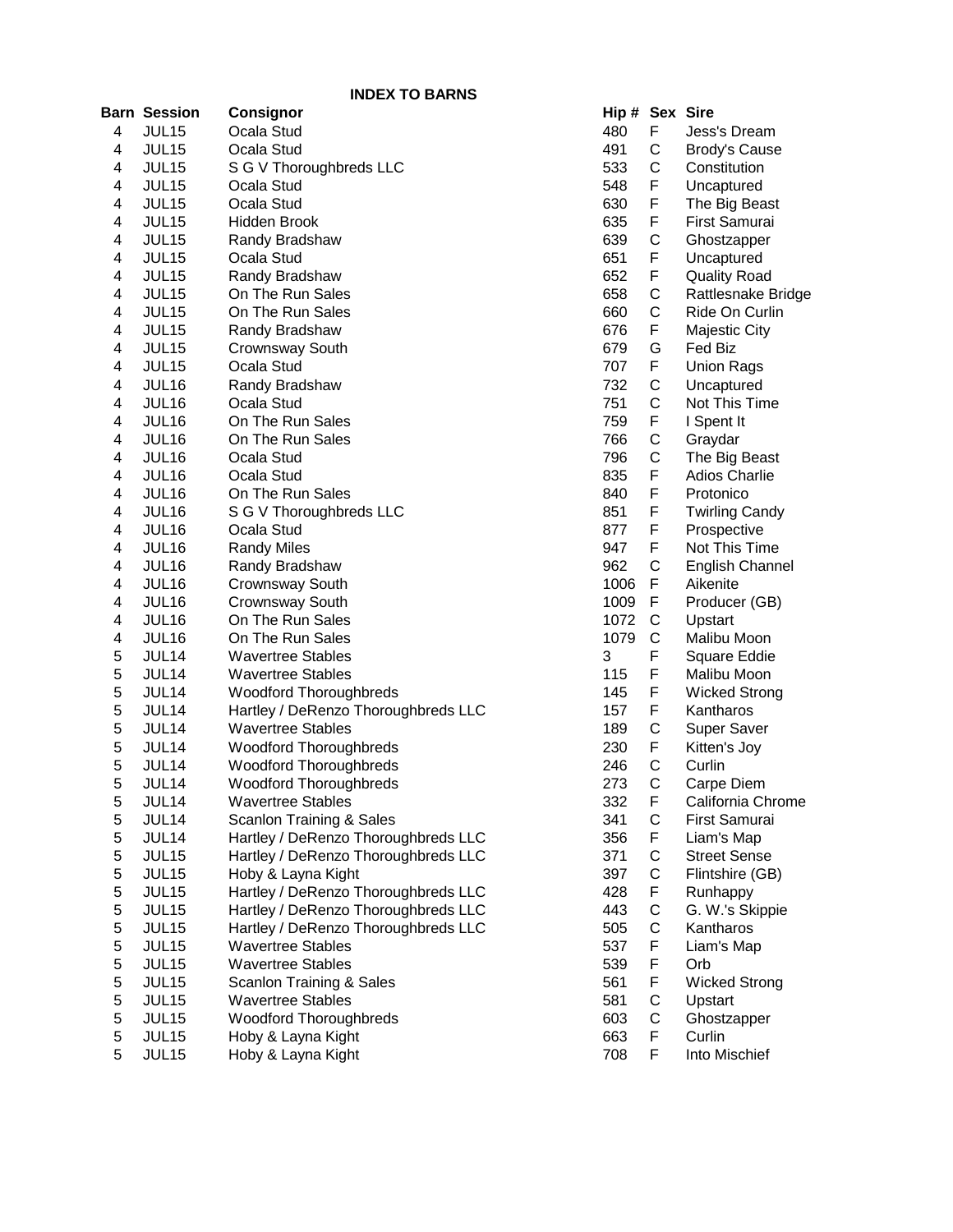|       | <b>Barn Session</b> | Consignor                           | Hip # Sex Sire |             |                        |
|-------|---------------------|-------------------------------------|----------------|-------------|------------------------|
| 5     | JUL16               | <b>Wavertree Stables</b>            | 741            | $\mathsf C$ | <b>Bodemeister</b>     |
| 5     | JUL16               | <b>Wavertree Stables</b>            | 787            | F           | Dialed In              |
| 5     | JUL16               | Hartley / DeRenzo Thoroughbreds LLC | 803            | F           | G. W.'s Skippie        |
| 5     | JUL16               | Woodford Thoroughbreds              | 817            | С           | Uncle Mo               |
| 5     | JUL <sub>16</sub>   | <b>Woodford Thoroughbreds</b>       | 841            | G           | Carpe Diem             |
| 5     | JUL <sub>16</sub>   | <b>Wavertree Stables</b>            | 884            | С           | Tale of the Cat        |
| 5     | JUL16               | Hoby & Layna Kight                  | 948            | F           | <b>Nyquist</b>         |
| 5     | JUL <sub>16</sub>   | <b>Wavertree Stables</b>            | 958            | C           | Mineshaft              |
| 5     | JUL16               | <b>Wavertree Stables</b>            | 974            | C           | Frosted                |
| 5     | JUL16               | <b>Wavertree Stables</b>            | 1018           | C           | Mineshaft              |
| $\,6$ | JUL14               | <b>Woodside Ranch</b>               | 26             | F           | <b>Currency Swap</b>   |
| 6     | JUL14               | <b>Woodside Ranch</b>               | 32             | F           | Lea                    |
| $\,6$ | JUL14               | Woodside Ranch                      | 37             | G           | Palace                 |
| 6     | JUL14               | Woodside Ranch                      | 93             | C           | <b>Distorted Humor</b> |
| 6     | JUL14               | <b>RiceHorse Stable</b>             | 113            | F           | Raison d'Etat          |
| 6     | JUL14               | Woodside Ranch                      | 156            | $\mathsf C$ | <b>Temple City</b>     |
| 6     | JUL14               | McKathan Bros. Sales                | 160            | $\mathsf C$ | <b>Secret Circle</b>   |
| 6     | JUL14               | <b>RiceHorse Stable</b>             | 197            | $\mathsf C$ | Upstart                |
| 6     | JUL14               | Woodside Ranch                      | 199            | F           | Anchor Down            |
| 6     | JUL14               | Ends Well                           | 238            | F           | <b>Twirling Candy</b>  |
| 6     | JUL14               | Richardson Bloodstock               | 263            | F           | Stonesider             |
| 6     | JUL14               | Ends Well                           | 278            | C           | Bernardini             |
| 6     | JUL14               | <b>RiceHorse Stable</b>             | 296            | F           | Raison d'Etat          |
| 6     | JUL14               | Woodside Ranch                      | 311            | G           | Air Force Blue         |
| 6     | JUL14               | Ends Well                           | 351            | G           | Shackleford            |
| 6     | JUL14               | <b>Richardson Bloodstock</b>        | 358            | C           | Outwork                |
| 6     | JUL15               | <b>RiceHorse Stable</b>             | 367            | F           | Fed Biz                |
| 6     | JUL15               | Woodside Ranch                      | 368            | G           | Conveyance             |
| $\,6$ | JUL15               | Ends Well                           | 376            | F           | Honor Code             |
| $\,6$ | JUL15               | <b>Richardson Bloodstock</b>        | 410            | F           | Midshipman             |
| 6     | JUL15               | <b>RiceHorse Stable</b>             | 465            | F           | Flashback              |
| 6     | JUL15               | McKathan Bros. Sales                | 506            | F           | Oxbow                  |
| 6     | JUL15               | McKathan Bros. Sales                | 509            | F           | Tale of Ekati          |
| 6     | JUL15               | <b>RiceHorse Stable</b>             | 577            | F           | Laoban                 |
| 6     | JUL15               | Woodside Ranch                      | 673            | C           | Dominus                |
| 6     | JUL15               | <b>Woodside Ranch</b>               | 709            | F           | Flatter                |
| 6     | JUL16               | McKathan Bros. Sales                | 753            | C           | Tale of Ekati          |
| 6     | JUL 16              | Richardson Bloodstock               | 785            | F.          | Bradester              |
| 6     | JUL16               | RiceHorse Stable                    | 852            | F           | Not This Time          |
| 6     | JUL16               | McKathan Bros. Sales                | 862            | С           | The Big Beast          |
| 6     | JUL16               | McKathan Bros. Sales                | 864            | С           | Cinco Charlie          |
| 6     | JUL16               | McKathan Bros. Sales                | 889            | С           | <b>Union Rags</b>      |
| 6     | JUL16               | Ends Well                           | 904            | F           | Munnings               |
| 6     | JUL16               | Richardson Bloodstock               | 910            | F           | Rattlesnake Bridge     |
| 6     | JUL16               | Woodside Ranch                      | 918            | F           | <b>Central Banker</b>  |
| 6     | JUL16               | <b>RiceHorse Stable</b>             | 930            | F           | New Year's Day         |
| 6     | JUL16               | McKathan Bros. Sales                | 996            | С           | <b>Street Sense</b>    |
| 6     | JUL16               | McKathan Bros. Sales                | 1005           | C           | Mucho Macho Man        |
| 6     | JUL16               | McKathan Bros. Sales                | 1027           | C           | Distorted Humor        |
| 6     | JUL16               | McKathan Bros. Sales                | 1030           | -F          | <b>Bahamian Squall</b> |
|       |                     |                                     |                |             |                        |

| Hip# | Sex                         | <b>Sire</b>            |
|------|-----------------------------|------------------------|
| 741  | С                           | Bodemeister            |
| 787  | F                           | Dialed In              |
| 803  |                             | G. W.'s Skippie        |
| 817  |                             | Uncle Mo               |
| 841  |                             | Carpe Diem             |
|      |                             | Tale of the Cat        |
| 884  |                             |                        |
| 948  |                             | Nyquist                |
| 958  |                             | Mineshaft              |
| 974  |                             | Frosted                |
| 1018 |                             | Mineshaft              |
| 26   |                             | Currency Swap          |
| 32   |                             | Lea                    |
| 37   |                             | Palace                 |
| 93   |                             | Distorted Humor        |
| 113  |                             | Raison d'Etat          |
| 156  |                             | <b>Temple City</b>     |
| 160  |                             | Secret Circle          |
| 197  |                             | Upstart                |
| 199  |                             | Anchor Down            |
| 238  |                             | <b>Twirling Candy</b>  |
| 263  |                             | Stonesider             |
| 278  |                             | Bernardini             |
| 296  |                             | Raison d'Etat          |
| 311  |                             | Air Force Blue         |
| 351  | FCGCFCCCFFGCFCCCFFFCFGGCFGF | Shackleford            |
| 358  |                             | Outwork                |
| 367  |                             | Fed Biz                |
| 368  |                             | Conveyance             |
| 376  |                             | <b>Honor Code</b>      |
| 410  |                             | Midshipman             |
| 465  |                             | Flashback              |
| 506  |                             | Oxbow                  |
| 509  |                             | Tale of Ekati          |
| 577  | FFFFFCF                     | Laoban                 |
| 673  |                             | Dominus                |
| 709  |                             | Flatter                |
| 753  | Ċ                           | Tale of Ekati          |
| 785  | F                           | <b>Bradester</b>       |
| 852  |                             | Not This Time          |
| 862  |                             | The Big Beast          |
| 864  |                             | Cinco Charlie          |
| 889  |                             | <b>Union Rags</b>      |
| 904  |                             | Munnings               |
| 910  |                             | Rattlesnake Bridge     |
| 918  |                             | <b>Central Banker</b>  |
| 930  | FCCCFFFFCCCF                | New Year's Day         |
| 996  |                             | <b>Street Sense</b>    |
| 1005 |                             | Mucho Macho Man        |
| 1027 |                             | Distorted Humor        |
| 1030 |                             | <b>Bahamian Squall</b> |
|      |                             |                        |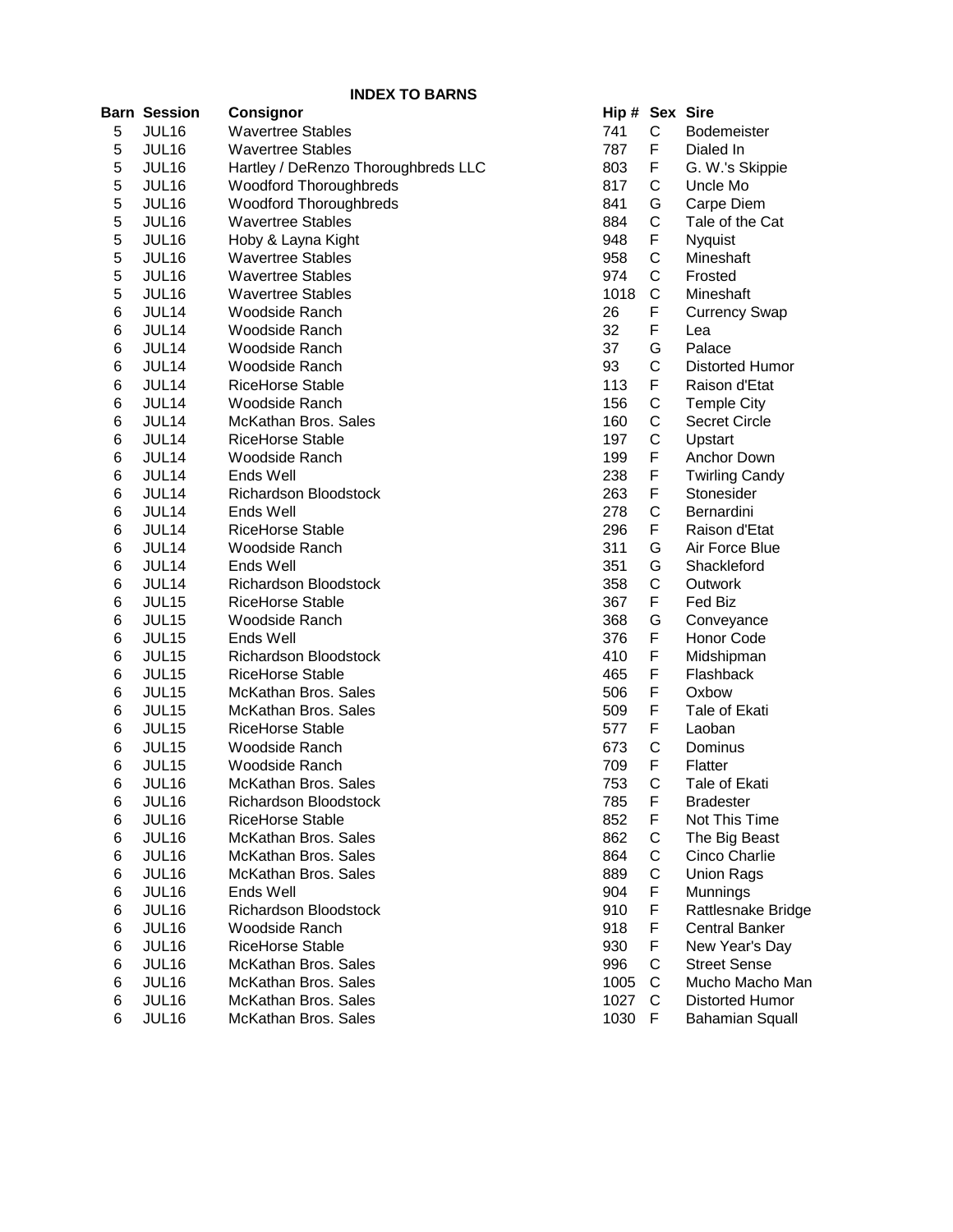|                | Barn Session      | <b>Consignor</b>                                 | Hip # Sex Sire |              |                         |
|----------------|-------------------|--------------------------------------------------|----------------|--------------|-------------------------|
| 6              | JUL16             | McKathan Bros. Sales                             | 1049           | $\mathsf{C}$ | Air Force Blue          |
| 6              | JUL16             | <b>RiceHorse Stable</b>                          | 1071           | C            | Not This Time           |
| 6              | JUL16             | McKathan Bros. Sales                             | 1101           | F.           | Constitution            |
| 7              | JUL14             | McKee Bloodstock LLC                             | 11             | С            | Violence                |
| 7              | JUL14             | Kilbride Stables                                 | 45             | С            | <b>Central Banker</b>   |
| 7              | JUL14             | J V C Training and Sales                         | 53             | С            | Awesome Again           |
| 7              | JUL14             | Stephens Thoroughbreds LLC                       | 67             | С            | Kantharos               |
| $\overline{7}$ | JUL14             | J V C Training and Sales                         | 87             | С            | Flatter                 |
| 7              | JUL14             | Azpurua Stables                                  | 100            | С            | Lemon Drop Kid          |
| $\overline{7}$ | JUL14             | <b>White Lilac</b>                               | 161            | F            | Kantharos               |
| 7              | JUL14             | J V C Training and Sales                         | 258            | С            | Upstart                 |
| $\overline{7}$ | JUL14             | Golden Thoroughbreds Training and Sales          | 271            | F            | Outwork                 |
| 7              | JUL14             | Stephens Thoroughbreds LLC                       | 279            | F            | Tiznow                  |
| 7              | JUL14             | Azpurua Stables                                  | 287            | C            | The Factor              |
| 7              | JUL14             | McKee Bloodstock LLC                             | 322            | F            | Shanghai Bobby          |
| 7              | JUL14             | J V C Training and Sales                         | 330            | F            | Flashback               |
| 7              | JUL14             | McKee Bloodstock LLC                             | 337            | F            | More Than Ready         |
| $\overline{7}$ | JUL15             | J V C Training and Sales                         | 365            | C            | Flashback               |
| $\overline{7}$ | <b>JUL15</b>      | Stephens Thoroughbreds LLC                       | 366            | F            | Run Away and Hide       |
| $\overline{7}$ | JUL15             | Stephens Thoroughbreds LLC                       | 389            | F            | Uncle Mo                |
| $\overline{7}$ | JUL <sub>15</sub> | Stephens Thoroughbreds LLC                       | 444            | C            | <b>First Samurai</b>    |
| $\overline{7}$ | JUL <sub>15</sub> | J V C Training and Sales                         | 472            | C            | Flashback               |
| 7              | JUL <sub>15</sub> | Golden Thoroughbreds Training and Sales Agent II | 508            | F            | Khozan                  |
| $\overline{7}$ | JUL15             | Stephens Thoroughbreds LLC                       | 532            | С            | <b>Creative Cause</b>   |
| 7              | JUL <sub>15</sub> | Golden Thoroughbreds Training and Sales          | 590            | F            | Uncaptured              |
| $\overline{7}$ | JUL <sub>15</sub> | Stephens Thoroughbreds LLC                       | 612            | С            | Shanghai Bobby          |
| $\overline{7}$ | JUL <sub>15</sub> | Azpurua Stables                                  | 614            | F            | The Factor              |
| $\overline{7}$ | JUL15             | McKee Bloodstock LLC                             | 632            | F            | Liaison                 |
| $\overline{7}$ | JUL <sub>15</sub> | Stephens Thoroughbreds LLC                       | 667            | C            | The Factor              |
| $\overline{7}$ | JUL15             | <b>White Lilac</b>                               | 668            | С            | Mshawish                |
| $\overline{7}$ | JUL16             | <b>Kilbride Stables</b>                          | 745            | F            | To Honor and Serve      |
| $\overline{7}$ | JUL16             | <b>Equest Thoroughbreds</b>                      | 755            | C            | Will Take Charge        |
| $\overline{7}$ | JUL16             | Golden Thoroughbreds Training and Sales Agent I  | 770            | F            | Chitu                   |
| $\overline{7}$ | JUL16             | Stephens Thoroughbreds LLC                       | 807            | F            | Gemologist              |
| $\overline{7}$ | JUL <sub>16</sub> | J V C Training and Sales                         | 887            | С            | Tiznow                  |
| $\overline{7}$ | JUL <sub>16</sub> | Kilbride Stables                                 | 953            | F            | Speightster             |
| $\overline{7}$ | JUL16             | Peggy S. Dellheim LLC                            | 978            | F            | <b>Flat Out</b>         |
| 7              | JUL <sub>16</sub> | Stephens Thoroughbreds LLC                       | 1021           | C            | Anchor Down             |
| 8              | JUL14             | Niall Brennan Stables                            | 22             | С            | Into Mischief           |
| 8              | JUL14             | <b>Niall Brennan Stables</b>                     | 56             | F            | Buratino (IRE)          |
| 8              | JUL14             | <b>Niall Brennan Stables</b>                     | 83             | С            | Tapit                   |
| 8              | JUL14             | <b>Niall Brennan Stables</b>                     | 117            | F            | Honor Code              |
| 8              | JUL14             | <b>Niall Brennan Stables</b>                     | 125            | С            | Upstart                 |
| 8              | JUL14             | Tom McCrocklin                                   | 141            | С            | Uncaptured              |
| 8              | JUL14             | <b>Niall Brennan Stables</b>                     | 154            | F            | <b>Competitive Edge</b> |
| 8              | JUL14             | <b>Niall Brennan Stables</b>                     | 166            | С            | The Big Beast           |
| 8              | JUL14             | Tom McCrocklin                                   | 172            | C            | Commissioner            |
| 8              | JUL14             | Tom McCrocklin                                   | 198            | C            | <b>Giant Surprise</b>   |
| 8              | JUL14             | <b>Niall Brennan Stables</b>                     | 204            | F            | Pioneerof the Nile      |
| 8              | JUL14             | Tom McCrocklin                                   | 206            | C            | <b>Super Saver</b>      |
| 8              | JUL14             | Niall Brennan Stables                            | 236            | С            | Outwork                 |
|                |                   |                                                  |                |              |                         |

| lip#                | Sex            | Sire                  |
|---------------------|----------------|-----------------------|
| 049                 | С              | Air Force Blue        |
| 071                 | $\mathsf{C}$   | Not This Time         |
| 101                 | F              | Constitution          |
| 1                   |                | Violence              |
| 15                  | C<br>C         | <b>Central Banker</b> |
| $\mathbf{5}$        |                | Awesome Again         |
| 57                  |                | Kantharos             |
| 37                  |                | Flatter               |
| 00                  | CCCCFCF        | Lemon Drop Kid        |
| 61                  |                | Kantharos             |
| 258                 |                | Upstart               |
| 271                 |                | Outwork               |
| 279                 | F              | <b>Tiznow</b>         |
| 287                 | $\mathsf{C}$   | The Factor            |
| 22                  | F              | Shanghai Bobby        |
| 30                  | F              | Flashback             |
| 37                  |                | More Than Ready       |
| 865                 | F<br>C         | Flashback             |
| 866                 | F              | Run Away and Hide     |
| 89                  |                | Uncle Mo              |
| 44                  | F<br>C         | First Samurai         |
| <b>172</b>          | $\mathsf{C}$   | Flashback             |
| 508                 | F              | Khozan                |
| 32                  |                | <b>Creative Cause</b> |
| 590                 | C<br>F         | Uncaptured            |
| 512                 | C<br>F         | Shanghai Bobby        |
| 514                 |                | The Factor            |
| <b>32</b>           |                | Liaison               |
| 67                  |                | The Factor            |
| 68                  |                | Mshawish              |
| '45                 |                | To Honor and Serve    |
| '55                 |                | Will Take Charge      |
| 70                  | FCCFCF         | Chitu                 |
| 807                 | $\frac{1}{2}$  | Gemologist            |
| 87                  | $\mathsf{C}$   | <b>Tiznow</b>         |
| 153                 | F              | Speightster           |
| )78                 | F              | <b>Flat Out</b>       |
| 021                 |                | Anchor Down           |
| $\overline{2}$      |                | Into Mischief         |
| $\overline{\bf{5}}$ |                | <b>Buratino (IRE)</b> |
| 33                  |                | Tapit                 |
| 17                  |                | Honor Code            |
| 25                  |                | Upstart               |
| 41                  |                | Uncaptured            |
| 54                  |                | Competitive Edge      |
| 66                  |                | The Big Beast         |
| 72                  |                | Commissioner          |
| 98                  | CCFCFCCFCCCFCC | <b>Giant Surprise</b> |
| 04                  |                | Pioneerof the Nile    |
| 206                 |                | Super Saver           |
| 26                  |                | Outwork               |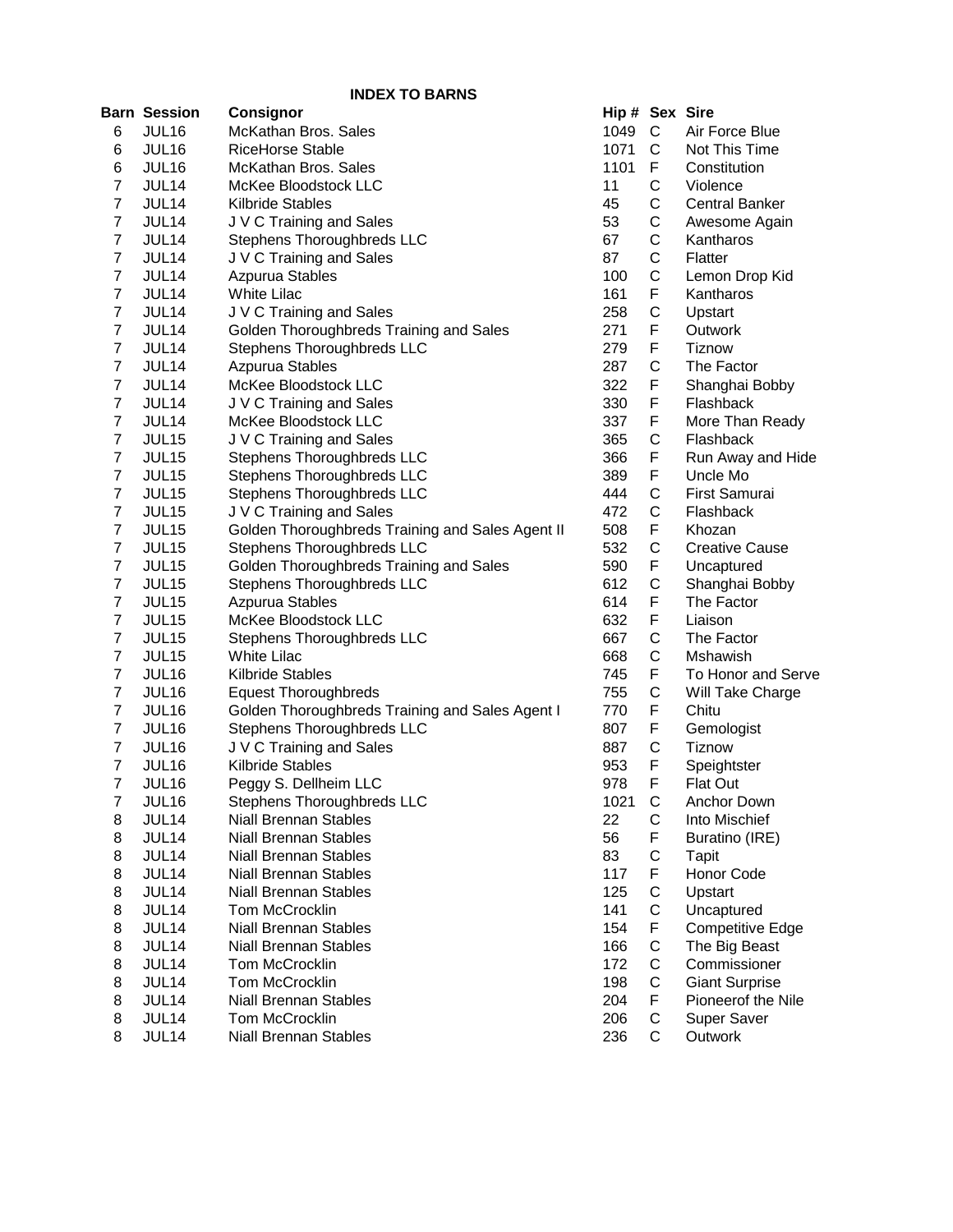|   |                     | <b>INDEX TO BARNS</b>        |                |              |                         |
|---|---------------------|------------------------------|----------------|--------------|-------------------------|
|   | <b>Barn Session</b> | Consignor                    | Hip # Sex Sire |              |                         |
| 8 | JUL14               | Tom McCrocklin               | 266            | F            | Square Eddie            |
| 8 | JUL14               | <b>Niall Brennan Stables</b> | 281            | G            | Orb                     |
| 8 | JUL14               | <b>Niall Brennan Stables</b> | 318            | F            | Exaggerator             |
| 8 | JUL14               | Tom McCrocklin               | 334            | C            | <b>Broken Vow</b>       |
| 8 | JUL15               | <b>Niall Brennan Stables</b> | 499            | C            | <b>Summer Front</b>     |
| 8 | JUL15               | Tom McCrocklin               | 503            | F            | Uncaptured              |
| 8 | <b>JUL15</b>        | <b>Niall Brennan Stables</b> | 554            | C            | Kantharos               |
| 8 | JUL15               | <b>Niall Brennan Stables</b> | 574            | F            | Daredevil               |
| 8 | JUL15               | Tom McCrocklin               | 589            | C            | Liam's Map              |
| 8 | JUL15               | Tom McCrocklin               | 593            | F            | Into Mischief           |
| 8 | JUL15               | <b>Niall Brennan Stables</b> | 608            | C            | Violence                |
| 8 | <b>JUL15</b>        | <b>Niall Brennan Stables</b> | 622            | F            | Carpe Diem              |
| 8 | <b>JUL15</b>        | <b>Niall Brennan Stables</b> | 625            | F            | Flintshire (GB)         |
| 8 | <b>JUL15</b>        | Tom McCrocklin               | 692            | F            | <b>Central Banker</b>   |
| 8 | <b>JUL15</b>        | <b>Niall Brennan Stables</b> | 700            | C            | Lea                     |
| 8 | JUL15               | <b>Niall Brennan Stables</b> | 715            | C            | Munnings                |
| 8 | JUL16               | <b>Niall Brennan Stables</b> | 723            | C            | Medaglia d'Oro          |
| 8 | JUL16               | <b>Niall Brennan Stables</b> | 775            | F            | Frosted                 |
| 8 | JUL16               | <b>Niall Brennan Stables</b> | 802            | F            | <b>Twirling Candy</b>   |
| 8 | JUL16               | <b>Niall Brennan Stables</b> | 805            | F            | California Chrome       |
| 8 | JUL16               | <b>Niall Brennan Stables</b> | 808            | C            | <b>Union Rags</b>       |
| 8 | JUL16               | Tom McCrocklin               | 828            | С            | <b>Twirling Candy</b>   |
| 8 | JUL16               | <b>Niall Brennan Stables</b> | 861            | C            | Nyquist                 |
| 8 | JUL16               | <b>Niall Brennan Stables</b> | 874            | F            | Midshipman              |
| 8 | JUL16               | <b>Niall Brennan Stables</b> | 913            | F            | Congrats                |
| 8 | JUL16               | <b>Niall Brennan Stables</b> | 941            | C            | <b>Street Boss</b>      |
| 8 | JUL16               | <b>Niall Brennan Stables</b> | 950            | F            | <b>Wicked Strong</b>    |
| 8 | JUL16               | Tom McCrocklin               | 971            | $\mathsf{C}$ | <b>Street Boss</b>      |
| 8 | JUL16               | Tom McCrocklin               | 1010           | C            | Upstart                 |
| 8 | JUL16               | Tom McCrocklin               | 1020           | C            | Carpe Diem              |
| 8 | JUL16               | Tom McCrocklin               | 1048           | C            | Constitution            |
| 8 | JUL16               | <b>Niall Brennan Stables</b> | 1058           | C            | Exaggerator             |
| 8 | JUL16               | <b>Niall Brennan Stables</b> | 1062           | C            | Constitution            |
| 8 | JUL16               | Tom McCrocklin               | 1081           | F            | Exaggerator             |
| 8 | <b>JUL16</b>        | Tom McCrocklin               | 1089           | G            | Frosted                 |
| 8 | JUL16               | Niall Brennan Stables        | 1102           | F            | Palace Malice           |
| 8 | JUL16               | <b>Niall Brennan Stables</b> | 1105           | F            | Tamarkuz                |
| 9 | JUL14               | Gayle Woods                  | 42             | C            | <b>Creative Cause</b>   |
| 9 | JUL14               | Gayle Woods                  | 47             | F            | Mizzen Mast             |
| 9 | JUL14               | Gayle Woods                  | 60             | F            | <b>Competitive Edge</b> |
| 9 | JUL14               | Hoppel's Horse & Cattle Co.  | 72             | С            | Palace                  |
| 9 | JUL14               | Gayle Woods                  | 138            | F            | Fast Anna               |
| 9 | JUL14               | Farm III Enterprises LLC     | 173            | С            | <b>Morning Line</b>     |
| 9 | JUL14               | Farm III Enterprises LLC     | 213            | C            | Tale of the Cat         |
| 9 | JUL14               | Sequel Bloodstock            | 219            | C            | More Than Ready         |
| 9 | JUL14               | Hoppel's Horse & Cattle Co.  | 234            | F            | Treasure Beach (GB)     |
| 9 | JUL14               | Hoppel's Horse & Cattle Co.  | 269            | C            | Hit It a Bomb           |
| 9 | JUL14               | Hoppel's Horse & Cattle Co.  | 272            | C            | Exaggerator             |
| 9 | JUL14               | Gayle Woods                  | 301            | F            | <b>Quality Road</b>     |
| 9 | JUL14               | Gayle Woods                  | 305            | F            | Munnings                |
| 9 | JUL14               | Old South Farm LLC           | 314            | C            | <b>Broken Vow</b>       |

| Hip # | Sex              | Sire                  |
|-------|------------------|-----------------------|
| 266   | F                | Square Eddie          |
| 281   | <b>GFCCF</b>     | Orb                   |
| 318   |                  | Exaggerator           |
| 334   |                  | <b>Broken Vow</b>     |
| 499   |                  | <b>Summer Front</b>   |
| 503   |                  | Uncaptured            |
| 554   | C<br>F           | Kantharos             |
| 574   |                  | Daredevil             |
| 589   | C                | Liam's Map            |
| 593   | F                | Into Mischief         |
| 608   | C                | Violence              |
| 622   | F                | Carpe Diem            |
| 625   | F                | Flintshire (GB)       |
| 692   |                  | <b>Central Banker</b> |
| 700   |                  | Lea                   |
| 715   |                  | Munnings              |
| 723   |                  | Medaglia d'Oro        |
| 775   | FCCC<br>FCC<br>F | Frosted               |
| 802   |                  | <b>Twirling Candy</b> |
| 805   |                  | California Chrome     |
| 808   |                  | <b>Union Rags</b>     |
| 828   | FFCCCF           | <b>Twirling Candy</b> |
| 861   |                  | Nyquist               |
| 874   |                  | Midshipman            |
| 913   | F                | Congrats              |
| 941   | $\mathsf{C}$     | <b>Street Boss</b>    |
| 950   | FCCCCCCFGF       | <b>Wicked Strong</b>  |
| 971   |                  | <b>Street Boss</b>    |
| 1010  |                  | Upstart               |
| 1020  |                  | Carpe Diem            |
| 1048  |                  | Constitution          |
| 1058  |                  | Exaggerator           |
| 1062  |                  | Constitution          |
| 1081  |                  | Exaggerator           |
| 1089  |                  | Frosted               |
| 1102  |                  | Palace Malice         |
| 1105  | F                | Tamarkuz              |
| 42    | C                | <b>Creative Cause</b> |
| 47    | F                | Mizzen Mast           |
| 60    |                  | Competitive Edge      |
| 72    |                  | Palace                |
| 138   |                  | Fast Anna             |
| 173   |                  | Morning Line          |
| 213   |                  | Tale of the Cat       |
| 219   | FCFCCCFCCFFC     | More Than Ready       |
| 234   |                  | Treasure Beach (GI    |
| 269   |                  | Hit It a Bomb         |
| 272   |                  | Exaggerator           |
| 301   |                  | <b>Quality Road</b>   |
| 305   |                  | Munnings              |
| 314   |                  | <b>Broken Vow</b>     |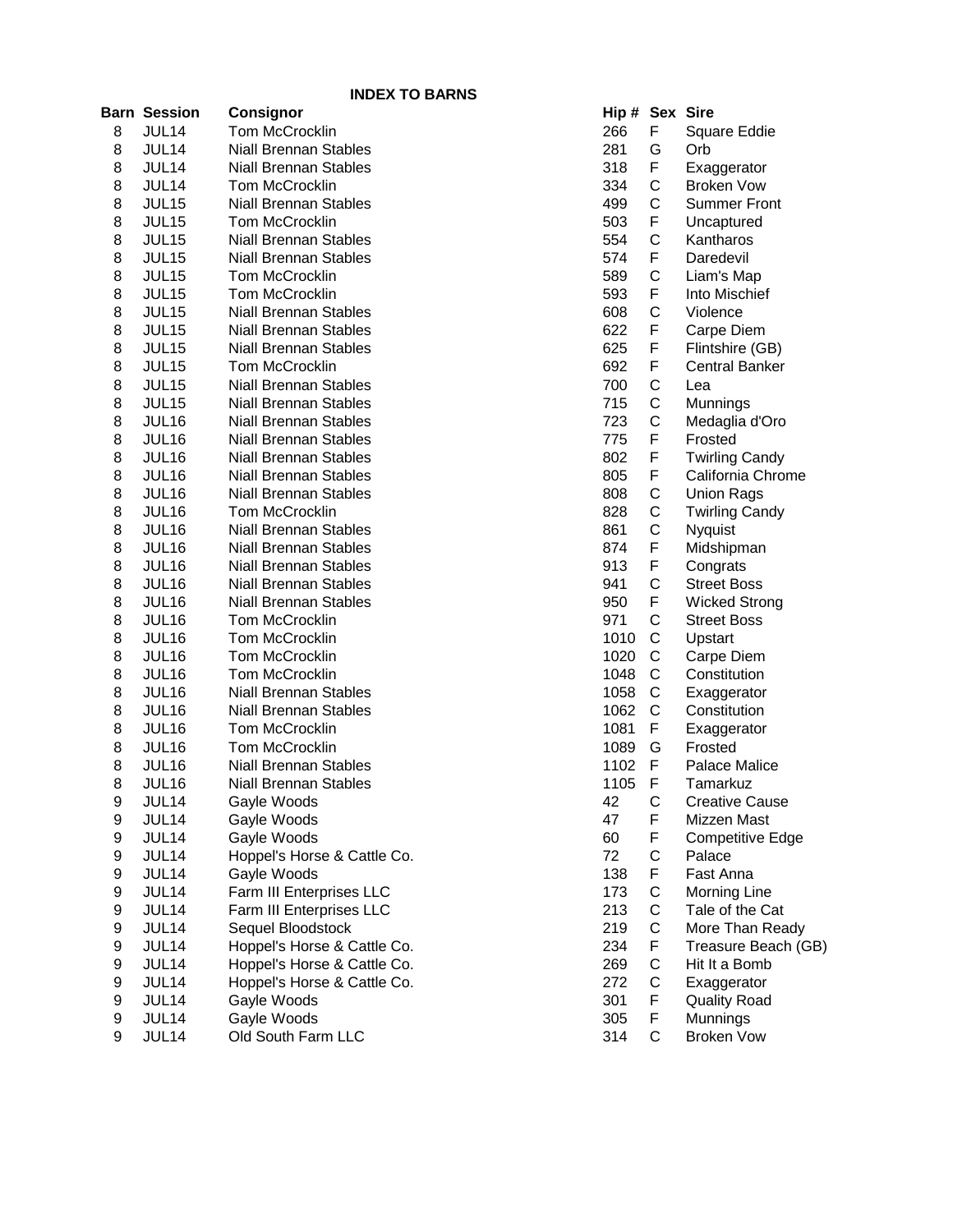|                  | <b>INDEX TO BARNS</b> |                                   |                |   |                         |  |
|------------------|-----------------------|-----------------------------------|----------------|---|-------------------------|--|
|                  | <b>Barn Session</b>   | <b>Consignor</b>                  | Hip # Sex Sire |   |                         |  |
| 9                | JUL14                 | Summerfield                       | 359            | C | Khozan                  |  |
| 9                | JUL15                 | Omega Farm                        | 418            | F | Tapiture                |  |
| 9                | JUL15                 | Gayle Woods                       | 427            | F | Uncle Mo                |  |
| 9                | JUL15                 | Hoppel's Horse & Cattle Co.       | 473            | F | Palace Malice           |  |
| 9                | JUL15                 | Hoppel's Horse & Cattle Co.       | 484            | C | <b>Competitive Edge</b> |  |
| 9                | JUL15                 | Farm III Enterprises LLC          | 556            | C | Tale of the Cat         |  |
| $\boldsymbol{9}$ | JUL15                 | Summerfield                       | 575            | F | <b>Stormy Atlantic</b>  |  |
| $\boldsymbol{9}$ | JUL15                 | <b>Mason Springs</b>              | 615            | G | <b>Desert Party</b>     |  |
| $\boldsymbol{9}$ | JUL15                 | Omega Farm                        | 650            | C | Rattlesnake Bridge      |  |
| $\boldsymbol{9}$ | JUL15                 | Omega Farm                        | 693            | C | <b>Currency Swap</b>    |  |
| $\boldsymbol{9}$ | JUL15                 | Sequel Bloodstock                 | 697            | C | Maclean's Music         |  |
| 9                | JUL16                 | Sequel Bloodstock                 | 717            | C | Distorted Humor         |  |
| 9                | JUL16                 | Gayle Woods                       | 746            | F | Frosted                 |  |
| 9                | JUL16                 | Omega Farm                        | 794            | C | Tapiture                |  |
| $\boldsymbol{9}$ | JUL16                 | Gayle Woods                       | 799            | F | Noble Mission (GB)      |  |
| $\boldsymbol{9}$ | JUL16                 | <b>Mason Springs</b>              | 816            | C | Exaggerator             |  |
| 9                | JUL16                 | Summerfield                       | 829            | F | Upstart                 |  |
| 9                | JUL16                 | Gayle Woods                       | 895            | F | Kitten's Joy            |  |
| 9                | JUL16                 | Hoppel's Horse & Cattle Co.       | 956            | F | Effinex                 |  |
| 9                | JUL16                 | Gayle Woods                       | 972            | F | Tonalist                |  |
| 9                | JUL16                 | Farm III Enterprises LLC          | 995            | C | Rock Hampton            |  |
| 9                | JUL16                 | Old South Farm LLC                | 1050           | C | Distorted Humor         |  |
| 10               | JUL14                 | <b>Bobby Dodd</b>                 | 27             | C | Race Day                |  |
| 10               | JUL14                 | <b>Brick City Thoroughbreds</b>   | 49             | F | Into Mischief           |  |
| 10               | JUL14                 | <b>Brick City Thoroughbreds</b>   | 59             | F | <b>Wicked Strong</b>    |  |
| 10               | JUL14                 | <b>Brick City Thoroughbreds</b>   | 120            | C | Air Force Blue          |  |
| 10               | JUL14                 | <b>Bobby Dodd</b>                 | 121            | C | Mizzen Mast             |  |
| 10               | JUL14                 | <b>Brick City Thoroughbreds</b>   | 122            | F | Cairo Prince            |  |
| 10               | JUL14                 | <b>Bobby Dodd</b>                 | 143            | F | Tale of Ekati           |  |
| 10               | JUL14                 | <b>Brick City Thoroughbreds</b>   | 176            | C | <b>Super Saver</b>      |  |
| 10               | JUL14                 | Parrish Farms                     | 182            | C | Speightster             |  |
| 10               | JUL14                 | <b>Bobby Dodd</b>                 | 212            | F | Liam's Map              |  |
| 10               | JUL14                 | <b>Bobby Dodd</b>                 | 241            | C | Tiznow                  |  |
| 10               | JUL14                 | <b>Brick City Thoroughbreds</b>   | 259            | C | Speightster             |  |
| 10               | JUL14                 | <b>Bobby Dodd</b>                 | 346            | C | Nyquist                 |  |
| 10               | JUL14                 | C & J Stable                      | 347            | F | Tapiture                |  |
| 10               | JUL15                 | Point of Gravity Thoroughbred LLC | 415            | F | Super Saver             |  |
| 10               | JUL15                 | C & J Stable                      | 446            | F | Vancouver (AUS)         |  |
| 10               | JUL15                 | C & J Stable                      | 452            | F | Goldencents             |  |
| 10               | JUL15                 | <b>Brick City Thoroughbreds</b>   | 461            | F | Laoban                  |  |
| 10               | JUL15                 | <b>Bobby Dodd</b>                 | 466            | F | Not This Time           |  |
| 10               | JUL15                 | Parrish Farms                     | 477            | F | Fed Biz                 |  |
| 10               | JUL15                 | <b>Bobby Dodd</b>                 | 511            | C | Into Mischief           |  |
| 10               | JUL15                 | Parrish Farms                     | 528            | C | Shanghai Bobby          |  |
| 10               | JUL15                 | Bobby Jones Equine LLC            | 531            | F | Prospective             |  |
| 10               | JUL15                 | Bobby Jones Equine LLC            | 559            | C | He's Had Enough         |  |
| 10               | JUL15                 | <b>Bobby Dodd</b>                 | 592            | F | Outwork                 |  |
| 10               | JUL15                 | C & J Stable                      | 621            | F | Flat Out                |  |
| 10               | JUL15                 | C & J Stable                      | 641            | C | Speightster             |  |
| 10               | JUL15                 | <b>Brick City Thoroughbreds</b>   | 682            | C | Outwork                 |  |

| Hip # | Sex                 | <b>Sire</b>             |
|-------|---------------------|-------------------------|
| 359   | С                   | Khozan                  |
| 418   | F                   | Tapiture                |
| 427   | F                   | Uncle Mo                |
| 473   |                     | <b>Palace Malice</b>    |
| 484   | FCCFGCCCCFCFCF      | <b>Competitive Edge</b> |
| 556   |                     | Tale of the Cat         |
| 575   |                     | <b>Stormy Atlantic</b>  |
| 615   |                     | <b>Desert Party</b>     |
| 650   |                     | Rattlesnake Bridge      |
| 693   |                     | <b>Currency Swap</b>    |
| 697   |                     | Maclean's Music         |
| 717   |                     | Distorted Humor         |
| 746   |                     | Frosted                 |
|       |                     |                         |
| 794   |                     | Tapiture                |
| 799   |                     | Noble Mission (GB)      |
| 816   |                     | Exaggerator             |
| 829   |                     | Upstart                 |
| 895   | .<br>F              | Kitten's Joy            |
| 956   |                     | Effinex                 |
| 972   |                     | <b>Tonalist</b>         |
| 995   |                     | Rock Hampton            |
| 1050  |                     | Distorted Humor         |
| 27    |                     | Race Day                |
| 49    |                     | Into Mischief           |
| 59    |                     | <b>Wicked Strong</b>    |
| 120   | FFCCCFFCCFFCCFCCCFF | Air Force Blue          |
| 121   |                     | Mizzen Mast             |
| 122   |                     | Cairo Prince            |
| 143   |                     | Tale of Ekati           |
| 176   |                     | Super Saver             |
| 182   |                     | Speightster             |
| 212   |                     | Liam's Map              |
| 241   |                     | Tiznow                  |
| 259   |                     | Speightster             |
| 346   |                     | Nyquist                 |
| 347   |                     | Tapiture                |
| 415   |                     |                         |
|       | F                   | Super Saver             |
| 446   |                     | Vancouver (AUS)         |
| 452   | F                   | Goldencents             |
| 461   | F                   | Laoban                  |
| 466   |                     | Not This Time           |
| 477   |                     | Fed Biz                 |
| 511   |                     | Into Mischief           |
| 528   |                     | Shanghai Bobby          |
| 531   |                     | Prospective             |
| 559   |                     | He's Had Enough         |
| 592   |                     | Outwork                 |
| 621   |                     | Flat Out                |
| 641   | FFCCFCFFCC          | Speightster             |
| 682   |                     | Outwork                 |
|       |                     |                         |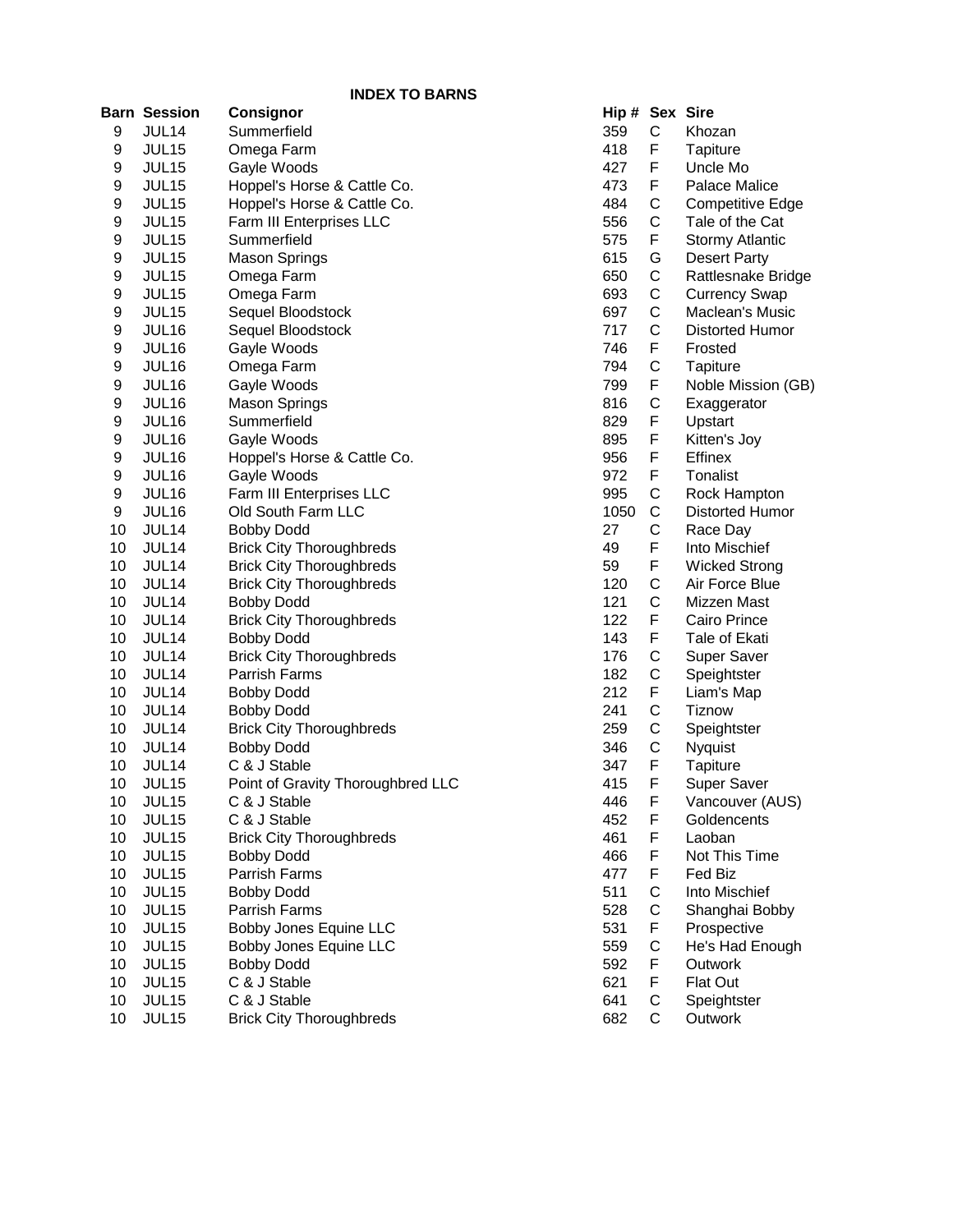|          | Barn Session      | Consignor                         | Hip # Sex Sire |              |                       |
|----------|-------------------|-----------------------------------|----------------|--------------|-----------------------|
| 10       | JUL15             | C & J Stable                      | 691            | $\mathsf C$  | Mshawish              |
| 10       | JUL15             | <b>Bobby Dodd</b>                 | 698            | F            | Bernardini            |
| 10       | JUL15             | <b>Brick City Thoroughbreds</b>   | 704            | F            | Skipshot              |
| 10       | JUL16             | <b>Bobby Dodd</b>                 | 725            | F            | <b>Wicked Strong</b>  |
| 10       | JUL16             | <b>Brick City Thoroughbreds</b>   | 733            | F            | Skipshot              |
| 10       | JUL16             | <b>Bobby Dodd</b>                 | 763            | C            | Bernardini            |
| 10       | JUL16             | <b>Parrish Farms</b>              | 858            | C            | Cairo Prince          |
| 10       | JUL16             | <b>Bobby Dodd</b>                 | 901            | F            | <b>Union Rags</b>     |
| 10       | JUL16             | <b>Bobby Dodd</b>                 | 917            | C            | American Pharoah      |
| 10       | JUL16             | <b>Brick City Thoroughbreds</b>   | 929            | C            | <b>Brody's Cause</b>  |
| 10       | JUL16             | <b>Bobby Dodd</b>                 | 946            | F            | Air Force Blue        |
| 10       | JUL16             | <b>Bobby Dodd</b>                 | 954            | F            | Congrats              |
| 10       | JUL16             | <b>Brick City Thoroughbreds</b>   | 963            | F            | Outwork               |
| 10       | JUL16             | <b>Brick City Thoroughbreds</b>   | 970            | F            | Flashback             |
| 10       | JUL16             | <b>Bobby Dodd</b>                 | 987            | C            | Goldencents           |
| 10       | JUL16             | <b>Bobby Dodd</b>                 | 992            | F            | Goldencents           |
| 10       | <b>JUL16</b>      | <b>Bobby Dodd</b>                 | 998            | F            | Majesticperfection    |
| 10       | JUL16             | <b>Bobby Dodd</b>                 | 1000           | F            | Take Charge Indy      |
| 10       | JUL16             | <b>Woodard Sales</b>              | 1013           | C            | Not This Time         |
| 10       | JUL <sub>16</sub> | Point of Gravity Thoroughbred LLC | 1029           | F            | Alternation           |
| 11       | JUL14             | Coastal Equine LLC                | 15             | F            | Shackleford           |
| 11       | JUL14             | <b>Coastal Equine LLC</b>         | 18             | C            | Carpe Diem            |
| 11       | JUL14             | Eddie Woods                       | 40             | F            | Bodemeister           |
| 11       | JUL14             | Eddie Woods                       | 57             | C            | Frosted               |
| 11       | JUL14             | Eddie Woods                       | 82             | F            | Frosted               |
| 11       | JUL14             | Eddie Woods                       | 92             | C            | Pioneerof the Nile    |
| 11       | JUL14             | Eddie Woods                       | 99             | F            | Upstart               |
| 11       | JUL14             | Coastal Equine LLC                | 104            | F            | Dialed In             |
| 11       | JUL14             | Eddie Woods                       | 106            | F            | Carpe Diem            |
| 11       | JUL14             | Eddie Woods                       | 123            | F            | Frosted               |
| 11       | JUL14             | Eddie Woods                       | 124            | C            | <b>Bayern</b>         |
| 11       | JUL14             | Eddie Woods                       | 126            | F            | Verrazano             |
| 11       | JUL14             | Eddie Woods                       | 151            | $\mathsf C$  | Uncle Mo              |
| 11       | JUL14             | Eddie Woods                       | 159            | F            | Micromanage           |
| 11       | JUL14             | Eddie Woods                       | 170            | C            | Jess's Dream          |
| 11       | JUL14             | Eddie Woods                       | 211            | C            | Liam's Map            |
| 11       | JUL14             | Eddie Woods                       | 215            | $\mathsf{C}$ | Laoban                |
| 11       | JUL 14            | Eddie Woods                       | 248            | F            |                       |
| 11       | JUL14             | <b>Coastal Equine LLC</b>         | 257            | C            | Optimizer<br>Orb      |
| 11       | JUL14             | Eddie Woods                       | 286            | C            | Soldat                |
|          | JUL14             | Coastal Equine LLC                | 297            | F            | Flat Out              |
| 11<br>11 |                   | Coastal Equine LLC                | 300            | F            | Golden Ticket         |
|          | JUL14             |                                   | 342            | C            |                       |
| 11       | JUL14             | Eddie Woods                       |                |              | Cairo Prince          |
| 11       | JUL14             | Eddie Woods                       | 352            | C            | Constitution          |
| 11       | JUL15             | Eddie Woods                       | 369            | F            | <b>Central Banker</b> |
| 11       | JUL15             | Eddie Woods                       | 453            | C            | Honor Code            |
| 11       | JUL15             | Eddie Woods                       | 490            | F            | Dialed In             |
| 11       | JUL15             | Eddie Woods                       | 512            | C            | Pioneerof the Nile    |
| 11       | JUL15             | Eddie Woods                       | 523            | $\mathbf C$  | Munnings              |
| 11       | JUL15             | Eddie Woods                       | 526            | C            | Honor Code            |
| 11       | JUL15             | <b>Coastal Equine LLC</b>         | 542            | F            | Dialed In             |
| 11       | JUL16             | Eddie Woods                       | 724            | C            | Malibu Moon           |

| Hip# | Sex              | Sire                  |
|------|------------------|-----------------------|
| 691  | С                | Mshawish              |
| 698  | F                | Bernardini            |
| 704  | F                | Skipshot              |
| 725  | F                | <b>Wicked Strong</b>  |
| 733  | $\overline{F}$   | Skipshot              |
| 763  | C                | Bernardini            |
| 858  | $\mathsf{C}$     | Cairo Prince          |
| 901  | F                | <b>Union Rags</b>     |
| 917  |                  | American Pharoah      |
| 929  | C<br>C           | <b>Brody's Cause</b>  |
| 946  | F                | Air Force Blue        |
| 954  | F                | Congrats              |
| 963  | F                | Outwork               |
| 970  | F                | Flashback             |
| 987  |                  | Goldencents           |
| 992  | C<br>F           | Goldencents           |
| 998  | F                | Majesticperfection    |
| 1000 | F                | Take Charge Indy      |
| 1013 |                  | Not This Time         |
| 1029 | C<br>F           | Alternation           |
| 15   | $\frac{1}{2}$    | Shackleford           |
| 18   |                  | Carpe Diem            |
| 40   | C<br>F           | Bodemeister           |
| 57   |                  | Frosted               |
| 82   | C<br>F           | Frosted               |
| 92   | $\mathsf{C}$     | Pioneerof the Nile    |
| 99   | $\sum_{i=1}^{n}$ | Upstart               |
| 104  | F                | Dialed In             |
| 106  | F                | Carpe Diem            |
| 123  | F                | Frosted               |
| 124  |                  | Bayern                |
| 126  |                  | Verrazano             |
| 151  | CFCFCCC          | Uncle Mo              |
| 159  |                  | Micromanage           |
| 170  |                  | Jess's Dream          |
| 211  |                  | Liam's Map            |
| 215  |                  | Laoban                |
| 248  | F                | Optimizer             |
| 257  |                  | Orb                   |
| 286  |                  | Soldat                |
| 297  |                  | Flat Out              |
| 300  |                  | <b>Golden Ticket</b>  |
| 342  |                  | Cairo Prince          |
| 352  |                  | Constitution          |
| 369  |                  | <b>Central Banker</b> |
| 453  |                  | <b>Honor Code</b>     |
| 490  |                  | Dialed In             |
| 512  |                  | Pioneerof the Nile    |
| 523  |                  | Munnings              |
| 526  | CCFFCCFCFCCCF    | <b>Honor Code</b>     |
| 542  |                  | Dialed In             |
| 724  | $\overline{C}$   | Malibu Moon           |
|      |                  |                       |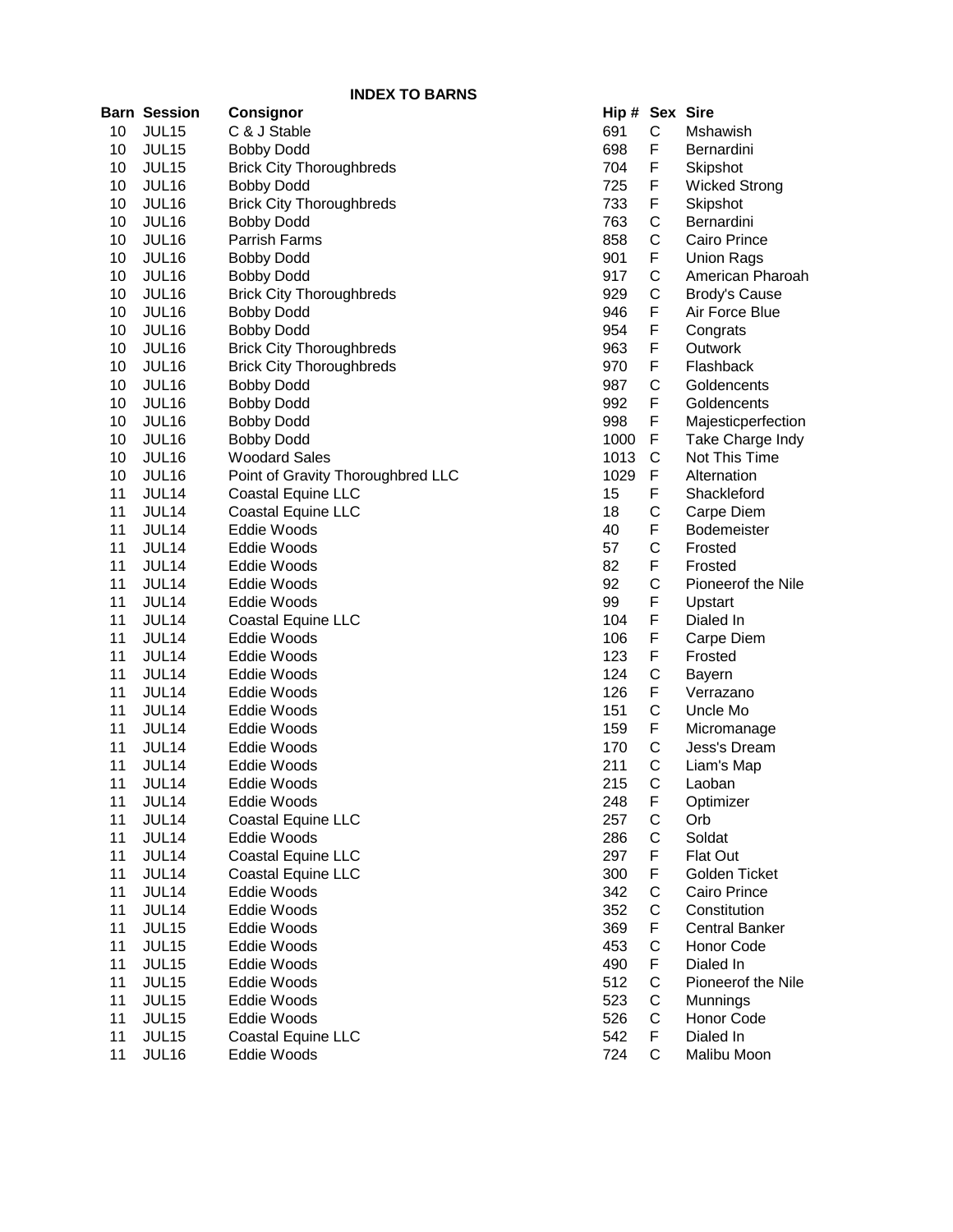|    |                     | <b>INDEX TO BARNS</b>     |                |           |                             |
|----|---------------------|---------------------------|----------------|-----------|-----------------------------|
|    | <b>Barn Session</b> | <b>Consignor</b>          | Hip # Sex Sire |           |                             |
| 11 | JUL16               | <b>Coastal Equine LLC</b> | 764            | C         | Silent Name (JPN)           |
| 11 | JUL16               | Eddie Woods               | 771            | ${\bf C}$ | <b>Empire Maker</b>         |
| 11 | JUL16               | Eddie Woods               | 782            | С         | Cairo Prince                |
| 11 | JUL16               | Eddie Woods               | 783            | C         | Not This Time               |
| 11 | JUL16               | Coastal Equine LLC        | 792            | С         | <b>Central Banker</b>       |
| 11 | JUL16               | Eddie Woods               | 815            | С         | <b>Quality Road</b>         |
| 11 | JUL16               | Eddie Woods               | 818            | F         | <b>Union Rags</b>           |
| 11 | JUL16               | Eddie Woods               | 865            | С         | <b>Union Rags</b>           |
| 11 | JUL16               | Eddie Woods               | 868            | С         | Declaration of War          |
| 11 | <b>JUL16</b>        | <b>Coastal Equine LLC</b> | 869            | G         | Will Take Charge            |
| 11 | JUL16               | Eddie Woods               | 876            | С         | Cinco Charlie               |
| 11 | JUL16               | Coastal Equine LLC        | 880            | F         | Shackleford                 |
| 11 | JUL16               | Coastal Equine LLC        | 937            | С         | Hit It a Bomb               |
| 11 | JUL16               | Eddie Woods               | 973            | F         | Liam's Map                  |
| 11 | JUL16               | Coastal Equine LLC        | 977            | F         | <b>Strong Mandate</b>       |
| 11 | JUL16               | Coastal Equine LLC        | 983            | С         | Laoban                      |
| 12 | JUL14               | de Meric Sales            | 6              | С         | Into Mischief               |
| 12 | JUL14               | de Meric Sales            | 10             | С         | Paynter                     |
| 12 | JUL14               | de Meric Sales            | 14             | С         | More Than Ready             |
| 12 | JUL14               | de Meric Sales            | 20             | С         | Tapiture                    |
| 12 | JUL14               | de Meric Sales            | 35             | C         | Kantharos                   |
| 12 | JUL14               | de Meric Sales            | 36             | F         | <b>Quality Road</b>         |
| 12 | JUL14               | de Meric Sales            | 65             | F         | The Big Beast               |
| 12 | JUL14               | de Meric Sales            | 77             | С         | Palace Malice               |
| 12 | JUL14               | de Meric Sales            | 79             | F         | American Pharoah            |
| 12 | JUL14               | de Meric Sales            | 102            | F         | <b>Bismarck Tullio</b>      |
| 12 | JUL14               | de Meric Sales            | 114            | С         | <b>Twirling Candy</b>       |
| 12 | JUL14               | de Meric Sales            | 228            | F         | Flatter                     |
| 12 | JUL14               | de Meric Sales            | 229            | С         | Empire Maker                |
| 12 | JUL14               | de Meric Sales            | 267            | С         | Will Take Charge            |
| 12 | JUL14               | de Meric Sales            | 288            | С         | Liam's Map                  |
| 12 | JUL14               | de Meric Sales            | 315            | F         | Honor Code                  |
| 12 | JUL14               | de Meric Sales            | 316            | F         | Carpe Diem                  |
| 12 | JUL14               | de Meric Sales            | 328            | С         | Air Force Blue              |
| 12 | JUL14               | de Meric Sales            | 331            | F         | Kantharos                   |
| 12 | JUL14               | de Meric Sales            | 348            | F         | <b>Bahamian Squall</b>      |
| 12 | JUL14               | de Meric Sales            | 357            | F         | Into Mischief               |
| 12 | JUL15               | de Meric Sales            | 361            | C         | Anchor Down                 |
| 12 | JUL15               | de Meric Sales            | 363            | F         | Curlin                      |
| 12 | JUL15               | de Meric Sales            | 379            | C         | Runhappy                    |
| 12 | JUL15               | de Meric Sales            | 430            | F         | Golden Ticket               |
| 12 | JUL15               | de Meric Sales            | 439            | C         | Kantharos                   |
| 12 | JUL15               | de Meric Sales            | 479            | F         | Speightster                 |
| 12 | JUL15               | de Meric Sales            | 481            | C         | Cairo Prince                |
| 12 | JUL15               | de Meric Sales            | 482            | F         | American Pharoah            |
| 12 | JUL15               | de Meric Sales            | 485            | F         | <b>Empire Maker</b>         |
| 12 | JUL15               | de Meric Sales            | 500            | F         | Candy Ride (ARG)            |
| 12 | JUL15               | de Meric Sales            | 507            | F         | Frosted                     |
| 12 | JUL15               | de Meric Sales            | 565            | F         | <b>Union Rags</b>           |
| 12 | JUL15               | de Meric Sales            | 567            | C         | Liam's Map                  |
| 12 | JUL15               | de Meric Sales            | 585            | С         |                             |
| 12 |                     |                           | 588            |           | Speightster<br>Commissioner |
|    | JUL15               | de Meric Sales            |                | C         |                             |
| 12 | <b>JUL15</b>        | de Meric Sales            | 594            | F         | Sky Mesa                    |

| Hip # |                               | Sex Sire               |
|-------|-------------------------------|------------------------|
| 764   |                               | Silent Name (JPN)      |
| 771   |                               | <b>Empire Maker</b>    |
| 782   |                               | Cairo Prince           |
| 783   |                               | Not This Time          |
| 792   |                               | <b>Central Banker</b>  |
| 815   |                               | <b>Quality Road</b>    |
| 818   |                               | <b>Union Rags</b>      |
| 865   |                               | <b>Union Rags</b>      |
| 868   |                               | Declaration of War     |
| 869   |                               | Will Take Charge       |
| 876   |                               | Cinco Charlie          |
| 880   |                               | Shackleford            |
| 937   |                               | Hit It a Bomb          |
| 973   |                               | Liam's Map             |
| 977   |                               | <b>Strong Mandate</b>  |
| 983   |                               | Laoban                 |
| 6     |                               | Into Mischief          |
| 10    |                               | Paynter                |
| 14    |                               | More Than Ready        |
| 20    |                               | Tapiture               |
| 35    |                               | Kantharos              |
| 36    |                               | <b>Quality Road</b>    |
| 65    |                               | The Big Beast          |
| 77    |                               | <b>Palace Malice</b>   |
| 79    | CCCCCCFCCGCFCFFCCCCCCFFCF     | American Pharoah       |
| 102   |                               | <b>Bismarck Tullio</b> |
| 114   | FCFCCCFFCF                    | <b>Twirling Candy</b>  |
| 228   |                               | Flatter                |
| 229   |                               | <b>Empire Maker</b>    |
| 267   |                               | Will Take Charge       |
| 288   |                               | Liam's Map             |
| 315   |                               | <b>Honor Code</b>      |
| 316   |                               | Carpe Diem             |
| 328   |                               | Air Force Blue         |
| 331   |                               | Kantharos              |
| 348   | F                             | <b>Bahamian Squall</b> |
| 357   | F                             | Into Mischief          |
| 361   |                               | <b>Anchor Down</b>     |
| 363   |                               | Curlin                 |
| 379   |                               | Runhappy               |
| 430   |                               | Golden Ticket          |
| 439   |                               | Kantharos              |
| 479   |                               | Speightster            |
| 481   |                               | Cairo Prince           |
| 482   |                               | American Pharoah       |
| 485   |                               | <b>Empire Maker</b>    |
| 500   |                               | Candy Ride (ARG)       |
| 507   |                               | Frosted                |
| 565   | C F C F C F C F F F F F C C C | <b>Union Rags</b>      |
| 567   |                               | Liam's Map             |
| 585   |                               | Speightster            |
| 588   |                               | Commissioner           |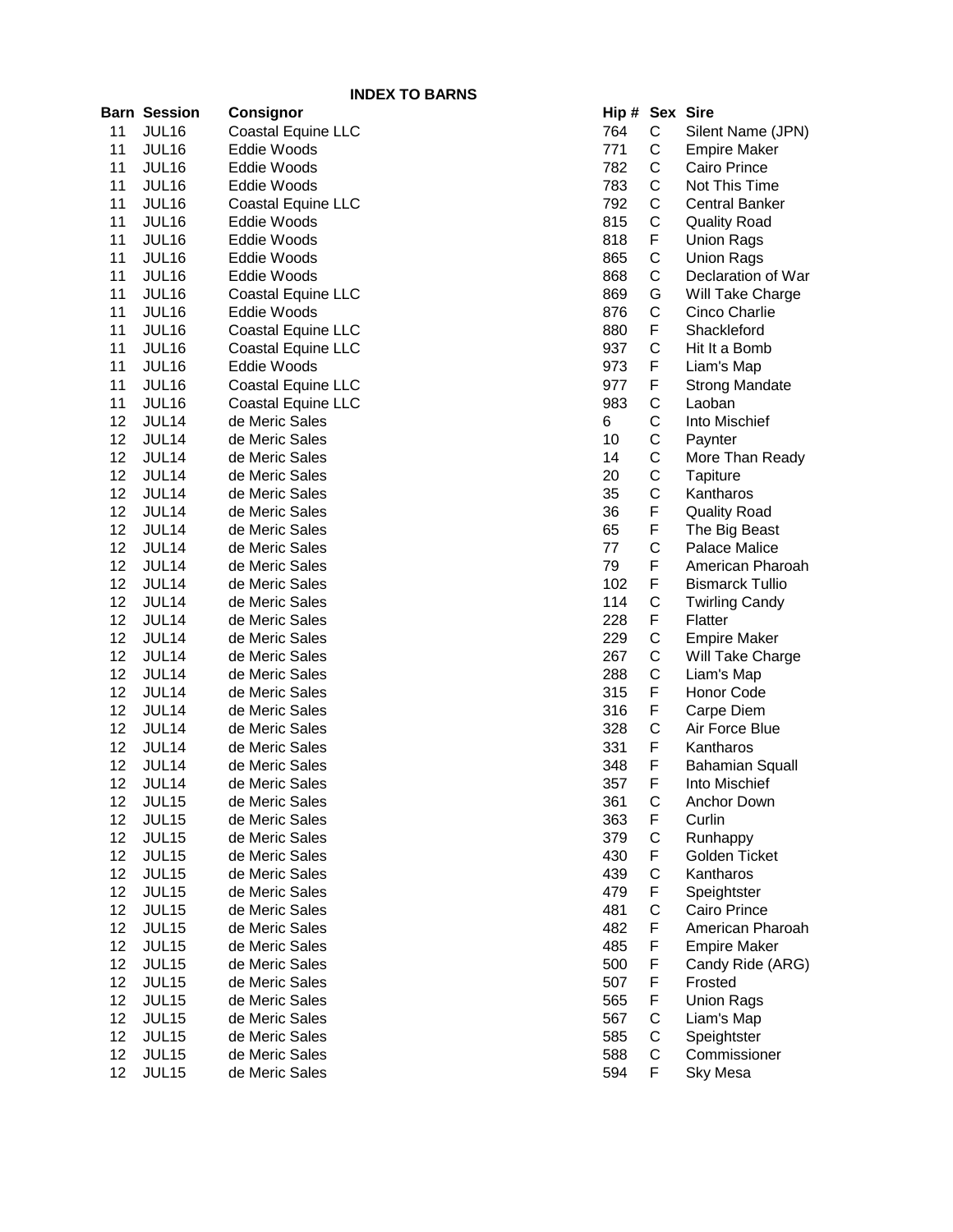|    | Barn Session      | Consignor                  |      | Hip # Sex Sire |                         |
|----|-------------------|----------------------------|------|----------------|-------------------------|
| 12 | JUL15             | de Meric Sales             | 601  | F              | <b>Union Rags</b>       |
| 12 | JUL15             | de Meric Sales             | 616  | C              | Tourist                 |
| 12 | JUL15             | de Meric Sales             | 640  | F              | Not This Time           |
| 12 | JUL <sub>15</sub> | de Meric Sales             | 642  | F.             | Giant's Causeway        |
| 12 | JUL15             | de Meric Sales             | 664  | С              | Vancouver (AUS)         |
| 12 | JUL15             | de Meric Sales             | 672  | C              | Laoban                  |
| 12 | JUL16             | de Meric Sales             | 720  | С              | Ghostzapper             |
| 12 | JUL16             | de Meric Sales             | 769  | F              | American Pharoah        |
| 12 | JUL16             | de Meric Sales             | 774  | С              | <b>Elusive Quality</b>  |
| 12 | JUL16             | de Meric Sales             | 793  | C              | Uncle Mo                |
| 12 | JUL16             | de Meric Sales             | 801  | C              | Majesticperfection      |
| 12 | JUL16             | de Meric Sales             | 846  | F              | Flat Out                |
| 12 | JUL16             | de Meric Sales             | 860  | C              | Upstart                 |
| 12 | JUL16             | de Meric Sales             | 905  | F              | <b>Bodemeister</b>      |
| 12 | JUL16             | de Meric Sales             | 942  | F              | Brody's Cause           |
| 12 | JUL16             | de Meric Sales             | 952  | $\mathsf{C}$   | Uncaptured              |
| 12 | JUL16             | de Meric Sales             | 985  | F              | Tale of the Cat         |
| 12 | JUL16             | de Meric Sales             | 1059 | F              | Lemon Drop Kid          |
| 12 | JUL16             | de Meric Sales             | 1097 | F              | <b>Union Rags</b>       |
| 13 | JUL14             | Navas Equine               | 12   | C              | Paynter                 |
| 13 | JUL14             | <b>Big Easy</b>            | 31   | F              | Overanalyze             |
| 13 | JUL14             | Off the Hook LLC           | 50   | F              | Not This Time           |
| 13 | JUL14             | Harris Training Center LLC | 95   | R              | <b>Super Saver</b>      |
| 13 | JUL14             | Off the Hook LLC           | 112  | C              | Mineshaft               |
| 13 | JUL14             | Las Palmas Farm            | 131  | F              | <b>Bahamian Squall</b>  |
| 13 | JUL14             | L. G.                      | 186  | F              | Speightster             |
| 13 | JUL14             | Patrick T. Schmid          | 195  | C              | Drill                   |
| 13 | JUL14             | Las Palmas Farm            | 201  | F              | <b>Bayern</b>           |
| 13 | JUL14             | Harris Training Center LLC | 232  | С              | Shanghai Bobby          |
| 13 | JUL14             | Navas Equine               | 275  | F              | Tonalist                |
| 13 | JUL14             | <b>Big Easy</b>            | 284  | C              | Shanghai Bobby          |
| 13 | JUL14             | De Anda Sales              | 312  | C              | Congrats                |
| 13 | JUL14             | Harris Training Center LLC | 323  | C              | Tonalist                |
| 13 | JUL14             | Las Palmas Farm            | 349  | C              | Jess's Dream            |
| 13 | JUL <sub>15</sub> | Harris Training Center LLC | 375  | F.             | <b>Field Commission</b> |
| 13 | JUL <sub>15</sub> | Wall 2 Wall Racing         | 455  | C              | Musketier (GER)         |
| 13 | JUL <sub>15</sub> | Cesar Equine               | 463  | C              | Cairo Prince            |
| 13 | JUL 15            | L. G.                      | 478  | C              | Will Take Charge        |
| 13 | JUL15             | Navas Equine               | 489  | F              | <b>Forty Grams</b>      |
| 13 | JUL15             | <b>Big Easy</b>            | 496  | C              | Upstart                 |
| 13 | JUL15             | Navas Equine               | 516  | F              | Super Saver             |
| 13 | JUL15             | Harris Training Center LLC | 570  | C              | First Samurai           |
| 13 | JUL15             | Off the Hook LLC           | 579  | F              | Cairo Prince            |
| 13 | JUL15             | Seminole Stables LLC       | 613  | C              | <b>Country Day</b>      |
| 13 | JUL15             | L. G.                      | 617  | F              | Tourist                 |
| 13 | JUL15             | L. G.                      | 636  | F              | Air Force Blue          |
| 13 | JUL15             | Harris Training Center LLC | 643  | C              | Curlin                  |
| 13 | JUL15             | Ocala Bloodstock           | 645  | G              | Violence                |
| 13 | JUL15             | Las Palmas Farm            | 671  | F              | Prospective             |
| 13 | JUL15             | Cesar Equine               | 684  | F              | <b>Winslow Homer</b>    |
| 13 | JUL15             | Harris Training Center LLC | 688  | C              | <b>Union Rags</b>       |
| 13 | JUL15             | Navas Equine               | 711  | F              | Goldencents             |
| 13 | JUL16             | Harris Training Center LLC | 726  | F.             | Dialed In               |

| Hip #      | Sex          | Sire                            |
|------------|--------------|---------------------------------|
| 601        | F            | Union Rags                      |
| 616        | C            | Tourist                         |
| 640        | F            | Not This Time                   |
| 642        | F            | Giant's Causeway                |
| 664        |              | Vancouver (AUS)                 |
| 672        |              | Laoban                          |
| 720        |              | Ghostzapper                     |
| 769        |              | American Pharoah                |
| 774        |              | <b>Elusive Quality</b>          |
| 793        | CCCFCCCFCF   | Uncle Mo                        |
| 801        |              | Majesticperfection              |
| 846        |              | Flat Out                        |
| 860        |              | Upstart                         |
| 905        |              | Bodemeister                     |
| 942        | F            | <b>Brody's Cause</b>            |
| 952        | C            | Uncaptured                      |
| 985        | F            | Tale of the Cat                 |
| 1059       | F            | Lemon Drop Kid                  |
| 1097       | F            | Union Rags                      |
| 12         | C            | Paynter                         |
| 31         | F            | Overanalyze                     |
| 50         | F            | Not This Time                   |
| 95         | R            | <b>Super Saver</b>              |
| 112        | C            | Mineshaft                       |
| 131        | F            | Bahamian Squall                 |
| 186        | F            | Speightster                     |
| 195        | $\mathsf{C}$ | Drill                           |
| 201        | F            | Bayern                          |
| 232        | C<br>F       | Shanghai Bobby                  |
| 275        |              | <b>Tonalist</b>                 |
| 284        |              | Shanghai Bobby                  |
| 312        |              | Congrats                        |
| 323<br>349 |              | <b>Tonalist</b><br>Jess's Dream |
| 375        |              | <b>Field Commission</b>         |
|            |              |                                 |
| 455<br>463 | CCCCFCC      | Musketier (GER)<br>Cairo Prince |
| 478        | $\mathsf{C}$ | Will Take Charge                |
| 489        |              | <b>Forty Grams</b>              |
| 496        |              | Upstart                         |
| 516        |              | Super Saver                     |
| 570        |              | First Samurai                   |
| 579        |              | Cairo Prince                    |
| 613        |              | <b>Country Day</b>              |
| 617        |              | Tourist                         |
| 636        |              | Air Force Blue                  |
| 643        | FCFCFCFFCGF  | Curlin                          |
| 645        |              | Violence                        |
| 671        |              | Prospective                     |
| 684        |              | <b>Winslow Homer</b>            |
| 688        | F<br>C<br>F  | <b>Union Rags</b>               |
| 711        |              | Goldencents                     |
| 726        | F            | ni haleiN                       |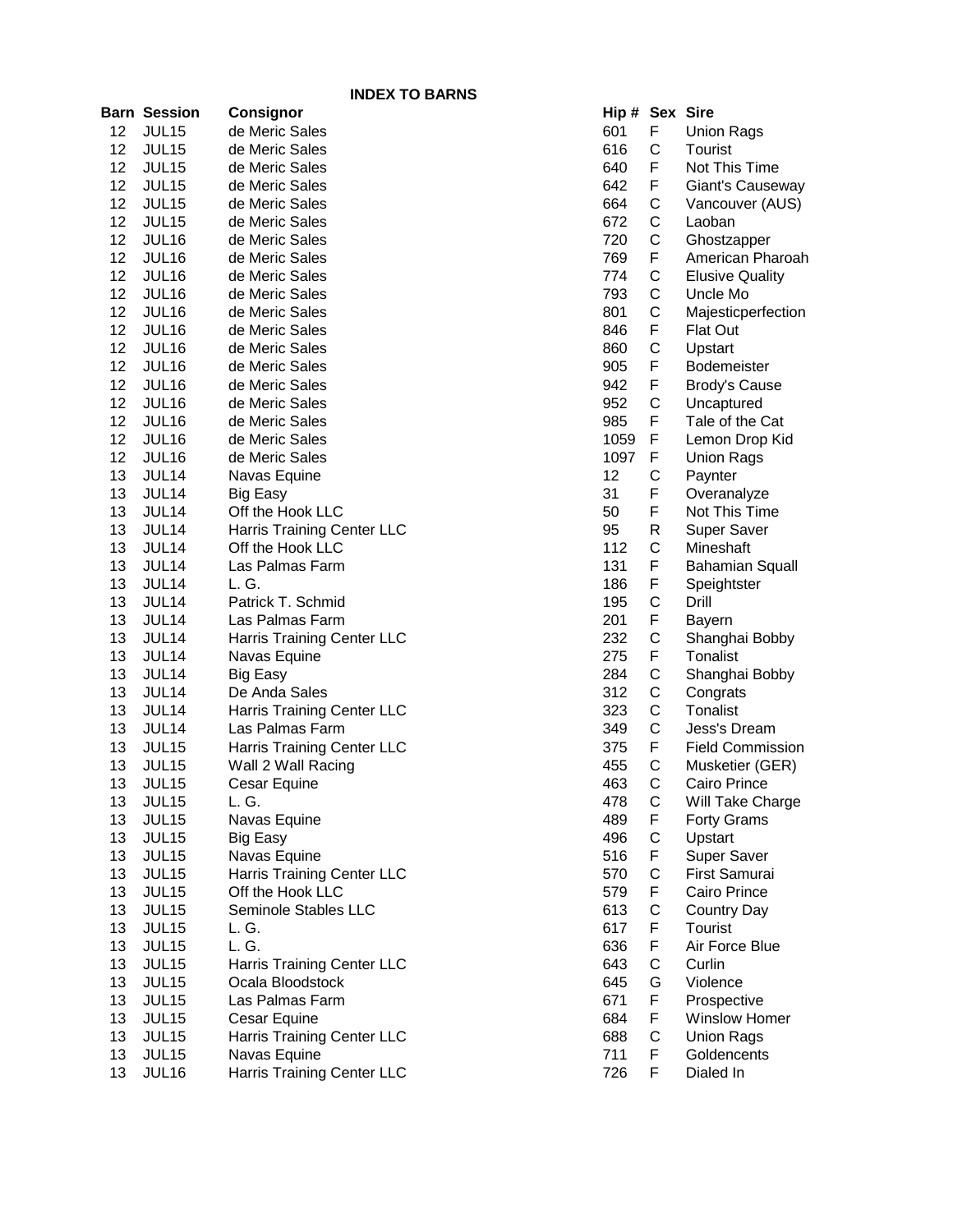|          |                       | <b>INDEX TO BARNS</b>                                  |            |
|----------|-----------------------|--------------------------------------------------------|------------|
|          | <b>Barn Session</b>   | <b>Consignor</b>                                       | Hip #      |
| 13       | JUL16                 | Seminole Stables LLC                                   | 744        |
| 13       | JUL16                 | Harris Training Center LLC                             | 749        |
| 13       | JUL16                 | Big Easy                                               | 765        |
| 13       | JUL16                 | L. G.                                                  | 772        |
| 13       | JUL16                 | Off the Hook LLC                                       | 791        |
| 13       | JUL16                 | L. G.                                                  | 797        |
| 13       | JUL16                 | Ocala Bloodstock                                       | 810        |
| 13       | JUL16                 | Off the Hook LLC                                       | 825        |
| 13       | JUL16                 | <b>Big Easy</b>                                        | 826        |
| 13       | JUL16                 | Patrick T. Schmid                                      | 836        |
| 13       | JUL16                 | Cesar Equine                                           | 850        |
| 13       | JUL16                 | Off the Hook LLC                                       | 867        |
| 13       | JUL16                 | Wall 2 Wall Racing                                     | 900        |
| 13       | JUL16                 | Navas Equine                                           | 944        |
| 13       | JUL16                 | De Anda Sales                                          | 945        |
| 13       | JUL16                 | Navas Equine                                           | 965        |
| 13       | JUL16                 | <b>Harris Training Center LLC</b>                      | 968        |
| 13       | JUL16                 | Harris Training Center LLC                             | 1003       |
| 14       | JUL14                 | Q Bar J Thoroughbreds LLC                              | 1          |
| 14       | JUL14                 | Q Bar J Thoroughbreds LLC                              | 4          |
| 14       | JUL14                 | <b>Top Line Sales LLC</b>                              | 55         |
| 14       | JUL14                 | <b>Top Line Sales LLC</b>                              | 96         |
| 14       | JUL14                 | Q Bar J Thoroughbreds LLC                              | 119        |
| 14       | JUL14                 | <b>Top Line Sales LLC</b>                              | 136        |
| 14       | JUL14                 | <b>Top Line Sales LLC</b>                              | 137        |
| 14       | JUL14                 | Q Bar J Thoroughbreds LLC                              | 162        |
| 14       | JUL14                 | <b>Top Line Sales LLC</b>                              | 184        |
| 14       | JUL14                 | Bagwandeen Thoroughbreds                               | 191        |
| 14       | JUL14                 | Q Bar J Thoroughbreds LLC                              | 192        |
| 14       | JUL14                 | Top Line Sales LLC                                     | 220        |
| 14       | JUL14                 | <b>Top Line Sales LLC</b>                              | 223        |
| 14       | JUL14                 | Q Bar J Thoroughbreds LLC                              | 239        |
| 14       | JUL14                 | <b>Top Line Sales LLC</b>                              | 245        |
| 14       | JUL14                 | <b>Top Line Sales LLC</b>                              | 249        |
| 14       | JUL14                 | <b>Top Line Sales LLC</b>                              | 274        |
| 14       | JUL14                 | <b>Top Line Sales LLC</b>                              | 289        |
| 14       | JUL14                 | Bagwandeen Thoroughbreds                               | 303        |
| 14       | JUL14                 | Q Bar J Thoroughbreds LLC                              | 310        |
| 14       | JUL14                 | Q Bar J Thoroughbreds LLC                              | 326        |
| 14       | JUL15                 | Q Bar J Thoroughbreds LLC                              | 392        |
| 14<br>14 | JUL15<br><b>JUL15</b> | <b>Top Line Sales LLC</b>                              | 396<br>402 |
| 14       | <b>JUL15</b>          | <b>Top Line Sales LLC</b><br><b>Top Line Sales LLC</b> | 403        |
| 14       | JUL15                 |                                                        | 413        |
| 14       | JUL15                 | Q Bar J Thoroughbreds LLC<br><b>Top Line Sales LLC</b> | 423        |
| 14       | JUL15                 | Q Bar J Thoroughbreds LLC                              | 486        |
| 14       | JUL15                 | <b>Top Line Sales LLC</b>                              | 520        |
| 14       | JUL15                 | Bagwandeen Thoroughbreds                               | 521        |
| 14       | JUL15                 | <b>Top Line Sales LLC</b>                              | 527        |
| 14       | JUL15                 | <b>Top Line Sales LLC</b>                              | 547        |
| 14       | JUL15                 | <b>Top Line Sales LLC</b>                              | 550        |
|          |                       |                                                        |            |

| Hip # | <b>Sex</b>   | <b>Sire</b>            |
|-------|--------------|------------------------|
| 744   | F            | Eclipticalspraline     |
| 749   |              | Danza                  |
| 765   | C<br>C       | Shackleford            |
| 772   | C<br>F       | Cairo Prince           |
| 791   |              | Laoban                 |
| 797   |              | Speightster            |
| 810   | C<br>F       | <b>Street Sense</b>    |
| 825   | F            | Maclean's Music        |
| 826   | F            | <b>Big Blue Kitten</b> |
| 836   | $\mathsf{C}$ | Two Step Salsa         |
| 850   |              | Tapiture               |
| 867   | CCCCCCF      | Commissioner           |
| 900   |              | <b>Smarty Jones</b>    |
| 944   |              | <b>Big Blue Kitten</b> |
| 945   |              | <b>Temple City</b>     |
| 965   |              | Palace                 |
| 968   |              | Chitu                  |
| 1003  |              | Commissioner           |
| 1     |              | Goldencents            |
| 4     |              | <b>Empire Maker</b>    |
| 55    |              | Majesticperfection     |
| 96    |              | Mucho Macho Man        |
| 119   |              | Cinco Charlie          |
| 136   | CFCCCCCCC    | Liaison                |
| 137   | F            | Peace and Justice      |
| 162   | F            | Tourist                |
| 184   | F            | Distorted Humor        |
| 191   | F            | Overanalyze            |
| 192   |              | Constitution           |
| 220   | C<br>F       | Munnings               |
| 223   |              | Fed Biz                |
| 239   | C<br>F       | <b>Wicked Strong</b>   |
| 245   | F            | Will Take Charge       |
| 249   | F            | Mshawish               |
| 274   | F            | Exaggerator            |
| 289   | F            | Into Mischief          |
| 303   | C            | Fed Biz                |
| 310   | $\mathsf{C}$ | Shackleford            |
| 326   | F            | Dialed In              |
| 392   | F            | Upstart                |
| 396   | F            | Le Havre (IRE)         |
| 402   | $\mathsf{C}$ | <b>Wicked Strong</b>   |
| 403   | F            | <b>Firing Line</b>     |
| 413   | F            | Flat Out               |
| 423   | F            |                        |
| 486   | F            | Ironicus               |
| 520   | F            | Runhappy               |
|       | F            | Fed Biz                |
| 521   |              | Ironicus               |
| 527   | C<br>F       | Strong Mandate         |
| 547   |              | Oxbow                  |
| 550   | F            | Fort Larned            |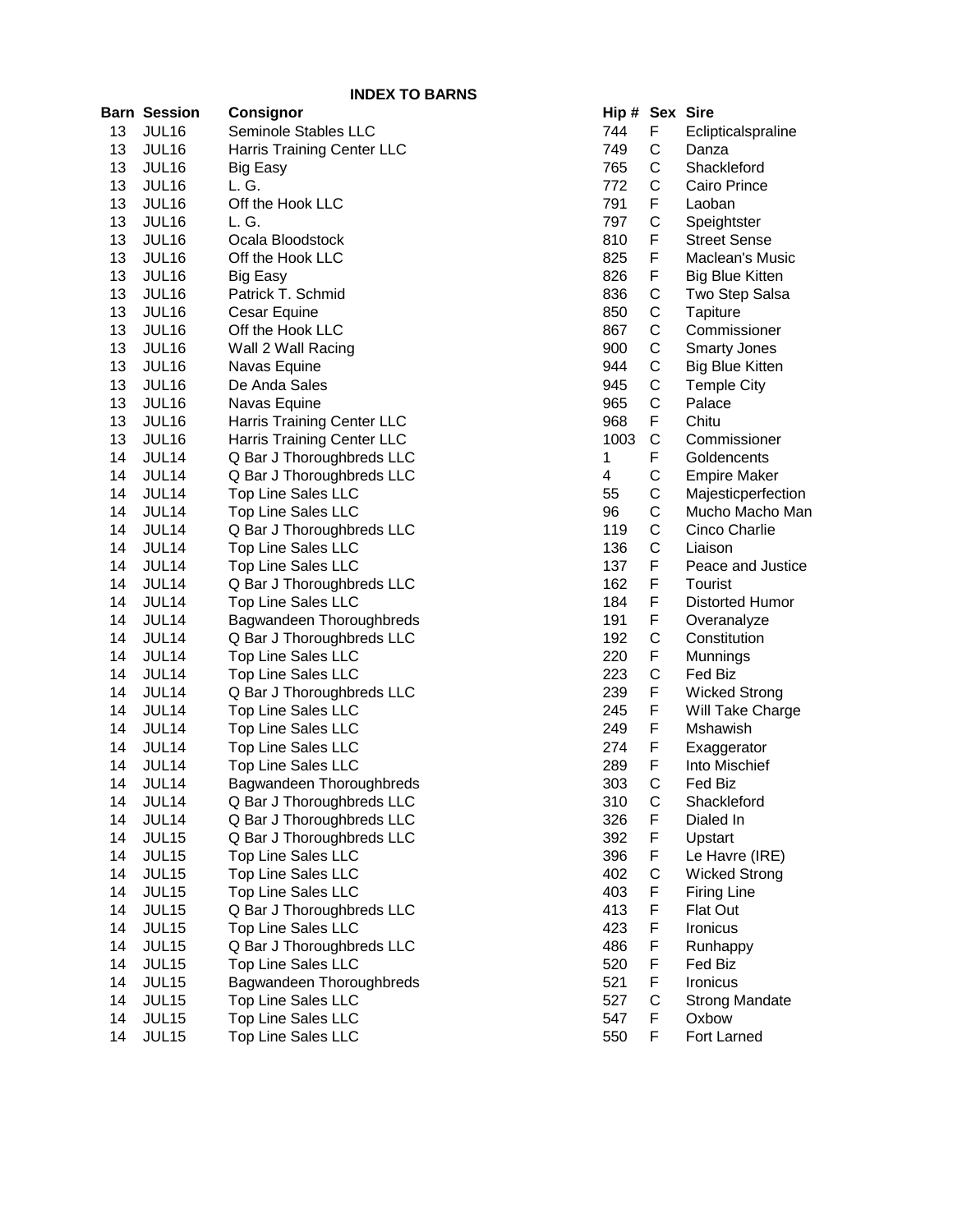|    | <b>Barn Session</b> | Consignor                 |     | Hip # Sex Sire |              |              |
|----|---------------------|---------------------------|-----|----------------|--------------|--------------|
| 14 | JUL15               | <b>Top Line Sales LLC</b> |     | 568            | F            | Freu         |
| 14 | JUL15               | Q Bar J Thoroughbreds LLC | 580 | F              | Liam         |              |
| 14 | JUL15               | <b>Top Line Sales LLC</b> | 583 | С              | Med          |              |
| 14 | JUL15               | Top Line Sales LLC        |     | 602            | С            | Twir         |
| 14 | JUL15               | Q Bar J Thoroughbreds LLC |     | 604            | С            | Out          |
| 14 | JUL15               | Top Line Sales LLC        |     | 607            | С            | Sha          |
| 14 | JUL15               | <b>Top Line Sales LLC</b> |     | 620            | C            | <b>Dist</b>  |
| 14 | JUL15               | Top Line Sales LLC        |     | 638            | F            | Grey         |
| 14 | JUL15               | Q Bar J Thoroughbreds LLC |     | 648            | С            | Nyq          |
| 14 | JUL15               | <b>Top Line Sales LLC</b> |     | 655            | С            | <b>Bod</b>   |
| 14 | JUL15               | Q Bar J Thoroughbreds LLC |     | 674            | F            | Sky          |
| 14 | JUL15               | Top Line Sales LLC        |     | 703            | F            | Can          |
| 14 | JUL16               | Top Line Sales LLC        |     | 721            | F            | Ancl         |
| 14 | JUL16               | Top Line Sales LLC        |     | 738            | C            | Lool         |
| 14 | JUL16               | Top Line Sales LLC        |     | 742            | C            | Can          |
| 14 | JUL16               | Top Line Sales LLC        |     | 747            | F            | Com          |
| 14 | JUL16               | Q Bar J Thoroughbreds LLC |     | 773            | F            | Mac          |
| 14 | JUL16               | Q Bar J Thoroughbreds LLC |     | 789            | C            | Med          |
| 14 | JUL16               | Top Line Sales LLC        |     | 800            | C            | Dom          |
| 14 | JUL16               | <b>Top Line Sales LLC</b> |     | 806            | F            | Curl         |
| 14 | JUL16               | Bagwandeen Thoroughbreds  |     | 834            | F            | Kara         |
| 14 | JUL16               | Top Line Sales LLC        |     | 882            | С            | Unc          |
| 14 | JUL16               | Top Line Sales LLC        |     | 885            | С            | Kitte        |
| 14 | JUL16               | Top Line Sales LLC        |     | 898            | F            | Pion         |
| 14 | JUL16               | Top Line Sales LLC        |     | 909            | F            | Will         |
| 14 | JUL16               | Q Bar J Thoroughbreds LLC |     | 994            | F            | Can          |
| 14 | JUL16               | Top Line Sales LLC        |     | 1017           | F            | Com          |
| 14 | JUL16               | Q Bar J Thoroughbreds LLC |     | 1022           | F            | Tapi         |
| 14 | JUL16               | Q Bar J Thoroughbreds LLC |     | 1023           | F            | Pala         |
| 14 | JUL16               | <b>Top Line Sales LLC</b> |     | 1026           | F            | <b>Stre</b>  |
| 14 | JUL16               | Top Line Sales LLC        |     | 1032           | F            | Freu         |
| 14 | JUL16               | Q Bar J Thoroughbreds LLC |     | 1037           | $\mathsf{C}$ | Tapi         |
| 14 | JUL16               | Q Bar J Thoroughbreds LLC |     | 1040           | F            | Hard         |
| 14 | JUL16               | Q Bar J Thoroughbreds LLC |     | 1044           | $\mathsf{C}$ | Spei         |
| 14 | JUL16               | Top Line Sales LLC        |     | 1051           | С            | Spei         |
| 14 | JUL16               | Top Line Sales LLC        |     | 1053           | F            | Mac          |
| 14 | JUL16               | Q Bar J Thoroughbreds LLC |     | 1056           | C            | <b>Stre</b>  |
| 14 | JUL16               | Top Line Sales LLC        |     | 1057           | $\mathsf F$  | Spei         |
| 14 | JUL16               | <b>Top Line Sales LLC</b> |     | 1061           | С            | Laol         |
| 14 | JUL16               | <b>Top Line Sales LLC</b> |     | 1064           | С            | Muc          |
| 14 | JUL16               | <b>Top Line Sales LLC</b> |     | 1067           | С            | Mids         |
| 14 | JUL16               | <b>Top Line Sales LLC</b> |     | 1073           | С            | Tale         |
| 14 | JUL16               | <b>Top Line Sales LLC</b> |     | 1077           | С            | <b>Stre</b>  |
| 14 | JUL16               | Top Line Sales LLC        |     | 1078           | С            | <b>Dist</b>  |
| 14 | JUL16               | Q Bar J Thoroughbreds LLC |     | 1084           | С            | <b>Viole</b> |
| 14 | JUL16               | <b>Top Line Sales LLC</b> |     | 1093           | F            | Into         |
| 15 | JUL14               | S B M Training and Sales  |     | 41             | C            | Carp         |
| 15 | JUL14               | J. J. Thoroughbreds       |     | 74             | С            | Chit         |
| 15 | JUL14               | S B M Training and Sales  |     | 98             | С            | Ame          |
| 15 | JUL14               | All In Line Stables       |     | 158            | F            | Med          |
| 15 | JUL14               | <b>Potrero Stables</b>    |     | 168            | F            | Flint        |
| 15 | JUL14               | <b>Potrero Stables</b>    |     | 185            | C            | Laol         |
| 15 | JUL14               | Two Oaks Equine           |     | 202            | F            | Cair         |
| 15 | JUL14               | Sapphire Stables          |     | 203            | F            | <b>Trea</b>  |
| 15 | JUL14               | J. J. Thoroughbreds       |     | 247            | F            | Gon          |
| 15 | JUL14               | All In Line Stables       |     | 255            | F            | Emp          |

| Hip # | Sex                   | Sire                    |
|-------|-----------------------|-------------------------|
| 568   | F                     | Freud                   |
| 580   | F                     | Liam's Map              |
| 583   |                       | Medaglia d'Oro          |
| 602   |                       | <b>Twirling Candy</b>   |
| 604   |                       | Outwork                 |
| 607   | C<br>C<br>C<br>C<br>C | Shackleford             |
| 620   |                       | Distorted Humor         |
| 638   |                       | Grey Swallow (IRE)      |
| 648   | F<br>C<br>C           | Nyquist                 |
| 655   |                       | <b>Bodemeister</b>      |
| 674   | F                     | Sky Mesa                |
| 703   | F                     | Candy Ride (ARG)        |
| 721   | F                     | <b>Anchor Down</b>      |
| 738   | $\mathsf{C}$          | Lookin At Lucky         |
| 742   | C                     | Candy Ride (ARG)        |
| 747   | F                     | <b>Competitive Edge</b> |
| 773   | F                     | Maclean's Music         |
| 789   |                       | Medaglia d'Oro          |
| 800   | C<br>C                | Dominus                 |
| 806   | F                     | Curlin                  |
| 834   | F                     | Karakontie (JPN)        |
| 882   | $\mathsf{C}$          | Uncle Mo                |
| 885   | Ċ                     | Kitten's Joy            |
| 898   | F                     | Pioneerof the Nile      |
|       | F                     | Will Take Charge        |
| 909   | F                     |                         |
| 994   |                       | Candy Ride (ARG)        |
| 1017  | F                     | <b>Competitive Edge</b> |
| 1022  | F                     | Tapiture                |
| 1023  | F                     | Palace Malice           |
| 1026  | F                     | <b>Street Sense</b>     |
| 1032  | F                     | Freud                   |
| 1037  | C                     | Tapit                   |
| 1040  | F                     | Hard Spun               |
| 1044  | $\mathsf{C}$          | Speightstown            |
| 1051  |                       | Speightstown            |
| 1053  | C<br>F<br>C           | Macho Uno               |
| 1056  |                       | <b>Street Sense</b>     |
| 1057  | F                     | Speightster             |
| 1061  |                       | Laoban                  |
| 1064  |                       | Mucho Macho Man         |
| 1067  |                       | Midshipman              |
| 1073  |                       | Tale of Ekati           |
| 1077  |                       | <b>Street Sense</b>     |
| 1078  |                       | Distorted Humor         |
| 1084  |                       | Violence                |
| 1093  |                       | Into Mischief           |
| 41    |                       | Carpe Diem              |
| 74    | CCCCCCCFCCCFFCF       | Chitu                   |
| 98    |                       | American Pharoah        |
| 158   |                       | Medaglia d'Oro          |
| 168   |                       | Flintshire (GB)         |
| 185   |                       | Laoban                  |
| 202   |                       | Cairo Prince            |
| 203   | F                     | Treasure Beach (GB)     |
| 247   | F                     | Gone Astray             |
| 255   | F                     | <b>Empire Maker</b>     |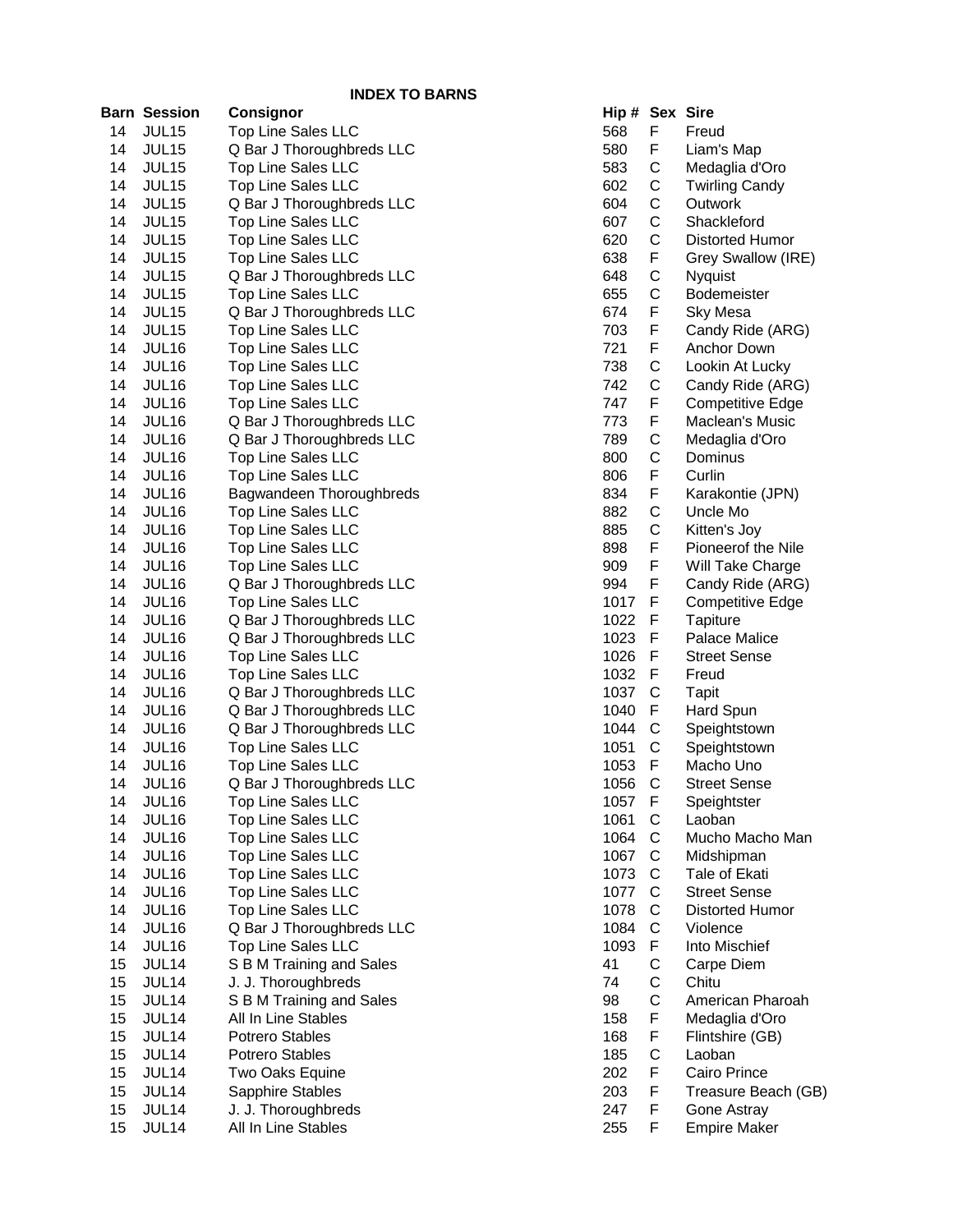|    | <b>Barn Session</b> | Consignor                                     | Hip # Sex Sire |             |                                       |
|----|---------------------|-----------------------------------------------|----------------|-------------|---------------------------------------|
| 15 | JUL14               | <b>Potrero Stables</b>                        | 302            | F           | Carpe Diem                            |
| 15 | JUL14               | <b>Potrero Stables</b>                        | 335            | С           | <b>Bahamian Squall</b>                |
| 15 | JUL14               | Two Oaks Equine                               | 360            | C           | <b>Broken Vow</b>                     |
| 15 | JUL15               | All In Line Stables                           | 370            | F           | Upstart                               |
| 15 | JUL15               | J. J. Thoroughbreds                           | 400            | F           | Tale of Ekati                         |
| 15 | JUL15               | Sapphire Stables                              | 429            | F           | Vancouver (AUS)                       |
| 15 | JUL15               | J. J. Thoroughbreds                           | 440            | F           | <b>Central Banker</b>                 |
| 15 | JUL <sub>15</sub>   | <b>Potrero Stables</b>                        | 469            | G           | Congrats                              |
| 15 | JUL <sub>15</sub>   | <b>Potrero Stables</b>                        | 493            | C           | <b>Union Rags</b>                     |
| 15 | JUL <sub>15</sub>   | S B M Training and Sales                      | 518            | F.          | Daredevil                             |
| 15 | JUL <sub>15</sub>   | S B M Training and Sales                      | 519            | G           | Notional                              |
| 15 | JUL <sub>15</sub>   | Two Oaks Equine                               | 530            | F           | Tourist                               |
| 15 | JUL <sub>15</sub>   | Sapphire Stables                              | 538            | F           | He's Had Enough                       |
| 15 | JUL <sub>15</sub>   | All In Line Stables                           | 540            | C           | <b>Ironicus</b>                       |
| 15 | JUL <sub>15</sub>   | All In Line Stables                           | 560            | F           | <b>Summer Front</b>                   |
| 15 | JUL <sub>15</sub>   | <b>Dynasty Farm</b>                           | 563            | С           | Gemologist                            |
| 15 | JUL <sub>15</sub>   | S B M Training and Sales                      | 605            | C           | Treasure Beach (GB)                   |
| 15 | JUL15               | S B M Training and Sales                      | 678            | F           | <b>Bodemeister</b>                    |
| 15 | JUL <sub>15</sub>   | <b>Potrero Stables</b>                        | 686            | F           | Violence                              |
| 15 | JUL <sub>15</sub>   | S B M Training and Sales                      | 687            | F           | Archarcharch                          |
| 15 | JUL16               | Sapphire Stables                              | 719            | F           | <b>Majestic City</b>                  |
| 15 | JUL16               | S B M Training and Sales                      | 722            | F           | Flat Out                              |
| 15 | JUL16               | S B M Training and Sales                      | 727            | F           | Orb                                   |
| 15 | JUL16               | S B M Training and Sales                      | 736            | C           | Frosted                               |
| 15 | JUL16               | S B M Training and Sales                      | 737            | F           | Liam's Map                            |
| 15 | JUL16               | S B M Training and Sales                      | 743            | F           | I Spent It                            |
| 15 | JUL16               | Potrero Stables                               | 752            | С           | Teuflesberg                           |
| 15 | JUL16               | S B M Training and Sales                      | 758            | F           | Palace Malice                         |
| 15 | JUL16               | <b>Potrero Stables</b>                        | 780            | F           | <b>Big Blue Kitten</b>                |
| 15 | JUL <sub>16</sub>   | Sapphire Stables                              | 827            | F           | Verrazano                             |
| 15 | JUL <sub>16</sub>   | S B M Training and Sales                      | 837            | С           | Flintshire (GB)                       |
| 15 | JUL <sub>16</sub>   | All In Line Stables                           | 845            | С           | Brody's Cause                         |
| 15 | JUL <sub>16</sub>   | All In Line Stables                           | 921            | С           | Oxbow                                 |
| 15 | JUL16               | Potrero Stables                               | 923            | C           | Commissioner                          |
| 15 |                     | All In Line Stables                           | 943            | F           |                                       |
| 15 | JUL16<br>JUL16      |                                               | 982            | C           | Munnings                              |
| 15 | JUL16               | All In Line Stables                           | 984            | F           | Conveyance                            |
| 15 |                     | Potrero Stables<br>Potrero Stables            | 989            | $\mathsf C$ | Uncaptured<br>Mshawish                |
| 15 | JUL16<br>JUL16      |                                               | 1033           | C           |                                       |
| 16 | JUL14               | J. J. Thoroughbreds<br><b>Gutierrez Sales</b> | 25             | F           | Jess's Dream<br><b>Summer Front</b>   |
| 16 |                     | Hemingway Racing and Training Stables LLC     | 44             | С           | Ghostzapper                           |
| 16 | JUL14<br>JUL14      | Whitman Sales LLC                             | 75             | C           |                                       |
| 16 | JUL14               | <b>Whitman Sales LLC</b>                      | 90             | C           | Shanghai Bobby<br><b>Summer Front</b> |
| 16 | JUL14               | <b>Whitman Sales LLC</b>                      | 133            | C           | <b>Blame</b>                          |
|    |                     |                                               | 134            |             |                                       |
| 16 | JUL14               | Nice and Easy Thoroughbreds                   | 135            | C<br>C      | Laoban<br>Anchor Down                 |
| 16 | JUL14               | <b>Whitman Sales LLC</b>                      |                |             |                                       |
| 16 | JUL14               | <b>Whitman Sales LLC</b>                      | 165            | С           | Fed Biz                               |
| 16 | JUL14               | <b>Whitman Sales LLC</b>                      | 174            | С           | Exaggerator                           |
| 16 | JUL14               | <b>Whitman Sales LLC</b>                      | 179            | F           | Girolamo                              |
| 16 | JUL14               | <b>Whitman Sales LLC</b>                      | 180            | C           | Bernardini                            |
| 16 | JUL14               | <b>Whitman Sales LLC</b>                      | 187            | F           | Flashback                             |
| 16 | JUL14               | Hemingway Racing and Training Stables LLC     | 216            | F           | Tiznow                                |
| 16 | JUL14               | <b>Whitman Sales LLC</b>                      | 235            | F           | Dialed In                             |
| 16 | JUL14               | <b>Whitman Sales LLC</b>                      | 250            | C           | <b>Street Sense</b>                   |
| 16 | JUL14               | Hemingway Racing and Training Stables LLC     | 251            | F           | More Than Ready                       |
| 16 | JUL14               | Hemingway Racing and Training Stables LLC     | 268            | С           | <b>Strong Mandate</b>                 |

| Hip # | <b>Sex</b>        | Sire                   |
|-------|-------------------|------------------------|
| 302   | F                 | Carpe Diem             |
| 335   | C                 | <b>Bahamian Squall</b> |
|       |                   |                        |
| 360   | C<br>F            | <b>Broken Vow</b>      |
| 370   |                   | Upstart                |
| 400   | F                 | Tale of Ekati          |
| 429   | F<br>F            | Vancouver (AUS)        |
| 440   |                   | <b>Central Banker</b>  |
| 469   |                   | Congrats               |
| 493   |                   | <b>Union Rags</b>      |
| 518   |                   | Daredevil              |
|       |                   |                        |
| 519   |                   | Notional               |
| 530   | GCFGFFCF          | Tourist                |
| 538   |                   | He's Had Enough        |
| 540   |                   | Ironicus               |
| 560   |                   | <b>Summer Front</b>    |
| 563   |                   | Gemologist             |
| 605   | C<br>C<br>F       | Treasure Beach (GB     |
| 378   |                   | Bodemeister            |
|       |                   |                        |
| 386   | F                 | Violence               |
| 387   | F                 | Archarcharch           |
| 719   | F                 | Majestic City          |
| 722   | F                 | Flat Out               |
| 727   | F                 | Orb                    |
| 736   |                   | Frosted                |
| 737   | C<br>F            | Liam's Map             |
| 743   |                   | I Spent It             |
| 752   |                   | Teuflesberg            |
| 758   | F<br>C<br>F       | <b>Palace Malice</b>   |
|       |                   |                        |
| 780   | F                 | <b>Big Blue Kitten</b> |
| 327   | $\frac{1}{2}$     | Verrazano              |
| 337   |                   | Flintshire (GB)        |
| 345   |                   | <b>Brody's Cause</b>   |
| 921   |                   | Oxbow                  |
| 923   | CCCCFCF           | Commissioner           |
| 943   |                   | Munnings               |
| 982   |                   | Conveyance             |
| 984   |                   | Uncaptured             |
| 989   | $\mathsf{C}$      | Mshawish               |
| 1033  |                   | Jess's Dream           |
| 25    |                   |                        |
|       |                   | <b>Summer Front</b>    |
| 44    |                   | Ghostzapper            |
| 75    |                   | Shanghai Bobby         |
| 90    |                   | <b>Summer Front</b>    |
| 133   |                   | <b>Blame</b>           |
| 134   |                   | Laoban                 |
| 135   |                   | Anchor Down            |
| 165   |                   | Fed Biz                |
| 174   |                   | Exaggerator            |
| 179   |                   | Girolamo               |
| 180   |                   | Bernardini             |
|       |                   |                        |
| 187   |                   | Flashback              |
| 216   |                   | Tiznow                 |
| 235   |                   | Dialed In              |
| 250   | CFCCCCCCCCFCFFFCF | <b>Street Sense</b>    |
| 251   |                   | More Than Ready        |
| 268   | Ċ                 | Strong Mandate         |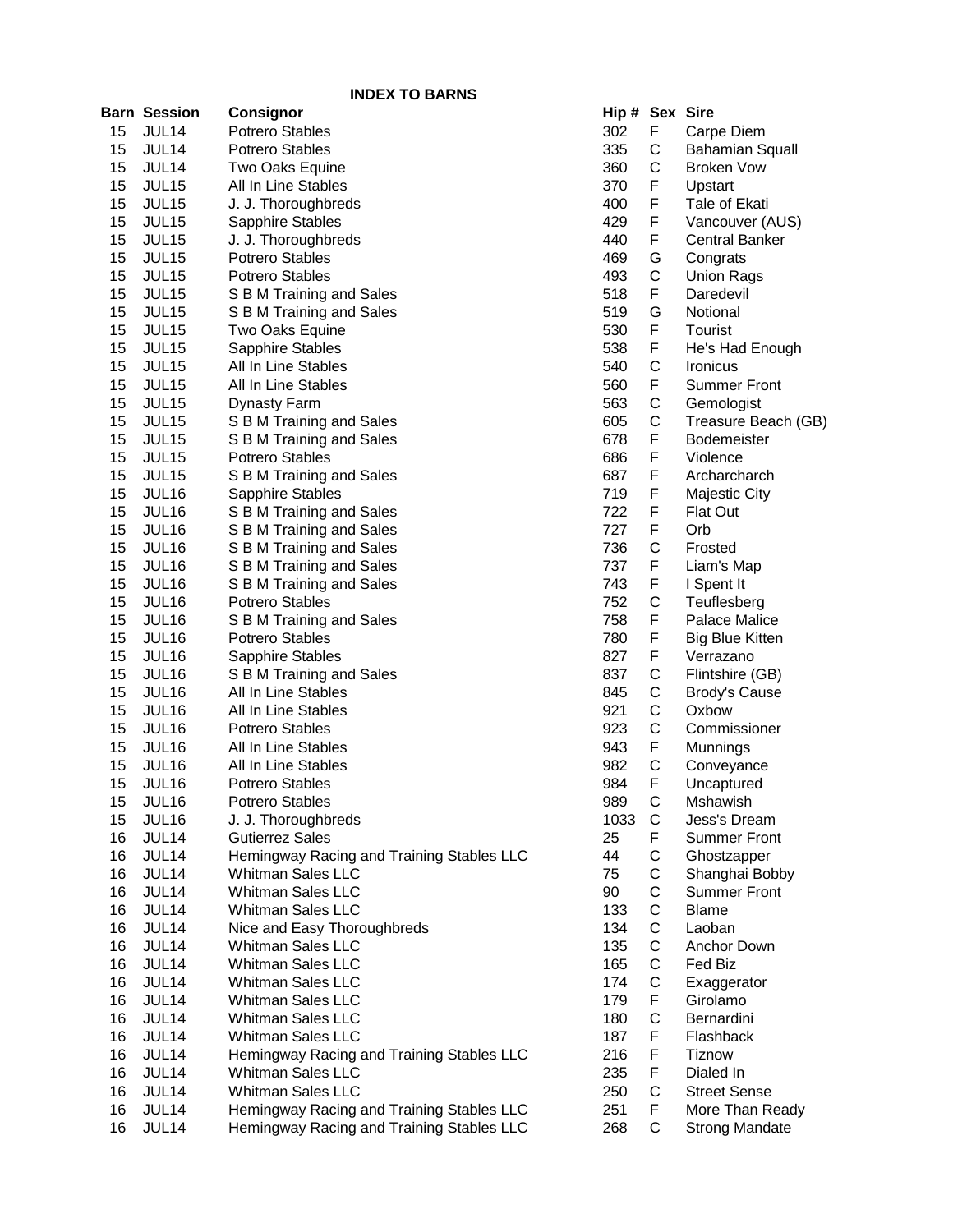|    | <b>Barn Session</b> | <b>Consignor</b>                          | Hip # Sex Sire |              |                       |
|----|---------------------|-------------------------------------------|----------------|--------------|-----------------------|
| 16 | JUL14               | <b>Whitman Sales LLC</b>                  | 276            | $\mathsf{C}$ | <b>Summer Front</b>   |
| 16 | JUL14               | <b>Whitman Sales LLC</b>                  | 277            | C            | Dominus               |
| 16 | JUL14               | Hemingway Racing and Training Stables LLC | 280            | F            | Tourist               |
| 16 | JUL14               | <b>Whitman Sales LLC</b>                  | 290            | C            | <b>Creative Cause</b> |
| 16 | JUL14               | Hemingway Racing and Training Stables LLC | 291            | C            | Japan                 |
| 16 | JUL14               | Whitman Sales LLC                         | 308            | F            | Fed Biz               |
| 16 | JUL14               | <b>Whitman Sales LLC</b>                  | 317            | F            | Malibu Moon           |
| 16 | JUL14               | <b>Gutierrez Sales</b>                    | 320            | C            | Shanghai Bobby        |
| 16 | JUL15               | <b>Whitman Sales LLC</b>                  | 406            | C            | Race Day              |
| 16 | JUL15               | <b>Gutierrez Sales</b>                    | 419            | C            | Cairo Prince          |
| 16 | JUL15               | <b>Whitman Sales LLC</b>                  | 422            | C            | <b>Tiznow</b>         |
| 16 | JUL15               | <b>Gutierrez Sales</b>                    | 436            | F            | Tapiture              |
| 16 | JUL15               | Hemingway Racing and Training Stables LLC | 462            | F            | Vancouver (AUS)       |
| 16 | JUL <sub>15</sub>   | Hemingway Racing and Training Stables LLC | 487            | F            | Kitten's Joy          |
| 16 | JUL15               | <b>Whitman Sales LLC</b>                  | 498            | G            | Orb                   |
| 16 | JUL15               | Hemingway Racing and Training Stables LLC | 517            | C            | The Factor            |
| 16 | JUL15               | Hemingway Racing and Training Stables LLC | 536            | F            | Lea                   |
| 16 | JUL15               | <b>Whitman Sales LLC</b>                  | 545            | F            | Tale of Ekati         |
| 16 | JUL15               | Hemingway Racing and Training Stables LLC | 549            | F            | Milwaukee Brew        |
| 16 | JUL15               | <b>Whitman Sales LLC</b>                  | 578            | C            | <b>Jack Milton</b>    |
| 16 | JUL15               | <b>Gutierrez Sales</b>                    | 598            | C            | <b>Bodemeister</b>    |
| 16 | JUL15               | <b>Gutierrez Sales</b>                    | 623            | C            | <b>Strong Mandate</b> |
| 16 | JUL15               | <b>Whitman Sales LLC</b>                  | 661            | C            | Power Broker          |
| 16 | JUL15               | Nice and Easy Thoroughbreds               | 695            | F            | Shackleford           |
| 16 | JUL15               | <b>Whitman Sales LLC</b>                  | 696            | C            | Violence              |
| 16 | JUL16               | <b>Whitman Sales LLC</b>                  | 734            | F            | Prayer for Relief     |
| 16 | JUL16               | Hemingway Racing and Training Stables LLC | 750            | F            | Distorted Humor       |
| 16 | JUL16               | <b>Whitman Sales LLC</b>                  | 813            | C            | Shackleford           |
| 16 | JUL16               | <b>Whitman Sales LLC</b>                  | 823            | C            | Violence              |
| 16 | JUL16               | <b>Whitman Sales LLC</b>                  | 881            | C            | Tiznow                |
| 16 | JUL16               | <b>Gutierrez Sales</b>                    | 914            | C            | Hit It a Bomb         |
| 16 | JUL16               | <b>Gutierrez Sales</b>                    | 916            | F            | Oxbow                 |
| 16 | JUL16               | Hemingway Racing and Training Stables LLC | 927            | C            | Not This Time         |
| 16 | JUL16               | <b>Whitman Sales LLC</b>                  | 938            | C            | Protonico             |
| 16 | JUL16               | Hemingway Racing and Training Stables LLC | 967            | C            | Hard Spun             |
| 16 | JUL16               | Hemingway Racing and Training Stables LLC | 1014           | F            | Paynter               |
| 16 | JUL16               | <b>Whitman Sales LLC</b>                  | 1019           | F            | California Chrome     |
| 16 | JUL16               | Hemingway Racing and Training Stables LLC | 1024           | $\mathbf C$  | Exaggerator           |
| 16 | JUL16               | Hemingway Racing and Training Stables LLC | 1028 C         |              | More Than Ready       |
| 16 | JUL16               | Hemingway Racing and Training Stables LLC | 1038           | -F           | <b>Street Sense</b>   |
| 16 | JUL16               | <b>Whitman Sales LLC</b>                  | 1045 F         |              | Flat Out              |
| 16 | JUL16               | <b>Whitman Sales LLC</b>                  | 1070           | - F          | Bayern                |
| 16 | JUL16               | <b>Whitman Sales LLC</b>                  | 1074           | C            | Magic Dancer (KOR)    |
| 16 | JUL16               | <b>Whitman Sales LLC</b>                  | 1076           | -F           | Will Take Charge      |
| 16 | JUL16               | <b>Whitman Sales LLC</b>                  | 1082 F         |              | Magic Dancer (KOR)    |
| 16 | JUL16               | Hemingway Racing and Training Stables LLC | 1088           | F            | Upstart               |
| 16 | JUL16               | Hemingway Racing and Training Stables LLC | 1100           | F            | Outwork               |
| 16 | JUL16               | <b>Whitman Sales LLC</b>                  | 1103           | C            | Magic Dancer (KOR)    |
| 16 | JUL16               | <b>Gutierrez Sales</b>                    | 1106           | C            | Shackleford           |
| 16 | JUL16               | <b>Gutierrez Sales</b>                    | 1111           | F            | <b>Cross Traffic</b>  |
| 16 | JUL16               | Hemingway Racing and Training Stables LLC | 1112           | C            | Maclean's Music       |
| 16 | JUL16               | Hemingway Racing and Training Stables LLC | 1113           | C            | Will Take Charge      |
| 17 | JUL14               | Gene Recio                                | 43             | F            | Frosted               |
| 17 | JUL14               | <b>Bryan Ford</b>                         | 64             | C            | Diamond               |
| 17 | JUL14               | <b>Bryan Ford</b>                         | 81             | F            | Cairo Prince          |
| 17 | JUL14               | <b>Bryan Ford</b>                         | 89             | F            | Shackleford           |
|    |                     |                                           |                |              |                       |

| lip # | Sex                   | <b>Sire</b>            |
|-------|-----------------------|------------------------|
| 276   | С                     | <b>Summer Front</b>    |
| 277   |                       | Dominus                |
| 280   |                       | Tourist                |
|       |                       | <b>Creative Cause</b>  |
| 290   |                       |                        |
| 291   | C<br>F<br>C<br>C<br>F | Japan                  |
| 808   |                       | Fed Biz                |
| 317   |                       | Malibu Moon            |
| 320   |                       | Shanghai Bobby         |
| 106   |                       | Race Day               |
| I19   |                       | Cairo Prince           |
| 122   |                       | <b>Tiznow</b>          |
| 136   |                       | <b>Tapiture</b>        |
| 162   | FCCCCFF               | Vancouver (AUS)        |
| 187   | F                     | Kitten's Joy           |
|       |                       |                        |
| 198   | G                     | Orb                    |
| 517   | C                     | The Factor             |
| 536   | F                     | Lea                    |
| 545   | F                     | Tale of Ekati          |
| 549   | F                     | Milwaukee Brew         |
| 578   |                       | <b>Jack Milton</b>     |
| 598   |                       | Bodemeister            |
| 323   |                       | <b>Strong Mandate</b>  |
| 61 (  |                       | Power Broker           |
| 395   |                       | Shackleford            |
| 396   |                       | Violence               |
|       |                       |                        |
| '34   |                       | Prayer for Relief      |
| 750   | CCCCFCFFCCCCFCCC      | <b>Distorted Humor</b> |
| 313   |                       | Shackleford            |
| 323   |                       | Violence               |
| 81    |                       | <b>Tiznow</b>          |
| 914   |                       | Hit It a Bomb          |
| 916   |                       | Oxbow                  |
| 327   |                       | Not This Time          |
| 38    |                       | Protonico              |
| 87    |                       | <b>Hard Spun</b>       |
| 014   | F                     | Paynter                |
| 019   | F                     | California Chrome      |
|       |                       |                        |
| 024   | С                     | Exaggerator            |
| 028   | Ċ                     | More Than Ready        |
| 038   | F                     | <b>Street Sense</b>    |
| 045   | F                     | <b>Flat Out</b>        |
| 070   | F                     | Bayern                 |
| 074   | C                     | Magic Dancer (KOR)     |
| 076   | F                     | Will Take Charge       |
| 082   | F                     | Magic Dancer (KOR)     |
| 088   | F                     | Upstart                |
| 100   | F                     | Outwork                |
| 103   |                       | Magic Dancer (KOR)     |
| 106   |                       | Shackleford            |
|       |                       | <b>Cross Traffic</b>   |
| 111   |                       |                        |
| 112   |                       | Maclean's Music        |
| 113   |                       | Will Take Charge       |
| IЗ    |                       | Frosted                |
| š4    | CCFCCFCF              | Diamond                |
| 31    |                       | Cairo Prince           |
| 39    | F                     | Shackleford            |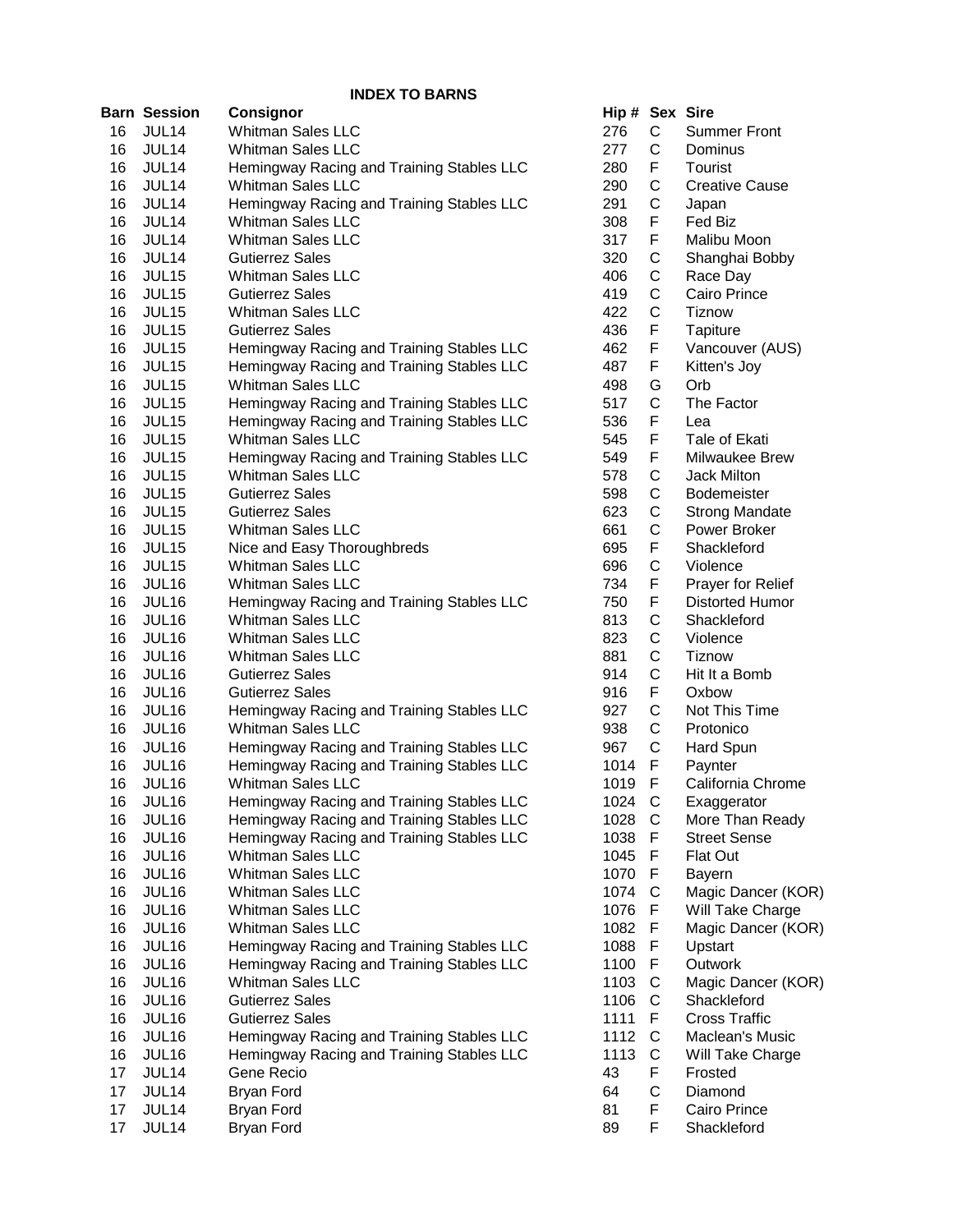|    | Barn Session      | Consignor                     | Hip # Sex Sire |   |                         |
|----|-------------------|-------------------------------|----------------|---|-------------------------|
| 17 | JUL14             | <b>Classic Bloodstock LLC</b> | 105            | F | Tiznow                  |
| 17 | JUL14             | Gene Recio                    | 128            | C | Munnings                |
| 17 | JUL14             | <b>Boutte Sales</b>           | 169            | G | Uncaptured              |
| 17 | JUL <sub>14</sub> | <b>Flying Fish</b>            | 181            | F | First Samurai           |
| 17 | JUL14             | Gene Recio                    | 193            | С | Liam's Map              |
| 17 | JUL14             | <b>Flying Fish</b>            | 209            | F | Goldencents             |
| 17 | JUL14             | <b>Boutte Sales</b>           | 222            | G | Ghostzapper             |
| 17 | JUL14             | Santa Fe Thoroughbreds        | 244            | C | Race Day                |
| 17 | JUL14             | Gene Recio                    | 256            | C | Uncle Mo                |
| 17 | JUL14             | Gene Recio                    | 298            | F | <b>Tapit</b>            |
| 17 | JUL14             | <b>Flying Fish</b>            | 325            | F | Upstart                 |
| 17 | JUL14             | <b>Boutte Sales</b>           | 340            | F | Vancouver (AUS)         |
| 17 | JUL <sub>14</sub> | Gene Recio                    | 354            | F | Munnings                |
| 17 | JUL <sub>15</sub> | Bryan Ford                    | 378            | F | Anchor Down             |
| 17 | JUL15             | Gene Recio                    | 385            | F | Violence                |
| 17 | JUL15             | <b>Boutte Sales</b>           | 390            | G | Speightster             |
| 17 | JUL <sub>15</sub> | <b>Flying Fish</b>            | 393            | C | Channeled               |
| 17 | JUL <sub>15</sub> | <b>Boutte Sales</b>           | 395            | G | <b>Flat Out</b>         |
| 17 | JUL15             | <b>Boutte Sales</b>           | 398            | F | Not This Time           |
| 17 | JUL <sub>15</sub> | <b>Boutte Sales</b>           | 432            | G | Graydar                 |
| 17 | JUL <sub>15</sub> | Gene Recio                    | 457            | F | Tourist                 |
| 17 | JUL15             | Santa Fe Thoroughbreds        | 464            | F | Candy Ride (ARG)        |
| 17 | JUL <sub>15</sub> | <b>Boutte Sales</b>           | 474            | C | Jack Milton             |
| 17 | JUL15             | <b>Boutte Sales</b>           | 497            | F | Exaggerator             |
| 17 | JUL <sub>15</sub> | Gene Recio                    | 504            | C | <b>Big Blue Kitten</b>  |
| 17 | JUL <sub>15</sub> | <b>Flying Fish</b>            | 513            | F | <b>Texas Red</b>        |
| 17 | JUL <sub>15</sub> | Gene Recio                    | 525            | F | Maclean's Music         |
| 17 | JUL <sub>15</sub> | <b>Tradewinds Farm</b>        | 544            | C | <b>Wicked Strong</b>    |
| 17 | JUL <sub>15</sub> | Santa Fe Thoroughbreds        | 557            | C | <b>Creative Cause</b>   |
| 17 | JUL15             | <b>Bryan Ford</b>             | 562            | C | Vancouver (AUS)         |
| 17 | JUL15             | Gene Recio                    | 582            | C | Uncaptured              |
| 17 | JUL15             | <b>Boutte Sales</b>           | 596            | F | Bodemeister             |
| 17 | JUL15             | <b>Classic Bloodstock LLC</b> | 606            | F | Effinex                 |
| 17 | JUL15             | <b>Classic Bloodstock LLC</b> | 609            | C | Japan                   |
| 17 | JUL15             | <b>Boutte Sales</b>           | 649            | F | <b>Field Commission</b> |
| 17 | JUL <sub>15</sub> | <b>Boutte Sales</b>           | 654            | F | Midshipman              |
| 17 | JUL <sub>15</sub> | <b>Classic Bloodstock LLC</b> | 669            | F | California Chrome       |
| 17 | JUL <sub>15</sub> | Gene Recio                    | 675            | C | <b>Blame</b>            |
| 17 | JUL <sub>15</sub> | Gene Recio                    | 694            | F | Outwork                 |
| 17 | JUL16             | <b>Flying Fish</b>            | 748            | F | Channeled               |
| 17 | JUL16             | Santa Fe Thoroughbreds        | 756            | F | Super Saver             |
| 17 | JUL16             | Santa Fe Thoroughbreds        | 767            | F | Tizway                  |
| 17 | JUL16             | <b>Boutte Sales</b>           | 784            | F | Fed Biz                 |
| 17 | JUL16             | <b>Classic Bloodstock LLC</b> | 786            | F | Itsmyluckyday           |
| 17 | JUL16             | <b>Boutte Sales</b>           | 814            | G | Greeley's Galaxy        |
| 17 | JUL16             | <b>Flying Fish</b>            | 820            | F | <b>Central Banker</b>   |
| 17 | JUL16             | Gene Recio                    | 838            | C | Dialed In               |
| 17 | JUL16             | <b>Bryan Ford</b>             | 890            | C | Awesome Again           |
| 17 | JUL16             | V. I. Sales                   | 896            | C | <b>Summer Front</b>     |
| 17 | JUL16             | Gene Recio                    | 897            | C | Munnings                |
| 17 | JUL16             | <b>Boutte Sales</b>           | 911            | C | Apriority               |
| 17 | JUL16             | <b>Bryan Ford</b>             | 932            | F | Majestic City           |
| 17 | JUL16             | <b>Bryan Ford</b>             | 1109           | F | <b>Tapiture</b>         |
| 18 | JUL14             | G. A. Thoroughbred Sales      | 9              | F | Drill                   |
| 18 | JUL14             | Golden Rock Thoroughbreds     | 21             | F | Super Saver             |
| 18 | JUL <sub>14</sub> | G. A. Thoroughbred Sales      | 51             | F | Jack Milton             |

|                 | Hip # Sex Sire |        |                                 |
|-----------------|----------------|--------|---------------------------------|
| dstock LLC      | 105            | F      | Tiznow                          |
|                 | 128            | С      | Munnings                        |
| 3               | 169            | G      | Uncaptured                      |
|                 | 181            | F.     | <b>First Samurai</b>            |
|                 | 193            | С      | Liam's Map                      |
|                 | 209            | F      | Goldencents                     |
|                 | 222            | G      | Ghostzapper                     |
| ioroughbreds    | 244            | C      | Race Day                        |
|                 | 256            | С      | Uncle Mo                        |
|                 | 298            | F      | <b>Tapit</b>                    |
|                 | 325            | F      | Upstart                         |
| 3               | 340            | F      | Vancouver (AUS)                 |
|                 | 354            | F      | Munnings                        |
|                 | 378            | F      | Anchor Down                     |
|                 | 385            | F      | Violence                        |
|                 | 390            | G      | Speightster                     |
|                 | 393            | C      | Channeled                       |
|                 | 395            | G      | Flat Out                        |
|                 | 398            | F      | Not This Time                   |
|                 | 432            | G      | Graydar                         |
|                 | 457            | F      | Tourist                         |
| ioroughbreds    | 464            | F      | Candy Ride (ARG)                |
|                 | 474            | C      | <b>Jack Milton</b>              |
|                 | 497            | F      | Exaggerator                     |
|                 | 504            | С      | <b>Big Blue Kitten</b>          |
|                 | 513            | F      | <b>Texas Red</b>                |
|                 | 525            | F      | Maclean's Music                 |
| Farm            | 544            | С      | <b>Wicked Strong</b>            |
| oroughbreds     | 557            | С      | <b>Creative Cause</b>           |
|                 | 562            | С      | Vancouver (AUS)                 |
|                 | 582            | C      | Uncaptured                      |
|                 | 596            | F      | Bodemeister                     |
| dstock LLC      | 606            | F      | Effinex                         |
| dstock LLC      | 609            | С      | Japan                           |
| 5               | 649            | F<br>F | <b>Field Commission</b>         |
| dstock LLC      | 654<br>669     | F      | Midshipman<br>California Chrome |
|                 | 675            | C      | <b>Blame</b>                    |
|                 | 694            | F      | Outwork                         |
|                 | 748            | F      | Channeled                       |
| ioroughbreds    | 756            | F      | <b>Super Saver</b>              |
| oroughbreds     | 767            | F      | Tizway                          |
|                 | 784            | F      | Fed Biz                         |
| dstock LLC      | 786            | F      | Itsmyluckyday                   |
| 3               | 814            | G      | Greeley's Galaxy                |
|                 | 820            | F      | <b>Central Banker</b>           |
|                 | 838            | С      | Dialed In                       |
|                 | 890            | С      | Awesome Again                   |
|                 | 896            | С      | <b>Summer Front</b>             |
|                 | 897            | С      | Munnings                        |
|                 | 911            | С      | Apriority                       |
|                 | 932            | F      | Majestic City                   |
|                 | 1109           | F      | Tapiture                        |
| ughbred Sales   | 9              | F      | Drill                           |
| k Thoroughbreds | 21             | F      | Super Saver                     |
| ughbred Sales   | 51             | F      | Jack Milton                     |
|                 |                |        |                                 |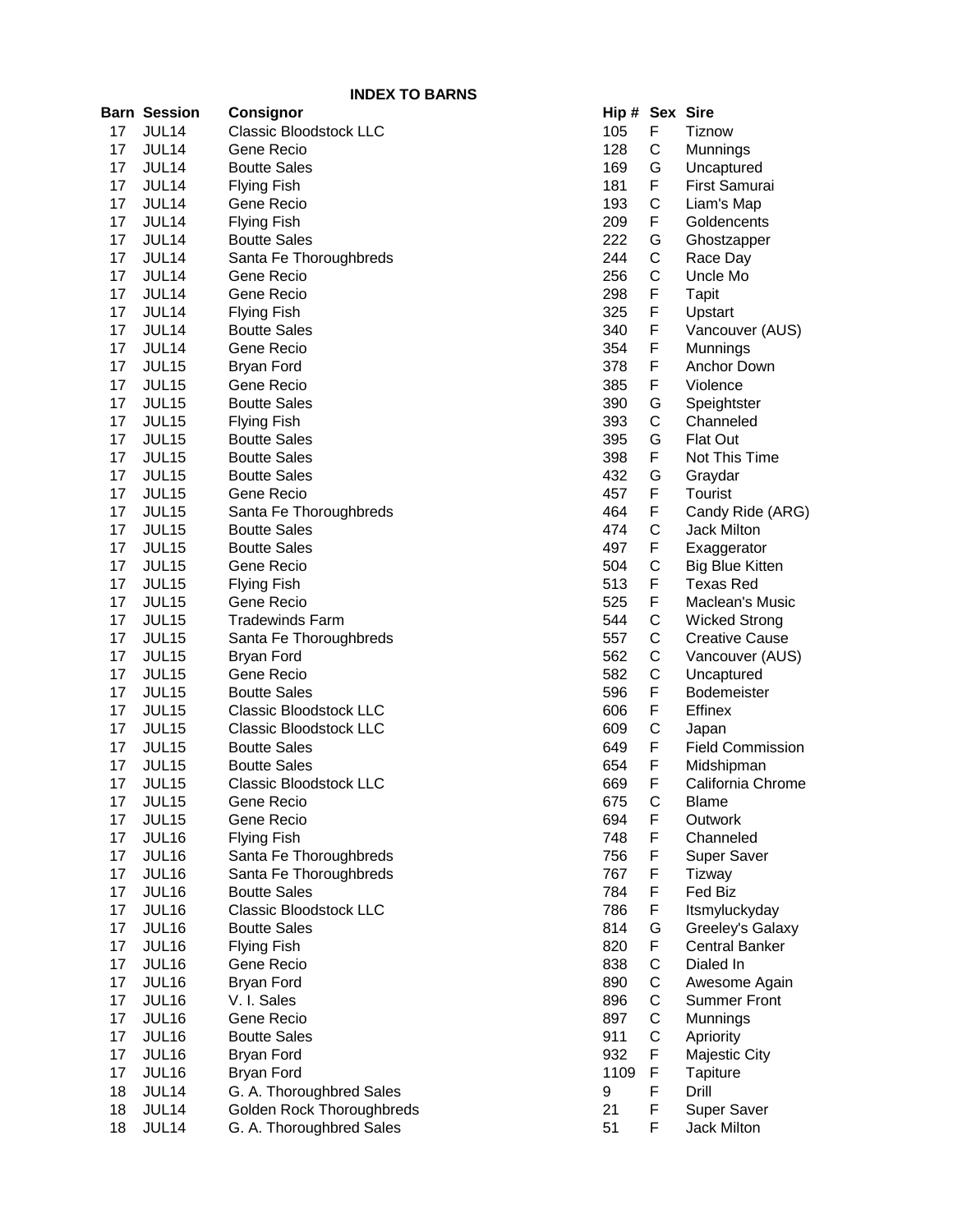|          |                       | INDEX TO BARNS                                        |            |
|----------|-----------------------|-------------------------------------------------------|------------|
|          | <b>Barn Session</b>   | <b>Consignor</b>                                      | Hip #      |
| 18       | JUL14                 | Golden Rock Thoroughbreds                             | 52         |
| 18       | JUL14                 | 30-30 Ranch                                           | 54         |
| 18       | JUL14                 | R. Marie Farms                                        | 58         |
| 18       | JUL14                 | G. A. Thoroughbred Sales                              | 71         |
| 18       | JUL14                 | G. A. Thoroughbred Sales                              | 84         |
| 18       | JUL14                 | Golden Rock Thoroughbreds                             | 85         |
| 18       | JUL14                 | Golden Rock Thoroughbreds                             | 110        |
| 18       | JUL14                 | <b>ABG Warrior Racing Stable</b>                      | 188        |
| 18       | JUL14                 | Golden Rock Thoroughbreds                             | 225        |
| 18       | JUL14                 | Golden Rock Thoroughbreds                             | 226        |
| 18       | JUL14                 | Golden Rock Thoroughbreds                             | 240        |
| 18       | JUL14                 | Golden Rock Thoroughbreds                             | 242        |
| 18       | JUL14                 | 30-30 Ranch                                           | 299        |
| 18       | JUL14                 | Golden Rock Thoroughbreds                             | 309        |
| 18       | JUL14                 | Golden Rock Thoroughbreds                             | 353        |
| 18       | JUL15<br><b>JUL15</b> | Golden Rock Thoroughbreds                             | 362        |
| 18<br>18 |                       | 30-30 Ranch                                           | 373<br>374 |
| 18       | JUL15<br>JUL15        | Golden Rock Thoroughbreds                             | 380        |
| 18       | JUL15                 | G. A. Thoroughbred Sales                              | 401        |
| 18       | JUL15                 | G. A. Thoroughbred Sales<br>Golden Rock Thoroughbreds | 412        |
| 18       | JUL15                 | Golden Rock Thoroughbreds                             | 414        |
| 18       | JUL15                 | G. A. Thoroughbred Sales                              | 421        |
| 18       | JUL15                 | Golden Rock Thoroughbreds                             | 435        |
| 18       | JUL15                 | G. A. Thoroughbred Sales                              | 495        |
| 18       | JUL15                 | Golden Rock Thoroughbreds                             | 535        |
| 18       | JUL15                 | Golden Rock Thoroughbreds                             | 618        |
| 18       | JUL15                 | G. A. Thoroughbred Sales                              | 637        |
| 18       | JUL15                 | Golden Rock Thoroughbreds                             | 644        |
| 18       | JUL15                 | Golden Rock Thoroughbreds                             | 656        |
| 18       | JUL15                 | Golden Rock Thoroughbreds                             | 670        |
| 18       | JUL15                 | G. A. Thoroughbred Sales                              | 677        |
| 18       | JUL15                 | G. A. Thoroughbred Sales                              | 680        |
| 18       | JUL15                 | G. A. Thoroughbred Sales                              | 683        |
| 18       | JUL15                 | 30-30 Ranch                                           | 699        |
| 18       | JUL15                 | <b>ABG Warrior Racing Stable</b>                      | 702        |
| 18       | JUL15                 | G. A. Thoroughbred Sales                              | 713        |
| 18       | JUL16                 | Golden Rock Thoroughbreds                             | 718        |
| 18       | JUL16                 | Golden Rock Thoroughbreds                             | 777        |
| 18       | <b>JUL16</b>          | Golden Rock Thoroughbreds                             | 778        |
| 18       | JUL16                 | Golden Rock Thoroughbreds                             | 809        |
| 18       | JUL16                 | Golden Rock Thoroughbreds                             | 830        |
| 18       | <b>JUL16</b>          | <b>ABG Warrior Racing Stable</b>                      | 831        |
| 18       | JUL16                 | 30-30 Ranch                                           | 848        |
| 18       | JUL16                 | Golden Rock Thoroughbreds                             | 854        |
| 18       | JUL16                 | Golden Rock Thoroughbreds                             | 855        |
| 18       | JUL16                 | Golden Rock Thoroughbreds                             | 891        |
| 18       | JUL16                 | <b>ABG Warrior Racing Stable</b>                      | 899        |
| 18       | JUL16                 | Golden Rock Thoroughbreds                             | 922        |
| 18       | JUL16                 | R. Marie Farms                                        | 931        |
| 18       | JUL16                 | Golden Rock Thoroughbreds                             | 980        |
| 18       | JUL16                 | Golden Rock Thoroughbreds                             | 986        |
| 18       | JUL16                 | Golden Rock Thoroughbreds                             | 991        |
| 18       | JUL16                 | G. A. Thoroughbred Sales                              | 997        |
| 18       | JUL16                 | G. A. Thoroughbred Sales                              | 1001       |
| 18       | JUL16                 | G. A. Thoroughbred Sales                              | 1004       |

| Hip # | <b>Sex</b>     | Sire                  |
|-------|----------------|-----------------------|
| 52    | F              | Munnings              |
| 54    | C              | Dominus               |
| 58    |                | Majestic City         |
| 71    | CCCFCCFCF      | <b>Bellamy Road</b>   |
| 84    |                | Flintshire (GB)       |
| 85    |                | <b>Bellamy Road</b>   |
| 110   |                | <b>Star Guitar</b>    |
| 188   |                | Speightstown          |
| 225   |                | <b>Star Guitar</b>    |
| 226   |                | Constitution          |
| 240   |                | <b>Star Guitar</b>    |
| 242   | F              | Declaration of War    |
| 299   | C              | Munnings              |
| 309   | F              | Speightster           |
| 353   | F              | <b>Star Guitar</b>    |
| 362   | F              | <b>Star Guitar</b>    |
| 373   |                | <b>Winslow Homer</b>  |
| 374   | C<br>F         | Uncle Mo              |
| 380   | F              | <b>Jack Milton</b>    |
| 401   | F              |                       |
|       | F              | Effinex               |
| 412   |                | Optimizer             |
| 414   | C<br>F         | Congrats              |
| 421   |                | War Dancer            |
| 435   | F<br>F         | <b>Star Guitar</b>    |
| 495   |                | Dialed In             |
| 535   |                | <b>Star Guitar</b>    |
| 618   | CCGCCCCCCF     | Jess's Dream          |
| 637   |                | <b>Golden Ticket</b>  |
| 644   |                | Oxbow                 |
| 656   |                | Jess's Dream          |
| 670   |                | <b>Star Guitar</b>    |
| 677   |                | Lookin At Lucky       |
| 680   |                | Dialed In             |
| 683   |                | Effinex               |
| 699   |                | Anthony's Cross       |
| 702   |                | Hard Spun             |
| 713   | F              | Can the Man           |
| 718   | F              | Star Guitar           |
| 777   | C              | Tourist               |
| 778   |                | <b>Tapiture</b>       |
| 809   |                | Paynter               |
| 830   |                | Anchor Down           |
| 831   |                | Laoban                |
| 848   |                | Not This Time         |
| 854   |                | Noble Mission (GB)    |
| 855   |                | Animal Kingdom        |
| 891   |                | Nyquist               |
| 899   |                | <b>Creative Cause</b> |
| 922   |                | <b>Star Guitar</b>    |
| 931   |                | Mosler                |
| 980   |                | Tamarkuz              |
| 986   |                | Star Guitar           |
| 991   | FCFFCCCFCFCCCF | Constitution          |
| 997   | F              | Golden Ticket         |
| 1001  | F              | Langfuhr              |
| 1004  | F              | Japan                 |
|       |                |                       |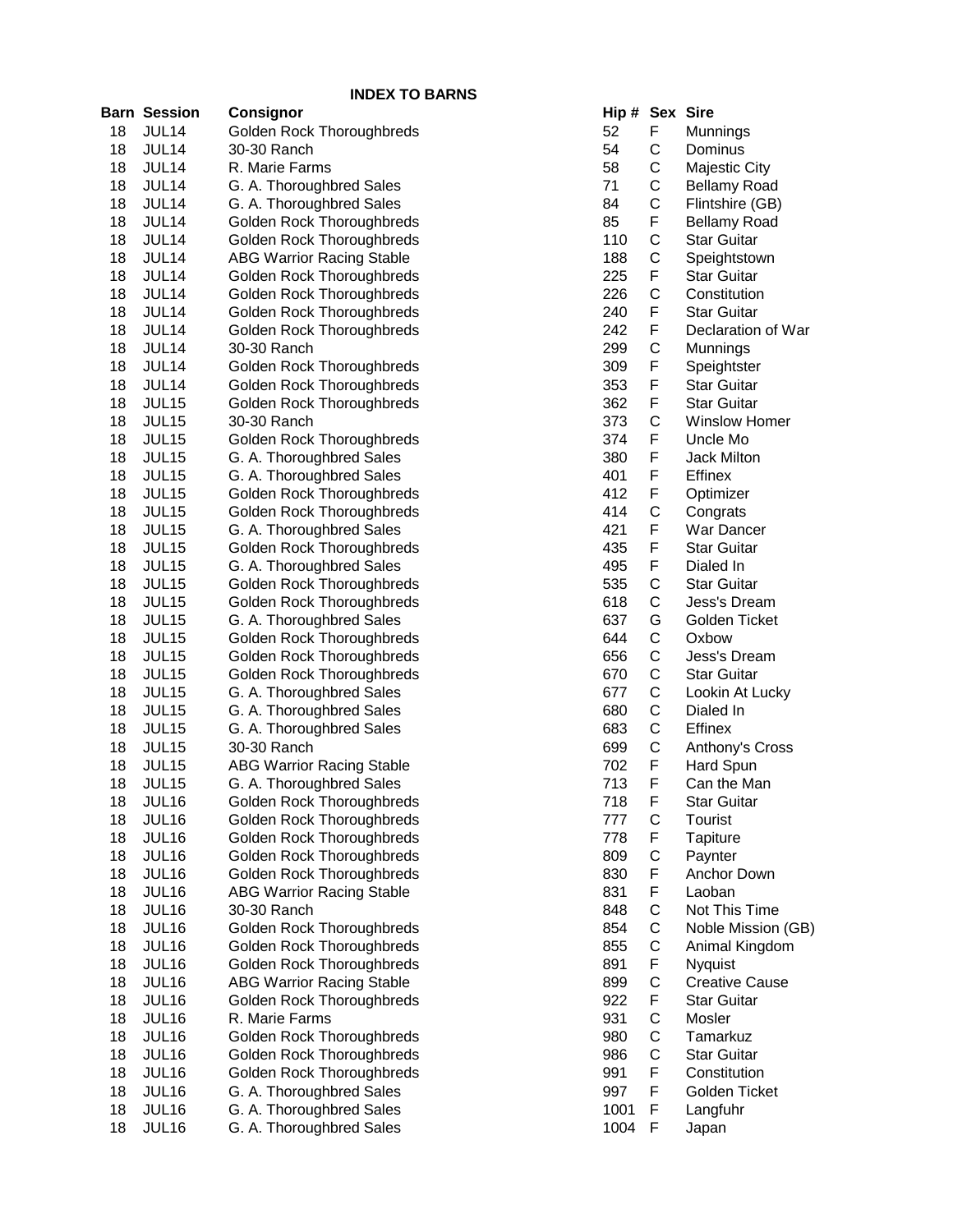|    | <b>Barn Session</b> | <b>Consignor</b>                | Hip # Sex Sire |             |                    |
|----|---------------------|---------------------------------|----------------|-------------|--------------------|
| 18 | <b>JUL16</b>        | <b>Bold Arrow Thoroughbreds</b> | 1055           | $\mathsf C$ | Ups <sup>-</sup>   |
| 18 | JUL16               | Golden Rock Thoroughbreds       | 1087           | F           | Cros               |
| 18 | JUL16               | Golden Rock Thoroughbreds       | 1091           | C           | <b>Sup</b>         |
| 19 | JUL14               | Little Farm Equine              | 24             | F           | Stay               |
| 19 | JUL14               | Doble Jak LLC                   | 76             | F           | Fury               |
| 19 | JUL14               | Golden Noguez                   | 88             | C           | Ups <sup>-</sup>   |
| 19 | JUL14               | Golden Noguez                   | 108            | C           | Wicl               |
| 19 | JUL14               | <b>Blue River Bloodstock</b>    | 130            | F           | Sum                |
| 19 | JUL14               | Golden Noguez                   | 148            | F           | Spei               |
| 19 | JUL14               | <b>Classic Equine</b>           | 150            | C           | Rev                |
| 19 | JUL14               | Little Farm Equine              | 155            | F           | Texa               |
| 19 | JUL14               | Doble Jak LLC                   | 164            | F           | Ride               |
| 19 | JUL14               | Golden Noguez                   | 167            | C           | Ride               |
| 19 | JUL14               | Little Farm Equine              | 207            | F           | Out                |
| 19 | JUL14               | Golden Noguez                   | 208            | C           | Pow                |
| 19 | JUL14               | Golden Noguez                   | 214            | C           | Norr               |
| 19 | JUL14               | Golden Noguez                   | 233            | C           | <b>Stre</b>        |
| 19 | JUL14               | J R Racing Stables              | 307            | F           | Verr               |
| 19 | JUL14               | Golden Noguez                   | 319            | $\mathsf C$ | <b>Bod</b>         |
| 19 | JUL14               | J R Racing Stables              | 321            | F           | <b>Stre</b>        |
| 19 | JUL14               | Golden Noguez                   | 345            | C           | Dan                |
| 19 | JUL15               | <b>Blue River Bloodstock</b>    | 383            | C           | Half               |
| 19 | JUL15               | <b>Classic Equine</b>           | 388            | C           | Ove                |
| 19 | JUL15               | <b>Fast Horses</b>              | 441            | F           | Skip               |
| 19 | JUL15               | Little Farm Equine              | 442            | F           | Oxb                |
| 19 | JUL15               | Little Farm Equine              | 449            | F           | Big                |
| 19 | JUL15               | <b>Fast Horses</b>              | 459            | C           | Exa                |
| 19 | JUL15               | Little Farm Equine              | 468            | F           | Sha                |
| 19 | JUL15               | J R Racing Stables              | 501            | C           | Opti               |
| 19 | JUL15               | <b>Blue River Bloodstock</b>    | 541            | C           | Verr               |
| 19 | JUL15               | Golden Noguez                   | 546            | C           | Payı               |
| 19 | JUL15               | Little Farm Equine              | 552            | C           | <b>Bod</b>         |
| 19 | <b>JUL15</b>        | Little Farm Equine              | 569            | F           | Fed                |
| 19 | JUL15               | <b>Blue River Bloodstock</b>    | 572            | F           | Soci               |
| 19 | JUL15               | J R Racing Stables              | 597            | $\mathsf C$ | Gold               |
| 19 | JUL16               | <b>Classic Equine</b>           | 731            | F           | Jess               |
| 19 | JUL16               | <b>Blue River Bloodstock</b>    | 839            | F           | Pala               |
| 19 | JUL16               | Golden Noguez                   | 849            | C           | Pros               |
| 19 | JUL16               | Pedro Bernal Perez              | 853            | C           | Kho:               |
| 19 | JUL16               | Golden Noguez                   | 871            | F           | Gen                |
| 19 | JUL16               | J R Racing Stables              | 907            | C           | <b>Bay</b>         |
| 19 | JUL16               | Little Farm Equine              | 912            | C           | Verr               |
| 19 | JUL16               | Classic Equine                  | 919            | F           | Mac                |
| 19 | JUL16               | Classic Equine                  | 935            | C           | V. E               |
| 19 | JUL16               | Little Farm Equine              | 966            | F           | Big                |
| 19 | JUL16               | Little Farm Equine              | 975            | F           | Lool               |
| 19 | JUL16               | Little Farm Equine              | 988            | F           | Sky                |
| 19 | JUL16               | <b>Blue River Bloodstock</b>    | 1008           | F           | Hit I <sup>t</sup> |
| 20 | JUL14               | <b>Fabian Sales</b>             | 8              | C           | You                |
| 20 | JUL14               | Runner's Dream Farm             | 19             | F           | Jess               |
| 20 | JUL14               | <b>Blas Perez Stables</b>       | 28             | C           | Jess               |
| 20 | JUL14               | All Dreams Equine               | 29             | F           | The                |
| 20 | JUL14               | <b>Oscar Brown Stables</b>      | 73             | C           | Orie               |
| 20 | JUL14               | <b>Oscar Brown Stables</b>      | 86             | F           | Ima                |
| 20 | JUL14               | <b>Oscar Brown Stables</b>      | 91             | C           | <b>Bella</b>       |
| 20 | JUL14               | <b>Fabian Sales</b>             | 109            | $\mathsf C$ | Miss               |

| Hip # | Sex              | Sire                   |
|-------|------------------|------------------------|
| 1055  | C                | Upstart                |
| 1087  | F                | Cross Traffic          |
| 1091  | C                | <b>Super Saver</b>     |
| 24    | F                | <b>Stay Thirsty</b>    |
| 76    |                  | Fury Kapcori           |
| 88    | FCCFFC           | Upstart                |
|       |                  |                        |
| 108   |                  | <b>Wicked Strong</b>   |
| 130   |                  | <b>Summer Front</b>    |
| 148   |                  | Speightster            |
| 150   |                  | Revolutionary          |
| 155   | F                | <b>Texas Red</b>       |
| 164   | F                | Ride On Curlin         |
| 167   | $\mathsf{C}$     | Ride On Curlin         |
| 207   | $\sum_{i=1}^{n}$ | Outwork                |
| 208   | <b>CCCFCF</b>    | Power Broker           |
| 214   |                  | Normandy Invasion      |
| 233   |                  | <b>Street Boss</b>     |
| 307   |                  | Verrazano              |
| 319   |                  | <b>Bodemeister</b>     |
| 321   |                  | <b>Street Boss</b>     |
| 345   |                  | Danza                  |
| 383   |                  | <b>Half Ours</b>       |
| 388   |                  | Overdriven             |
|       |                  |                        |
| 441   |                  | Skipshot               |
| 442   |                  | Oxbow                  |
| 449   |                  | <b>Big Blue Kitten</b> |
| 459   | CCCFFFCFCCCCFFCF | Exaggerator            |
| 468   |                  | Shanghai Bobby         |
| 501   |                  | Optimizer              |
| 541   |                  | Verrazano              |
| 546   |                  | Paynter                |
| 552   |                  | <b>Bodemeister</b>     |
| 569   |                  | Fed Biz                |
| 572   |                  | Social Inclusion       |
| 597   |                  | Goldencents            |
| 731   |                  | <b>Jess's Dream</b>    |
| 839   | F                | Palace                 |
| 849   | $\mathsf{C}$     | Prospective            |
| 853   |                  | Khozan                 |
| 871   |                  | Gemologist             |
| 907   |                  | Bayern                 |
| 912   | CFCCFCF          | Verrazano              |
| 919   |                  | Maclean's Music        |
| 935   |                  | V. E. Day              |
| 966   |                  | <b>Big Blue Kitten</b> |
| 975   |                  | Lookin At Lucky        |
| 988   |                  | Sky Kingdom            |
| 1008  |                  | Hit It a Bomb          |
|       |                  | You Luckie Mann        |
| 8     |                  |                        |
| 19    |                  | Jess's Dream           |
| 28    |                  | Jess's Dream           |
| 29    |                  | The Factor             |
| 73    |                  | Orientate              |
| 86    |                  | Imagining              |
| 91    | FFFCFCFCFCC      | <b>Bellamy Road</b>    |
| 109   |                  | <b>Missing Element</b> |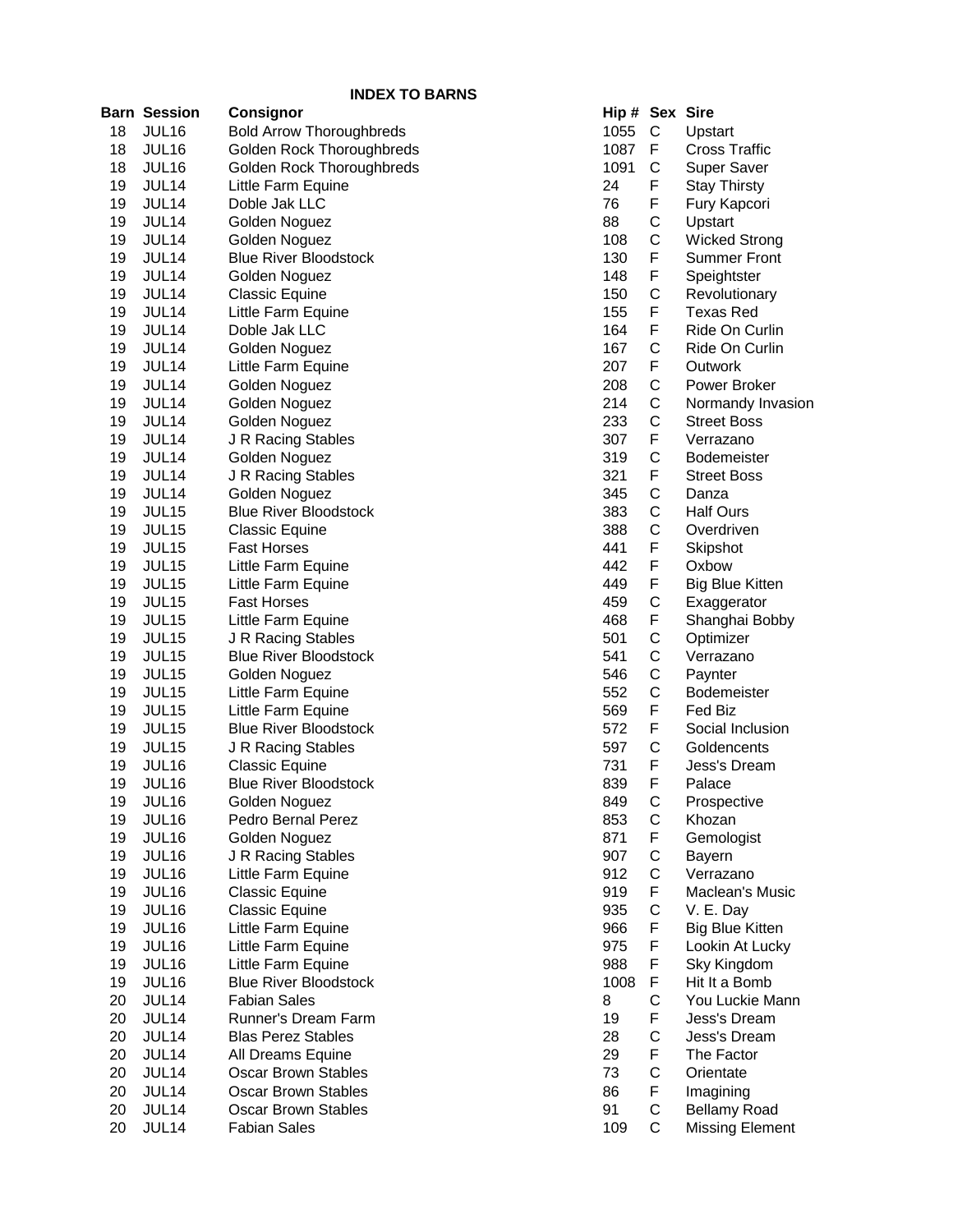|    | <b>Barn Session</b> | <b>Consignor</b>                      | Hip # Sex Sire |             |                          |
|----|---------------------|---------------------------------------|----------------|-------------|--------------------------|
| 20 | JUL14               | <b>Oscar Brown Stables</b>            | 111            | $\mathsf C$ | <b>First Dude</b>        |
| 20 | JUL14               | <b>Blas Perez Stables</b>             | 142            | C           | Chitu                    |
| 20 | JUL14               | 149<br>C<br><b>JMC Equine Sales</b>   |                |             | Teuflesberg              |
| 20 | JUL14               | Runner's Dream Farm                   | 163            | F           | El Padrino               |
| 20 | JUL14               | <b>Fabian Sales</b>                   | 178            | С           | You Luckie Mann          |
| 20 | JUL14               | <b>JMC Equine Sales</b>               | 224            | F           | Teuflesberg              |
| 20 | JUL14               | <b>Fabian Sales</b>                   | 227            | F           | You Luckie Mann          |
| 20 | JUL14               | <b>JMC Equine Sales</b>               | 231            | F           | Oxbow                    |
| 20 | JUL14               | M R Racing                            | 254            | F           | Chitu                    |
| 20 | JUL14               | <b>Oscar Brown Stables</b>            | 294            | C           | Majestic City            |
| 20 | JUL14               | All Dreams Equine                     | 355            | F           | Air Force Blue           |
| 20 | JUL15               | All Dreams Equine                     | 372            | F           | Mineshaft                |
| 20 | JUL15               | <b>JMC Equine Sales</b>               | 381            | F           | Laoban                   |
| 20 | JUL15               | <b>Fabian Sales</b>                   | 404            | F           | Bodemeister              |
| 20 | JUL15               | All Dreams Equine                     | 408            | F           | Mineshaft                |
| 20 | JUL15               | <b>Oscar Brown Stables</b>            | 426            | F           | Not This Time            |
| 20 | JUL15               | M R Racing                            | 467            | F           | <b>Medal Count</b>       |
| 20 | JUL15               | Oscar Brown Stables                   | 471            | F           | <b>Exclusive Quality</b> |
| 20 | JUL15               | <b>Fabian Sales</b>                   | 492            | C           | Shackleford              |
| 20 | JUL15               | <b>Oscar Brown Stables</b>            | 510            | F           | Not This Time            |
| 20 | JUL15               | M R Racing                            | 514            | F           | Liaison                  |
| 20 | JUL15               | All Dreams Equine                     | 566            | F           | <b>Brody's Cause</b>     |
| 20 | JUL <sub>15</sub>   | Oscar Brown Stables                   | 571            | F           | Mission Impazible        |
| 20 | JUL <sub>15</sub>   | All Dreams Equine                     | 584            | C           | <b>Big Blue Kitten</b>   |
| 20 | JUL <sub>15</sub>   | <b>Blas Perez Stables</b>             | 599            | F           | <b>First Dude</b>        |
| 20 | JUL <sub>15</sub>   | <b>Fabian Sales</b>                   | 628            | С           | Optimizer                |
| 20 | JUL15               | All Dreams Equine                     | 659            | F           | Not This Time            |
| 20 | JUL15               | <b>Fabian Sales</b>                   | 681            | C           | First Samurai            |
| 20 | JUL15               | <b>Fabian Sales</b>                   | 712            | F           | <b>Secret Circle</b>     |
| 20 | JUL16               | <b>JMC Equine Sales</b>               | 735            | С           | Congrats                 |
| 20 | JUL16               | M R Racing                            | 739            | C           | Optimizer                |
| 20 | JUL16               | All Dreams Equine                     | 804            | $\mathsf C$ | Dialed In                |
| 20 | JUL16               | <b>Blas Perez Stables</b>             | 832            | F           | Kitten's Joy             |
| 20 | JUL16               | <b>Fabian Sales</b>                   | 857            | $\mathsf C$ | Shackleford              |
| 20 | JUL16               | <b>Blas Perez Stables</b>             | 894            | C           | Bodemeister              |
| 20 | JUL16               | <b>Oscar Brown Stables</b>            | 915            | G           | <b>Forty Tales</b>       |
| 20 | JUL16               | Runner's Dream Farm                   | 949            | $\mathsf C$ | Poseidon's Warrior       |
| 20 | JUL16               | Runner's Dream Farm                   | 951            | C           | First Dude               |
| 20 | JUL16               | All Dreams Equine                     | 981            | C           | Liam's Map               |
| 20 | JUL16               | <b>Blas Perez Stables</b>             | 1085           | C           | Social Inclusion         |
| A  | JUL14               | Winners Circle Thoroughbreds LLC      | 7              | F           | Midshipman               |
| A  | JUL14               | McMahon of Saratoga Thoroughbreds LLC | 97             | C           | Teuflesberg              |
| Α  | JUL14               | McMahon of Saratoga Thoroughbreds LLC | 129            | С           | Ironicus                 |
| Α  | JUL14               | Smokey Willow Farm                    | 217            | F           | <b>With Distinction</b>  |
| Α  | JUL14               | Shooting Star Sales LLC               | 252            | C           | Air Force Blue           |
| Α  | JUL14               | Marcial Galan                         | 293            | F           | Fury Kapcori             |
| Α  | JUL14               | Marcial Galan                         | 304            | F           | Uncaptured               |
| Α  | JUL15               | Marcial Galan                         | 399            | F           | He's Had Enough          |
| Α  | JUL15               | Smokey Willow Farm                    | 405            | С           | <b>Justin Phillip</b>    |
| Α  | JUL15               | <b>Vickers Racing</b>                 | 417            | F           | Commissioner             |
| Α  | JUL15               | <b>Vickers Racing</b>                 | 420            | F           | Mineshaft                |
| Α  | JUL15               | McMahon of Saratoga Thoroughbreds LLC | 445            | С           | <b>Central Banker</b>    |
| Α  | JUL15               | <b>Vickers Racing</b>                 | 470            | C           | Animal Kingdom           |
| Α  | JUL15               | Shooting Star Sales LLC               | 595            | F           | Speightster              |
| Α  | JUL15               | Winners Circle Thoroughbreds LLC      | 626            | F           | Jack Milton              |
| Α  | JUL15               | McMahon of Saratoga Thoroughbreds LLC | 631            | F           | Laoban                   |

| lip #         | Sex                        | Sire                     |
|---------------|----------------------------|--------------------------|
| 11            | С                          |                          |
|               |                            | <b>First Dude</b>        |
| 42            | C                          | Chitu                    |
| 49            | C                          | Teuflesberg              |
| 63            | $\sum_{i=1}^{n}$           | El Padrino               |
| 78            |                            | You Luckie Mann          |
| 24            | C<br>F                     | Teuflesberg              |
| 27            | .<br>F                     | You Luckie Mann          |
| 231           | .<br>F                     | Oxbow                    |
| 254           | .<br>F                     | Chitu                    |
| 294           |                            | <b>Majestic City</b>     |
| 355           | C<br>F                     |                          |
|               |                            | Air Force Blue           |
| 372           | $\overline{F}$             | Mineshaft                |
| 81            | F                          | Laoban                   |
| 104           | F                          | Bodemeister              |
| 108           | F                          | Mineshaft                |
| 126           | F                          | Not This Time            |
| 167           | F                          | <b>Medal Count</b>       |
| 171           | F                          | <b>Exclusive Quality</b> |
| 192           | C<br>F                     | Shackleford              |
| 510           |                            | Not This Time            |
| 514           | F                          | Liaison                  |
| 566           | F                          | <b>Brody's Cause</b>     |
| 571           | .<br>F                     | Mission Impazible        |
| 584           |                            | <b>Big Blue Kitten</b>   |
| 599           | C<br>F                     | <b>First Dude</b>        |
|               |                            |                          |
| 28ة           | C<br>F                     | Optimizer                |
| 59            |                            | Not This Time            |
| 381           | CFCCCFCCGC                 | First Samurai            |
| 12            |                            | Secret Circle            |
| 35            |                            | Congrats                 |
| 739           |                            | Optimizer                |
| 804           |                            | Dialed In                |
| 332           |                            | Kitten's Joy             |
| 357           |                            | Shackleford              |
| 394           |                            | Bodemeister              |
| <sup>15</sup> |                            | <b>Forty Tales</b>       |
| 49            |                            | Poseidon's Warrior       |
| 151           | $\mathsf{C}$               | First Dude               |
| 81            |                            | Liam's Map               |
| 085           |                            | Social Inclusion         |
| 7             |                            | Midshipman               |
| 97            |                            | Teuflesberg              |
| 29            |                            | Ironicus                 |
|               |                            |                          |
| 217           |                            | <b>With Distinction</b>  |
| 252           |                            | Air Force Blue           |
| 293           |                            | Fury Kapcori             |
| 304           |                            | Uncaptured               |
| 399           |                            | He's Had Enough          |
| 105           |                            | <b>Justin Phillip</b>    |
| I17           |                            | Commissioner             |
| 120           | <b>CCFCCFCFFFCFFCCFFFF</b> | Mineshaft                |
| 145           |                            | <b>Central Banker</b>    |
| <b>170</b>    |                            | Animal Kingdom           |
| 595           |                            | Speightster              |
| 626           |                            | <b>Jack Milton</b>       |
| <b>২</b> २१   |                            | l anhan                  |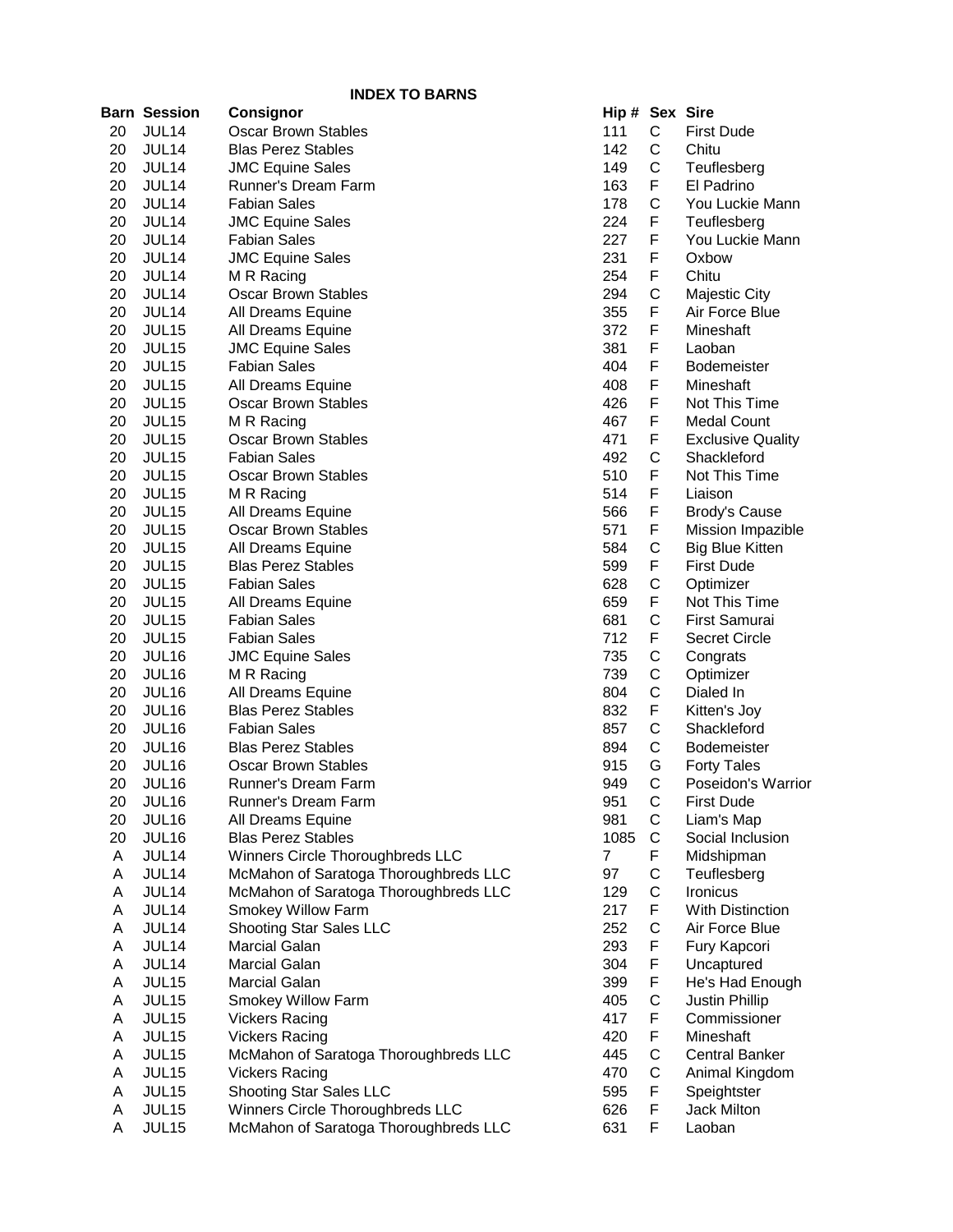|   | <b>Barn Session</b> | <b>Consignor</b>                                                           | Hip # Sex Sire |             |                       |
|---|---------------------|----------------------------------------------------------------------------|----------------|-------------|-----------------------|
| Α | JUL15               | Marcial Galan                                                              | 685            | С           | Fury Kapcori          |
| Α | JUL16               | McMahon of Saratoga Thoroughbreds LLC                                      | 760            | С           | Palace                |
| Α | JUL16               | C<br>Winners Circle Thoroughbreds LLC<br>844<br>Optimizer                  |                |             |                       |
| A | JUL16               | C<br>893<br><b>Vickers Racing</b>                                          |                |             | Cinco Charlie         |
| A | JUL16               | McMahon of Saratoga Thoroughbreds LLC<br>F<br>925<br><b>Central Banker</b> |                |             |                       |
| Α | JUL16               | C<br>934<br>Hill of Faith Farm<br><b>Adios Charlie</b>                     |                |             |                       |
| Α | JUL16               | Winners Circle Thoroughbreds LLC                                           | 959            | F           | Lemon Drop Kid        |
| B | JUL14               | Mayberry Farm                                                              | 2              | C           | <b>Wicked Strong</b>  |
| B | JUL14               | Eriberto Olivas                                                            | 69             | F           | <b>Mshawish</b>       |
| B | JUL14               | Goldencents Thoroughbreds                                                  | 107            | F           | Itsmyluckyday         |
| B | JUL14               | Vargas Sales                                                               | 144            | F           | Mizzen Mast           |
| B | JUL14               | Mayberry Farm                                                              | 153            | C           | <b>Admiral Kitten</b> |
| B | JUL14               | Goldencents Thoroughbreds                                                  | 205            | F           | Uncaptured            |
| B | JUL14               | Goldencents Thoroughbreds                                                  | 210            | $\mathsf C$ | Chitu                 |
| B | JUL14               | Goldencents Thoroughbreds                                                  | 237            | F           | <b>Brody's Cause</b>  |
| В | JUL14               | <b>Medallion Farms</b>                                                     | 260            | F           | Goldencents           |
| B | JUL14               | Mayberry Farm                                                              | 285            | F           | Giant's Causeway      |
| B | JUL15               | <b>Medallion Farms</b>                                                     | 424            | C           | Daredevil             |
| B | JUL15               | Mayberry Farm                                                              | 438            | F           | Speightstown          |
| в | JUL15               | Vargas Sales                                                               | 502            | F           | Midshipman            |
|   |                     |                                                                            |                | F           |                       |
| B | JUL15               | Mayberry Farm                                                              | 564            | F           | Tapiture              |
| B | JUL15               | Mayberry Farm                                                              | 587            |             | Noble Mission (GB)    |
| B | JUL15               | <b>Medallion Farms</b>                                                     | 629            | C           | Dominus               |
| B | JUL <sub>15</sub>   | A B Thoroughbreds                                                          | 633            | F           | <b>Currency Swap</b>  |
| B | JUL16               | Vargas Sales                                                               | 740            | C           | Fed Biz               |
| B | JUL16               | Vargas Sales                                                               | 781            | С           | Tale of Ekati         |
| B | JUL16               | <b>Teneri Farm</b>                                                         | 795            | C           | Jack Milton           |
| B | JUL16               | <b>Medallion Farms</b>                                                     | 903            | C           | Shakin It Up          |
| B | JUL16               | <b>Medallion Farms</b>                                                     | 999            | C           | <b>Wicked Strong</b>  |
| B | JUL16               | A B Thoroughbreds                                                          | 1002           | F           | Uncaptured            |
| B | JUL16               | Mayberry Farm                                                              | 1016           | F           | Cinco Charlie         |
| B | JUL16               | <b>Medallion Farms</b>                                                     | 1047           | C           | Anchor Down           |
| B | JUL16               | Teneri Farm                                                                | 1069           | C           | Algorithms            |
| С | JUL14               | Paul Sharp                                                                 | 16             | C           | Frosted               |
| С | JUL14               | <b>Grassroots Training &amp; Sales LLC</b>                                 | 63             | F           | Soldat                |
| С | JUL14               | <b>Grassroots Training &amp; Sales LLC</b>                                 | 66             | C           | Ride On Curlin        |
| C | JUL14               | <b>Grassroots Training &amp; Sales LLC</b>                                 | 80             | F           | Goldencents           |
| C | JUL <sub>14</sub>   | Grassroots Training & Sales LLC                                            | 183            | С           | Munnings              |
| С | JUL14               | <b>Grassroots Training &amp; Sales LLC</b>                                 | 243            | C           | <b>Bellamy Road</b>   |
| С | JUL14               | Paul Sharp                                                                 | 283            | F           | Normandy Invasion     |
| С | JUL15               | <b>Grassroots Training &amp; Sales LLC</b>                                 | 553            | C           | Vancouver (AUS)       |
| C | JUL15               | Paul Sharp                                                                 | 586            | F           | Super Saver           |
| С | JUL15               | Paul Sharp                                                                 | 611            | F           | Social Inclusion      |
| C | JUL15               | Paul Sharp                                                                 | 710            | С           | Maclean's Music       |
| C | JUL15               | Paul Sharp                                                                 | 714            | C           | Tonalist              |
| C | JUL16               | Paul Sharp                                                                 | 757            | F           | Fed Biz               |
| C | JUL16               | Paul Sharp                                                                 | 762            | C           | Shakin It Up          |
| C | JUL16               | Grassroots Training & Sales LLC                                            | 776            | F           | Daaher                |
| С | JUL16               | Paul Sharp                                                                 | 811            | F           | Frosted               |
| С | JUL16               | Paul Sharp                                                                 | 843            | F           | Flashback             |
| С | JUL16               | <b>Grassroots Training &amp; Sales LLC</b>                                 | 870            | F           | Awesome Patriot       |
| С | JUL16               | Paul Sharp                                                                 | 872            | F           | <b>Summer Front</b>   |
| С | JUL16               | Grassroots Training & Sales LLC                                            | 902            | С           | First Samurai         |
| С | JUL16               | Paul Sharp                                                                 | 906            | F           | Vancouver (AUS)       |
| С | JUL16               | Paul Sharp                                                                 | 933            | F           | Khozan                |
| C | JUL16               | Grassroots Training & Sales LLC                                            | 976            | F           | Mizzen Mast           |

| Hip#           | Sex              | Sire                   |
|----------------|------------------|------------------------|
| 685            | C                | Fury Kapcori           |
| 760            | C<br>C<br>C<br>F | Palace                 |
| 844            |                  | Optimizer              |
| 893            |                  | Cinco Charlie          |
| 925            |                  | <b>Central Banker</b>  |
| 934            | $\mathsf{C}$     | <b>Adios Charlie</b>   |
| 959            | F                | Lemon Drop Kid         |
| $\overline{c}$ | C                | <b>Wicked Strong</b>   |
| 69             | F                | Mshawish               |
| 107            | F                | Itsmyluckyday          |
| 144            | F                | Mizzen Mast            |
| 153            | C                | <b>Admiral Kitten</b>  |
| 205            | F                | Uncaptured             |
| 210            | C                | Chitu                  |
| 237            | F                | <b>Brody's Cause</b>   |
| 260            | F                | Goldencents            |
| 285            | F                | Giant's Causeway       |
| 424            | C                | Daredevil              |
| 438            | F                | Speightstown           |
| 502            | F                | Midshipman             |
| 564            | F                | <b>Tapiture</b>        |
| 587            | F                | Noble Mission (GB)     |
| 629            | C                | Dominus                |
| 633            |                  | <b>Currency Swap</b>   |
| 740            |                  | Fed Biz                |
| 781            |                  | Tale of Ekati          |
| 795            |                  | <b>Jack Milton</b>     |
| 903            | FCCCCCF          | Shakin It Up           |
| 999            |                  | <b>Wicked Strong</b>   |
| 1002           |                  | Uncaptured             |
| 1016           |                  | Cinco Charlie          |
| 1047           |                  | Anchor Down            |
| 1069           |                  | Algorithms             |
| 16             |                  | Frosted                |
| 63             | FCCCFC           | Soldat                 |
| 66             |                  | Ride On Curlin         |
| 80             | F                | Goldencents            |
| 183            | C                | Munnings               |
| 243            | C                | <b>Bellamy Road</b>    |
| 283            |                  | Normandy Invasion      |
| 553            | F<br>C<br>F      | Vancouver (AUS)        |
| 586            |                  | <b>Super Saver</b>     |
| 611            |                  | Social Inclusion       |
| 710            |                  | Maclean's Music        |
| 714            | FCCFCF           | Tonalist               |
| 757            |                  | Fed Biz                |
| 762            |                  | Shakin It Up           |
| 776            |                  | Daaher                 |
| 811            | F                | Frosted                |
| 843            | F                | Flashback              |
| 870            | F<br>F           | <b>Awesome Patriot</b> |
| 872            |                  | <b>Summer Front</b>    |
| 902            | $\mathsf{C}$     | First Samurai          |
| 906            | F                | Vancouver (AUS)        |
| 933            | F                | Khozan                 |
| 976            | F                | Mizzen Mast            |